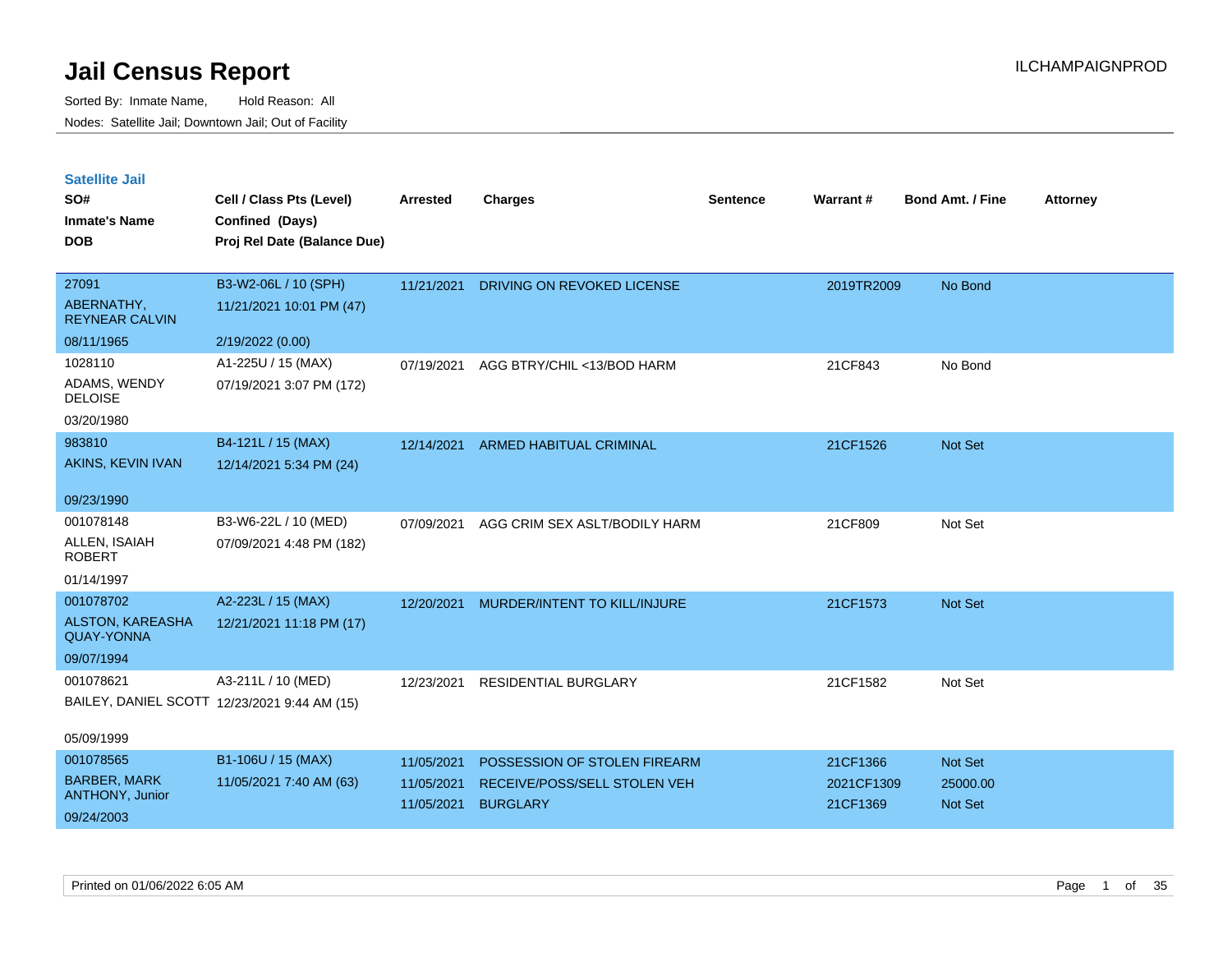| rouce. Calcinic Jan, Downtown Jan, Out or Facility |                                             |                 |                                         |                 |              |                         |                 |
|----------------------------------------------------|---------------------------------------------|-----------------|-----------------------------------------|-----------------|--------------|-------------------------|-----------------|
| SO#<br>Inmate's Name                               | Cell / Class Pts (Level)<br>Confined (Days) | <b>Arrested</b> | <b>Charges</b>                          | <b>Sentence</b> | Warrant#     | <b>Bond Amt. / Fine</b> | <b>Attorney</b> |
| DOB                                                | Proj Rel Date (Balance Due)                 |                 |                                         |                 |              |                         |                 |
| 1073281                                            | A2-222L / 5 (ADS)                           | 11/15/2021      | DOM BTRY/CONTACT/1-2 PRECONV            |                 | 2021CF206    | 5000.00                 |                 |
| <b>BASLER, MONET</b><br><b>MARISA</b>              | 11/15/2021 11:08 PM (53)                    |                 |                                         |                 |              |                         |                 |
| 08/17/1994                                         |                                             |                 |                                         |                 |              |                         |                 |
| 001078535                                          | B2-T2-07U / 15 (SPH)                        | 10/26/2021      | CRIM SEX ASSAULT/FORCE                  |                 | 21CF1305     | Not Set                 |                 |
| BERRY, DAVID ISAAC                                 | 10/26/2021 10:52 AM (73)                    |                 |                                         |                 |              |                         |                 |
| 09/23/2000                                         |                                             |                 |                                         |                 |              |                         |                 |
| 1057334                                            | B4-221U / 15 (MAX)                          | 10/27/2021      | MURDER/INTENT TO KILL/INJURE            |                 |              | No Bond                 |                 |
| BEVERLY, DAVID<br><b>BENJAMIN</b>                  | 10/27/2021 1:42 PM (72)                     |                 |                                         |                 |              |                         |                 |
| 03/31/1987                                         |                                             |                 |                                         |                 |              |                         |                 |
| 29626                                              | B1-105U / 10 (MED)                          | 11/09/2021      | MFG/DEL 15<100 GR COCA/ANALOG           |                 | 21CF1387     | Not Set                 |                 |
| <b>BISHOP, DARRELL</b><br>EDWARD                   | 11/09/2021 4:46 PM (59)                     |                 |                                         |                 |              |                         |                 |
| 07/18/1968                                         |                                             |                 |                                         |                 |              |                         |                 |
| 1042245                                            | BOOKF-2                                     | 01/05/2022      | DRVG UNDER INFLU OF ALCOHOL             |                 | 2017DT000479 | 25000.00                |                 |
| <b>BLUE-CARTER,</b>                                | 01/05/2022 10:05 PM (2)                     |                 | 01/05/2022 AGG DUI/LIC SUSP OR REVOKED  |                 | 2022CFAWOW   | <b>Not Set</b>          |                 |
| <b>JAZZLYN KAYONNA</b>                             |                                             |                 | 01/05/2022 STOP/STAND/PARK/NON-BUS DIST |                 | 2022TRAWOW   | <b>Not Set</b>          |                 |
| 07/07/1996                                         |                                             | 01/05/2022      | DRVG UNDER INFLU OF ALCOHOL             |                 | 2022DTAWOW   | Not Set                 |                 |
|                                                    |                                             | 01/05/2022      | <b>DRIVING ON REVOKED LICENSE</b>       |                 | 2022TRAWOW   | <b>Not Set</b>          |                 |
|                                                    |                                             | 01/05/2022      | OPERATE UNINSURED MTR VEHICLE           |                 | 2022TRAWOW   | <b>Not Set</b>          |                 |
|                                                    |                                             |                 | 01/05/2022 TRANSP/CARRY ALC LIQ/DRIVER  |                 | 2022TRAWOW   | Not Set                 |                 |
| 963337                                             | B2-T3-09U / 10 (MED)                        | 12/14/2021      | CRIMINAL DAMAGE <\$500/SCHOOL           |                 | 21CF262      | Not Set                 |                 |
| BONE, DALLAS<br>LOWELL                             | 12/14/2021 11:37 AM (24)                    |                 |                                         |                 |              |                         |                 |
| 06/12/1984                                         |                                             |                 |                                         |                 |              |                         |                 |
| 001077579                                          | <b>BOOKH-7 / 10 (MED)</b>                   | 01/03/2022      | CRIM DAMAGE TO PROPERTY <\$500          |                 | 2021CF77     | No Bond                 |                 |
| <b>BROMM, RUSSELL</b><br>DEAN                      | 01/03/2022 2:13 PM (4)                      |                 |                                         |                 |              |                         |                 |
| 03/22/1968                                         | 1/6/2022 (0.00)                             |                 |                                         |                 |              |                         |                 |
|                                                    |                                             |                 |                                         |                 |              |                         |                 |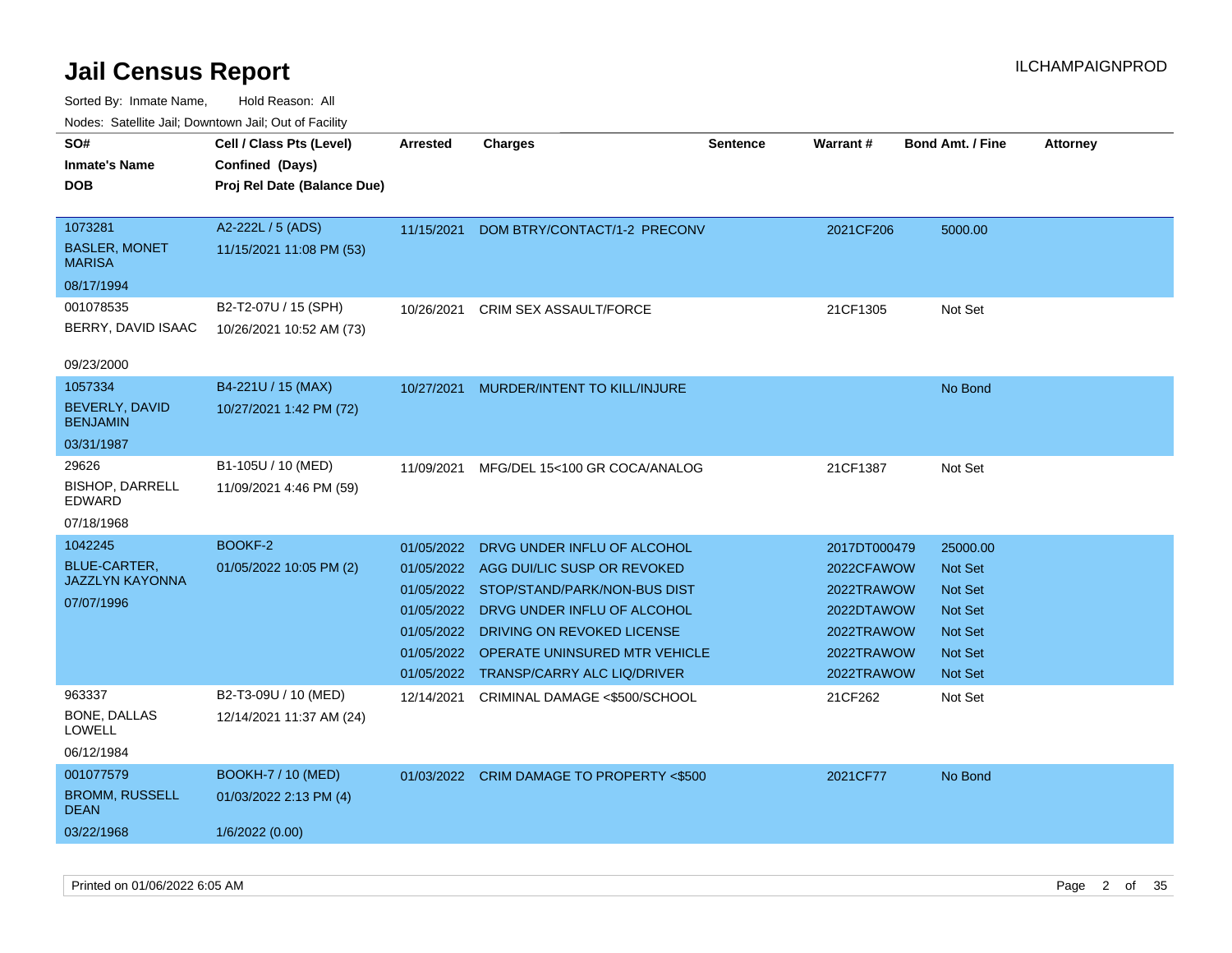| rouco. Calcillo Jali, Downtown Jali, Out of Facility |                                             |                 |                                          |                 |            |                         |                 |
|------------------------------------------------------|---------------------------------------------|-----------------|------------------------------------------|-----------------|------------|-------------------------|-----------------|
| SO#                                                  | Cell / Class Pts (Level)                    | <b>Arrested</b> | <b>Charges</b>                           | <b>Sentence</b> | Warrant#   | <b>Bond Amt. / Fine</b> | <b>Attorney</b> |
| Inmate's Name                                        | Confined (Days)                             |                 |                                          |                 |            |                         |                 |
| <b>DOB</b>                                           | Proj Rel Date (Balance Due)                 |                 |                                          |                 |            |                         |                 |
| 51247                                                | B1-202U / 10 (MED)                          |                 | 04/15/2021 FELON POSS/USE WEAPON/FIREARM |                 | 21CF411    | <b>Not Set</b>          |                 |
| <b>BROWN, DANTE</b><br>MAURICE                       | 04/15/2021 6:24 PM (267)                    |                 |                                          |                 |            |                         |                 |
| 04/19/1979                                           |                                             |                 |                                          |                 |            |                         |                 |
| 29957                                                | B4-222L / 15 (MAX)                          | 11/13/2021      | FELON POSS/USE WEAPON/FIREARM            |                 | 21CF1390   | Not Set                 |                 |
| BROWN, RODNEY<br>LOUIS                               | 11/13/2021 8:57 PM (55)                     | 11/13/2021      | AGG CRIM SX AB/>5 YR OLDER VIC           |                 | 2019CF0718 | 250000.00               |                 |
| 01/07/1968                                           |                                             |                 |                                          |                 |            |                         |                 |
| 001077945                                            | A1-124U / 10 (MED)                          | 11/13/2021      | AGG ASLT PEACE OFF/FIRE/ER WRK           |                 | 2021CF637  | 1000.00                 |                 |
| <b>BROWN, SIDREA</b>                                 | 11/13/2021 10:49 AM (55)                    | 11/13/2021      | <b>BURGLARY</b>                          |                 | 2021CF543  | 50000.00                |                 |
| <b>RENEIA</b>                                        |                                             | 11/17/2021      | <b>BURGLARY</b>                          |                 | 21CF1264   | 1000.00                 |                 |
| 07/23/1992                                           |                                             |                 |                                          |                 |            |                         |                 |
| 001078739                                            | BOOKF-2                                     |                 | 01/05/2022 CRIMINAL TRESPASS BUILDING    |                 | 2020CM392  | 1000.00                 |                 |
| BRYANT, JUDITH                                       | 01/05/2022 6:36 PM (2)                      |                 |                                          |                 |            |                         |                 |
| 10/22/1957                                           |                                             |                 |                                          |                 |            |                         |                 |
| 995894                                               | A4-106L / 10 (ADS)                          |                 | 12/28/2021 FELON POSSESS WEAPON/2ND+     | 5y (DOC)        | 2020CF709  | No Bond                 |                 |
|                                                      | BUTLER, JAMES LYNN 12/28/2021 11:05 AM (10) |                 |                                          |                 |            |                         |                 |
| 12/04/1991                                           |                                             |                 |                                          |                 |            |                         |                 |
| 56936                                                | B2-T1-01U / 15 (SPH)                        | 11/01/2021      | PUBLIC INDECENCY/EXPOSURE/3+             | 3y/0m/0d (DO    |            | Not Set                 |                 |
| CALDWELL, STEVEN<br>ANDRE                            | 11/01/2021 1:09 PM (67)                     |                 |                                          |                 |            |                         |                 |
| 04/19/1982                                           |                                             |                 |                                          |                 |            |                         |                 |
| 001077954                                            | B3-W1-02L / 10 (MED)                        | 12/21/2021      | <b>RESIDENTIAL BURGLARY</b>              |                 | 21CF1570   | <b>Not Set</b>          |                 |
|                                                      | CALKINS, STEVEN RAY 12/21/2021 6:35 AM (17) |                 |                                          |                 |            |                         |                 |
|                                                      |                                             |                 |                                          |                 |            |                         |                 |
| 01/01/1992                                           |                                             |                 |                                          |                 |            |                         |                 |
| 39474                                                | B1-101U / 10 (ADS)                          | 07/06/2021      | MFG/DEL 15<100 GR HEROIN/ANLG            |                 | 21CF792    | Not Set                 |                 |
| CAMPBELL, AARON<br>JACOB                             | 07/06/2021 11:56 PM (185)                   |                 |                                          |                 |            |                         |                 |
| 07/18/1974                                           |                                             |                 |                                          |                 |            |                         |                 |
|                                                      |                                             |                 |                                          |                 |            |                         |                 |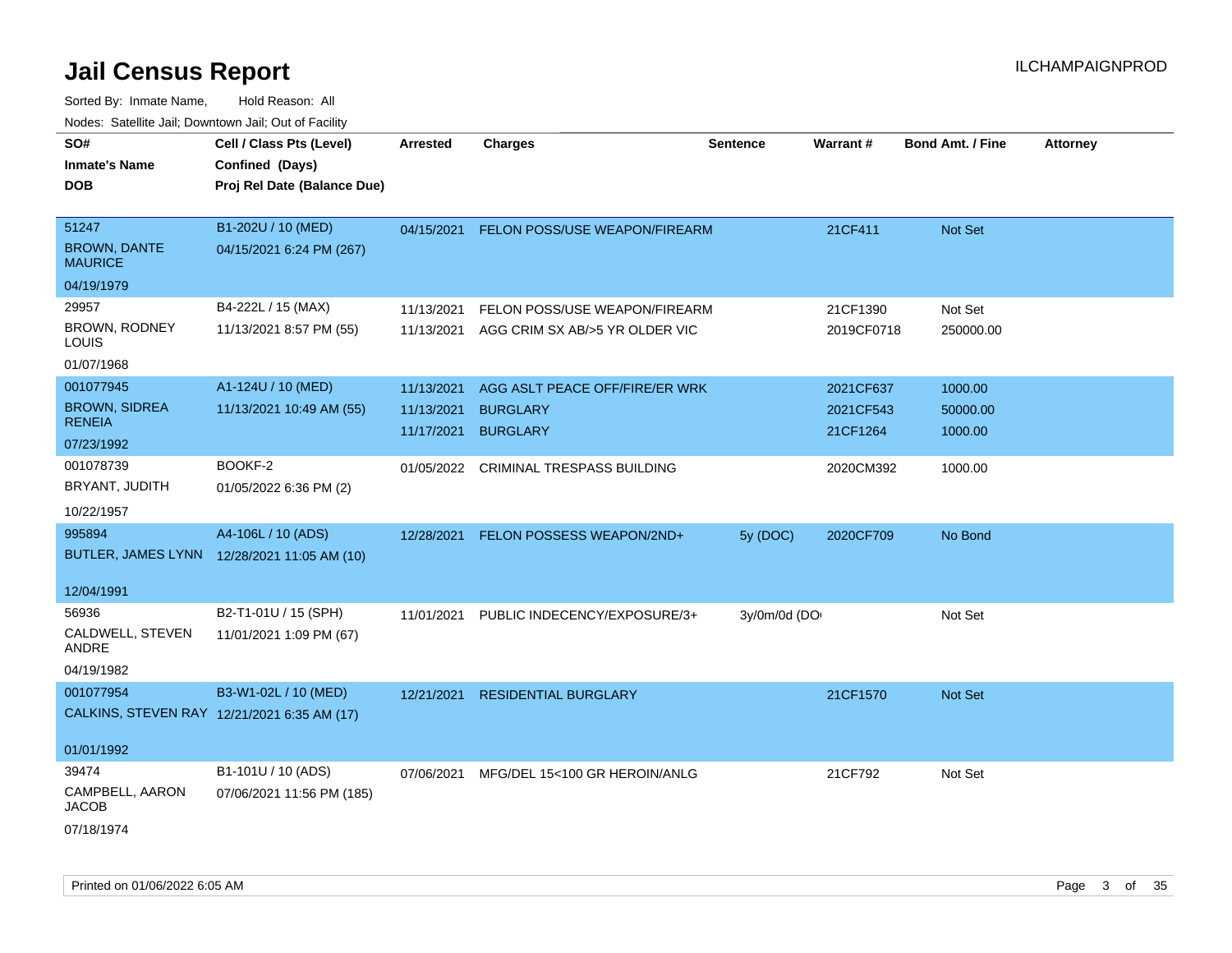Sorted By: Inmate Name, Hold Reason: All

|  |  |  | Nodes: Satellite Jail; Downtown Jail; Out of Facility |  |
|--|--|--|-------------------------------------------------------|--|
|--|--|--|-------------------------------------------------------|--|

| SO#<br><b>Inmate's Name</b>               | Cell / Class Pts (Level)<br>Confined (Days) | <b>Arrested</b> | <b>Charges</b>                          | <b>Sentence</b> | <b>Warrant#</b> | <b>Bond Amt. / Fine</b> | <b>Attorney</b> |
|-------------------------------------------|---------------------------------------------|-----------------|-----------------------------------------|-----------------|-----------------|-------------------------|-----------------|
| <b>DOB</b>                                | Proj Rel Date (Balance Due)                 |                 |                                         |                 |                 |                         |                 |
| 001078729                                 | A4-105L / 15 (ADS)                          |                 | 01/02/2022 MURDER/INTENT TO KILL/INJURE |                 | 20CF396         | 1000000.00              |                 |
| <b>CARTER, TROY</b><br><b>DEMON</b>       | 01/02/2022 10:29 AM (5)                     |                 |                                         |                 |                 |                         |                 |
| 01/02/2004                                |                                             |                 |                                         |                 |                 |                         |                 |
| 001078092                                 | A4-102L / 10 (ADS)                          | 12/27/2021      | AGG BATTERY/PUBLIC PLACE                |                 | 2021CF1042      | 5000.00                 |                 |
| WILLIAM                                   | CHOUNARD, STANLEY 12/27/2021 10:47 PM (11)  |                 |                                         |                 |                 |                         |                 |
| 06/25/1986                                |                                             |                 |                                         |                 |                 |                         |                 |
| 001077485                                 | A1-226L / 15 (MAX)                          | 12/21/2021      | MURDER/INTENT TO KILL/INJURE            |                 | 2021CF1282      | 1000000.00              |                 |
| <b>COLBERT, ARIEANA</b><br><b>FELICIA</b> | 12/21/2021 2:08 PM (17)                     |                 |                                         |                 |                 |                         |                 |
| 12/13/2000                                |                                             |                 |                                         |                 |                 |                         |                 |
| 1048488                                   | A4-105U / 10 (ADS)                          | 12/30/2021      | ARMED VIOLENCE/CATEGORY I               |                 | 2022CF4         | Not Set                 |                 |
| COLSON, WAYNE<br>ARTHUR, Third            | 12/30/2021 8:27 AM (8)                      |                 |                                         |                 |                 |                         |                 |
| 10/14/1995                                |                                             |                 |                                         |                 |                 |                         |                 |
| 34805                                     | B4-223U / 15 (MAX)                          | 10/01/2021      | <b>DOMESTIC BATTERY</b>                 |                 | 21CF1183        | Not Set                 |                 |
|                                           | CONERLY, KIN JOSEPH 10/01/2021 1:53 AM (98) | 10/01/2021      | ARMED HABITUAL CRIMINAL                 |                 | 21CF1184        | Not Set                 |                 |
| 11/16/1971                                |                                             | 10/06/2021      | POSS STOLEN VEHICLE > \$25,000          |                 | 19CF1786        | <b>Not Set</b>          |                 |
| 1074319                                   | B2-T1-04L / 15 (SPH)                        | 10/12/2021      | AGGRAVATED CRUELTY TO ANIMALS           |                 | 21CF1238        | Not Set                 |                 |
| CRAIG, DAVUCCI<br><b>DAVION</b>           | 10/12/2021 11:36 AM (87)                    | 10/14/2021      | <b>MURDER</b>                           |                 | 21CF1239        | Not Set                 |                 |
| 08/02/2001                                |                                             |                 |                                         |                 |                 |                         |                 |
| 001077549                                 | B2-T3-10L / 10 (SPH)                        | 12/22/2020      | <b>PRED CRIM SEX ASLT/VICTIM &lt;13</b> |                 | 2020CF1469      | <b>Not Set</b>          |                 |
| CRISTOBAL-MATEO,<br><b>CRISTOBAL</b>      | 12/22/2020 1:17 PM (381)                    |                 |                                         |                 |                 |                         |                 |
| 12/02/1988                                |                                             |                 |                                         |                 |                 |                         |                 |
| 988538                                    | B1-107U / 10 (MED)                          |                 | 12/21/2021 AGGRAVATED DOMESTIC BATTERY  |                 | 21CF1564        | Not Set                 |                 |
| DAVIDSON, HARLEY<br><b>KYLE SCOTT</b>     | 12/21/2021 5:45 AM (17)                     |                 |                                         |                 |                 |                         |                 |
| 08/05/1990                                |                                             |                 |                                         |                 |                 |                         |                 |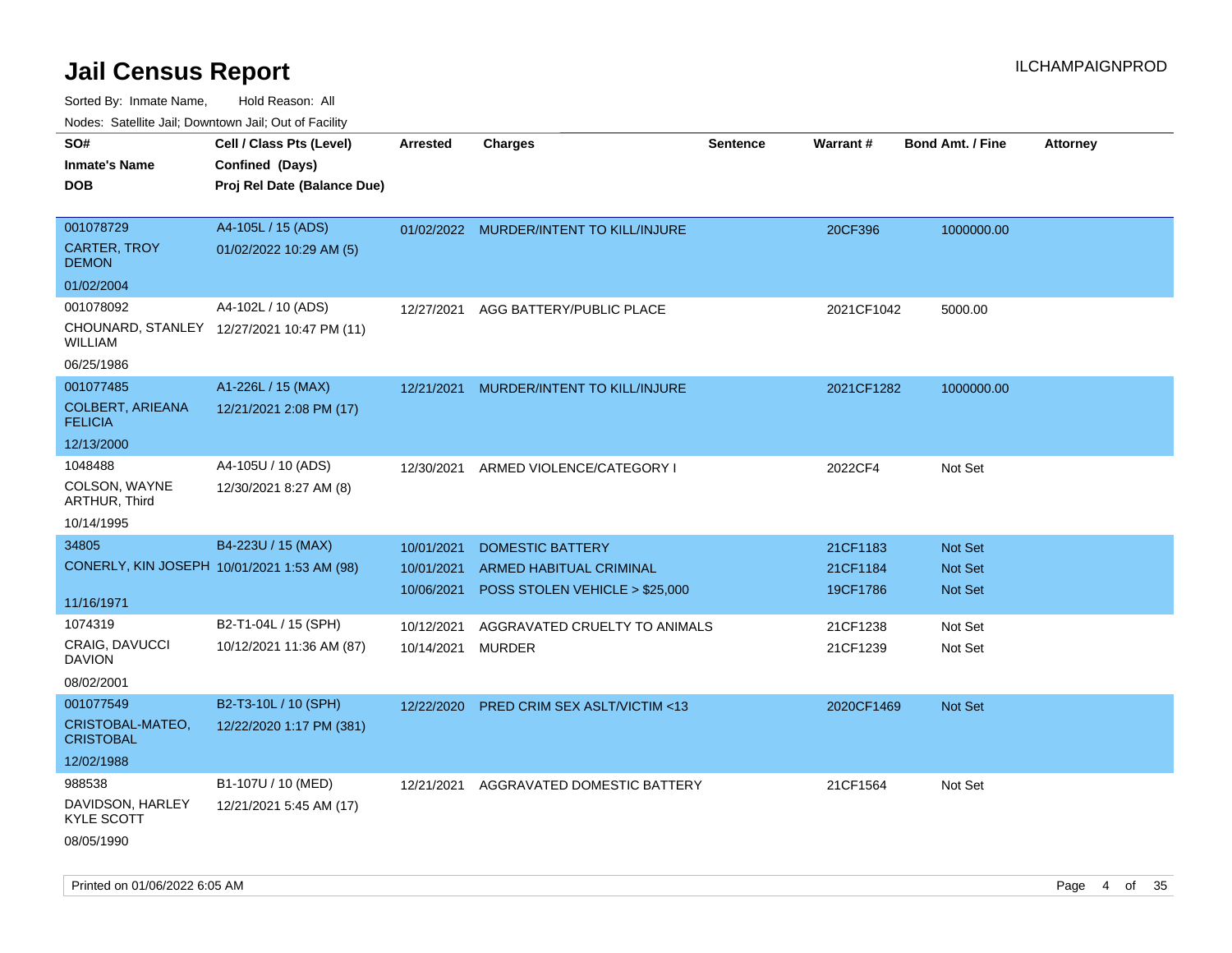Sorted By: Inmate Name, Hold Reason: All Nodes: Satellite Jail; Downtown Jail; Out of Facility

| SO#<br><b>Inmate's Name</b><br><b>DOB</b>                        | Cell / Class Pts (Level)<br>Confined (Days)<br>Proj Rel Date (Balance Due) | <b>Arrested</b>          | <b>Charges</b>                                                  | <b>Sentence</b> | <b>Warrant#</b>        | <b>Bond Amt. / Fine</b> | <b>Attorney</b> |
|------------------------------------------------------------------|----------------------------------------------------------------------------|--------------------------|-----------------------------------------------------------------|-----------------|------------------------|-------------------------|-----------------|
| 1023587<br><b>DAVIS, MARTIN</b><br><b>DENNIS</b>                 | B1-203U / 15 (MAX)<br>09/24/2021 9:38 PM (105)                             | 09/24/2021<br>09/24/2021 | MFG/DEL CANNABIS/2.5-10 GRAMS<br><b>ARMED HABITUAL CRIMINAL</b> |                 | 21CF1155<br>2021-CF681 | Not Set<br>500000.00    |                 |
| 12/02/1994<br>001078538<br>DAWKINS, LEN<br>03/23/1987            | B1-205L / 10 (MED)<br>10/26/2021 8:18 PM (73)                              | 10/26/2021               | <b>CRIM SEX ASSAULT/FORCE</b>                                   |                 | 21CF1301               | Not Set                 |                 |
| 56972<br>DAY, DANIEL JOSEPH<br>10/16/1982                        | B3-W8-32L / 10 (MED)<br>08/30/2021 3:07 PM (130)                           | 08/30/2021<br>09/04/2021 | POSS STOLEN VEHICLE > \$25,000<br><b>BURGLARY</b>               |                 | 21CF1044<br>21CF1054   | Not Set<br>Not Set      |                 |
| 49972<br>DICKERSON,<br>RAYMOND COLLIER                           | A4-104U / 10 (ADS)<br>01/03/2022 11:10 AM (4)                              | 01/03/2022               | FELON POSS/USE WEAPON/FIREARM                                   | 2y (DOC)        | 20CF1476               | No Bond                 |                 |
| 08/16/1978<br>25659<br>DORRIS, LORENZO                           | B4-125L / 15 (MAX)<br>06/15/2021 6:17 AM (206)                             | 06/15/2021<br>06/15/2021 | <b>RESIDENTIAL BURGLARY</b><br><b>BURGLARY</b>                  |                 | 2020CF1218<br>21CF689  | 50000.00<br>Not Set     |                 |
| 07/19/1966<br>1024895<br>EDWARDS, GEORGE<br>CORTEZ<br>06/19/1994 | B3-W1-04L / 10 (MED)<br>12/15/2021 12:26 PM (23)                           | 12/15/2021<br>12/15/2021 | MFG/DEL 100<400 GR COCA/ANLG<br>AGGRAVATED BATTERY              |                 | 21CF1535<br>21CF1536   | Not Set<br>Not Set      |                 |
| 987328<br>ERVIN, DEIDRA ANN<br><b>RUTH</b><br>04/15/1991         | A2-122L / 10 (MED)<br>12/11/2021 8:48 PM (27)                              | 12/11/2021               | AGG ASLT PEACE OFF/FIRE/ER WRK                                  |                 | 21CF1515               | Not Set                 |                 |
| 45194<br>FALLS, ANDREW                                           | B3-W7-28L / 10 (MED)<br>10/20/2021 12:59 AM (79)                           | 10/20/2021               | DOMESTIC BATTERY/OTHER PRIOR                                    |                 | 21CF1265               | Not Set                 |                 |

08/15/1976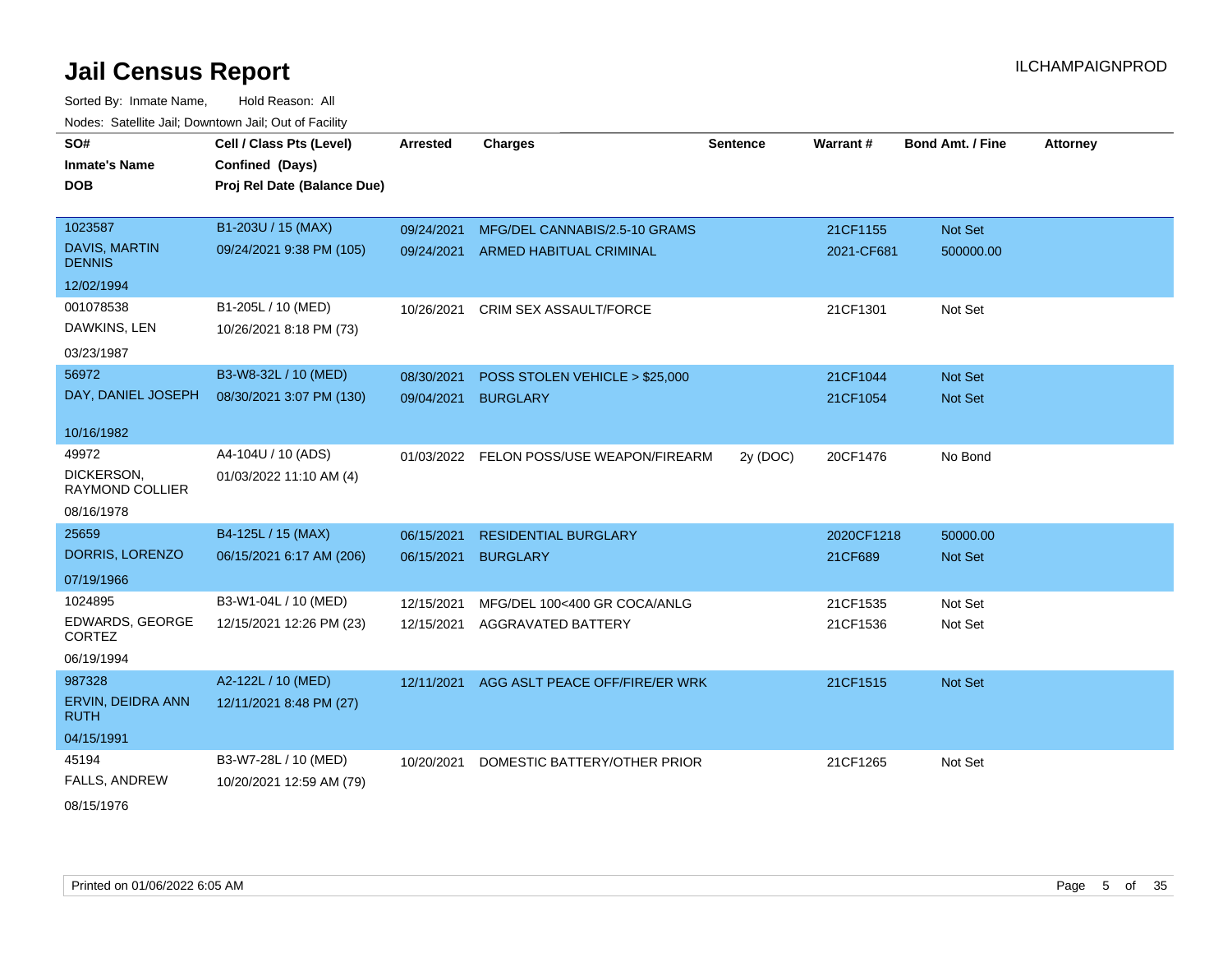Sorted By: Inmate Name, Hold Reason: All Nodes: Satellite Jail; Downtown Jail; Out of Facility

| rougs. Calcing Jan, Downtown Jan, Out of Facility |                             |                 |                                           |                 |             |                         |                 |
|---------------------------------------------------|-----------------------------|-----------------|-------------------------------------------|-----------------|-------------|-------------------------|-----------------|
| SO#                                               | Cell / Class Pts (Level)    | <b>Arrested</b> | <b>Charges</b>                            | <b>Sentence</b> | Warrant#    | <b>Bond Amt. / Fine</b> | <b>Attorney</b> |
| <b>Inmate's Name</b>                              | Confined (Days)             |                 |                                           |                 |             |                         |                 |
| <b>DOB</b>                                        | Proj Rel Date (Balance Due) |                 |                                           |                 |             |                         |                 |
| 527081                                            | B3-W6-24L / 10 (MED)        |                 | 09/06/2021 ARSON/REAL/PERSONAL PROP>\$150 |                 | 2021 CF 797 | 25000.00                |                 |
| <b>FERGUSON,</b><br><b>CHRISTOPHER</b>            | 09/06/2021 1:18 PM (123)    |                 |                                           |                 |             |                         |                 |
| 12/21/1981                                        |                             |                 |                                           |                 |             |                         |                 |
| 1039744                                           | B4-224U / 15 (MAX)          | 12/06/2021      | <b>MURDER</b>                             |                 | 20CF959     | 1000000.00              |                 |
| FONVILLE, TREVOY<br><b>JERMAINE</b>               | 12/06/2021 10:52 AM (32)    |                 |                                           |                 |             |                         |                 |
| 01/13/1996                                        |                             |                 |                                           |                 |             |                         |                 |
| 518395                                            | B2-T3-12L / 15 (SPH)        | 07/07/2020      | <b>CRIMINAL SEXUAL ASSAULT</b>            |                 | 2020-CF735  | 250000.00               |                 |
| FRANDLE, MARK RYAN 07/07/2020 3:42 PM (549)       |                             |                 |                                           |                 |             |                         |                 |
| 09/10/1985                                        |                             |                 |                                           |                 |             |                         |                 |
| 001077934                                         | A1-224L / 10 (MED)          | 08/22/2021      | AGG DUI/ACCIDENT/DEATH                    |                 | 21CF1024    | Not Set                 |                 |
| FREED, LOGAN<br><b>SUZANNE</b>                    | 08/22/2021 11:45 PM (138)   | 08/22/2021      | DOMESTIC BATTERY                          |                 | 21 CM 172   | 10000.00                |                 |
| 08/18/1996                                        |                             |                 |                                           |                 |             |                         |                 |
| 001078290                                         | A1-125U / 10 (ADS)          | 08/19/2021      | MACHINE GUN/AUTO WEAPON/VEH               |                 | 21CF1012    | <b>Not Set</b>          |                 |
| <b>FREEMAN, ANGEL</b><br><b>JANILA KAY</b>        | 08/19/2021 1:26 AM (141)    |                 |                                           |                 |             |                         |                 |
| 12/25/1995                                        |                             |                 |                                           |                 |             |                         |                 |
| 001078633                                         | B2-T4-13U / 15 (MAX)        | 12/01/2021      | PRED CRIM SEX ASLT/VICTIM <13             |                 | 21CF1416    | 250000.00               |                 |
| GONZALEZ-GUILLEN,<br>EDWARD                       | 12/01/2021 12:08 PM (37)    |                 |                                           |                 |             |                         |                 |
| 08/25/2002                                        |                             |                 |                                           |                 |             |                         |                 |
| 001078607                                         | B4-221L / 15 (MAX)          | 11/22/2021      | <b>FELON POSS/USE FIREARM/PAROLE</b>      |                 | 21CF1437    | <b>Not Set</b>          |                 |
| <b>GRAY, WILLIAM</b><br>DA'VON                    | 11/22/2021 2:57 PM (46)     |                 | 11/22/2021 ATTEMPT (FIRST DEGREE MURDER)  |                 | 21CF1435    | <b>Not Set</b>          |                 |
| 04/18/1984                                        |                             |                 |                                           |                 |             |                         |                 |
| 56342                                             | B1-206L / 10 (MED)          | 10/21/2021      | THEFT CONTROL INTENT <\$500               |                 | 17CF1451    | 10000.00                |                 |
| <b>GRIFFIN, NATHAN</b>                            | 10/21/2021 4:20 PM (78)     | 10/21/2021      | DRIVING ON REVOKED LICENSE                |                 | 20TR1979    | 3000.00                 |                 |
| <b>EUGENE</b><br>02/24/1969                       |                             | 10/21/2021      | ARMED HABITUAL CRIMINAL                   |                 | 21CF1279    | Not Set                 |                 |

Printed on 01/06/2022 6:05 AM **Page 6** of 35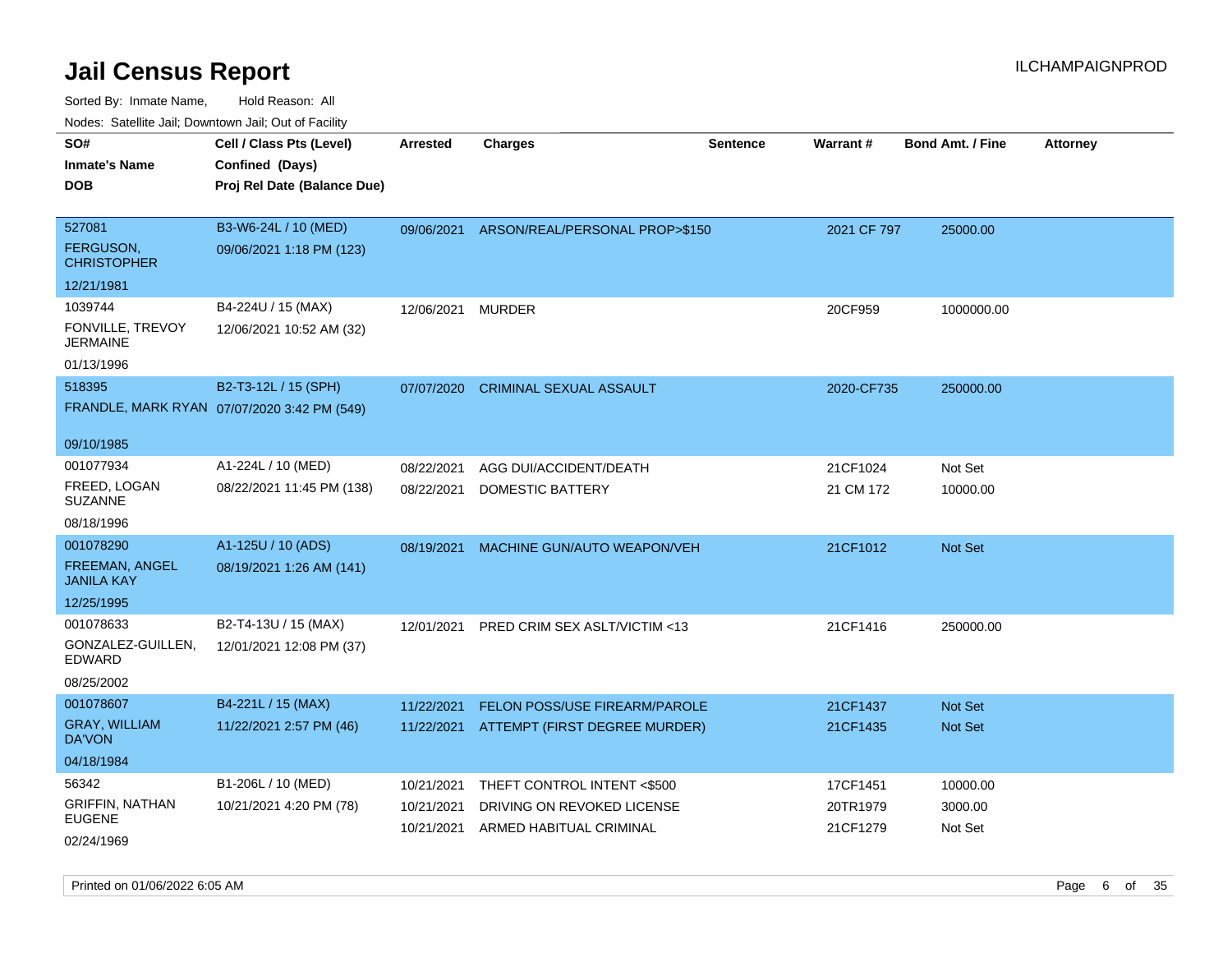| ivuutis. Galtiillit Jall, Duwilluwii Jall, Oul of Facility |                             |                 |                                      |                 |            |                         |                 |
|------------------------------------------------------------|-----------------------------|-----------------|--------------------------------------|-----------------|------------|-------------------------|-----------------|
| SO#                                                        | Cell / Class Pts (Level)    | <b>Arrested</b> | <b>Charges</b>                       | <b>Sentence</b> | Warrant#   | <b>Bond Amt. / Fine</b> | <b>Attorney</b> |
| <b>Inmate's Name</b>                                       | Confined (Days)             |                 |                                      |                 |            |                         |                 |
| <b>DOB</b>                                                 | Proj Rel Date (Balance Due) |                 |                                      |                 |            |                         |                 |
|                                                            |                             |                 |                                      |                 |            |                         |                 |
| 1049103                                                    | A4-203L / 5 (ADS)           | 12/27/2021      | <b>DOMESTIC BATTERY</b>              |                 | 2021CM595  | Not Set                 |                 |
| HAGGARD, RYAN<br><b>PHILIP</b>                             | 12/27/2021 9:15 PM (11)     |                 |                                      |                 |            |                         |                 |
| 06/01/1983                                                 |                             |                 |                                      |                 |            |                         |                 |
| 1076466                                                    | A3-216L                     |                 | 01/04/2022 DOMESTIC BATTERY          |                 | 2021CF1438 | 50000.00                |                 |
| <b>HARRIS, MAURICE</b><br><b>ANTHONY</b>                   | 01/04/2022 10:16 AM (3)     |                 |                                      |                 |            |                         |                 |
| 03/09/1971                                                 |                             |                 |                                      |                 |            |                         |                 |
| 001078488                                                  | B2-T3-11U / 15 (SPH)        | 10/14/2021      | PRED CRIM SEX ASLT/VICTIM <13        |                 | 21CF1232   | 500000.00               |                 |
| HERNANDEZ-LOPEZ,<br><b>ERNESTO</b>                         | 10/14/2021 3:15 PM (85)     | 10/14/2021      | <b>FUGITIVE FROM JUSTICE</b>         |                 | 21CF1246   | Not Set                 |                 |
| 11/28/1975                                                 |                             |                 |                                      |                 |            |                         |                 |
| 975293                                                     | BOOKH-8 / 10 (SPH)          | 07/21/2021      | VIO ORDER/PRIOR VIO OF ORDER         |                 | 21CF914    | No Bond                 |                 |
| HILL, JACOB MILES                                          | 07/21/2021 8:43 PM (170)    | 07/21/2021      | <b>STALKING</b>                      |                 | 2021CF863  | Not Set                 |                 |
|                                                            |                             | 07/25/2021      | PAROLE REVOCATION                    |                 | CH2104646  | Not Set                 |                 |
| 02/06/1988                                                 |                             | 08/18/2021      | <b>HARASS WITNESS/FAMILY MBR/REP</b> |                 | 21CF992    | Not Set                 |                 |
|                                                            |                             | 09/09/2021      | AGG STALKING/BODILY HARM             |                 | 21CF1073   | Not Set                 |                 |
| 48471                                                      | B1-207L / 15 (MAX)          | 08/08/2021      | AGG BATTERY/DISCHARGE FIREARM        |                 | 21CF946    | <b>Not Set</b>          |                 |
| HILL, RAMESH<br><b>JERMAINE</b>                            | 08/08/2021 4:45 AM (152)    |                 |                                      |                 |            |                         |                 |
| 12/11/1978                                                 |                             |                 |                                      |                 |            |                         |                 |
| 1043704                                                    | B4-223L / 15 (MAX)          | 07/13/2021      | ARMED ROBBERY/ARMED W/FIREARM        | 12y (DOC)       | 21CF815    | Not Set                 |                 |
| <b>HOUSTON, STEVEN</b><br>CORDELL                          | 07/13/2021 5:56 AM (178)    |                 |                                      |                 |            |                         |                 |
| 01/24/1989                                                 |                             |                 |                                      |                 |            |                         |                 |
| 999198                                                     | B4-226L / 15 (MAX)          | 11/30/2021      | FELON POSS/USE FIREARM PRIOR         |                 | 21CF1377   | 500000.00               |                 |
| HOWARD, BRION LIN                                          | 11/30/2021 10:41 AM (38)    |                 |                                      |                 |            |                         |                 |
| 06/10/1992                                                 |                             |                 |                                      |                 |            |                         |                 |
|                                                            |                             |                 |                                      |                 |            |                         |                 |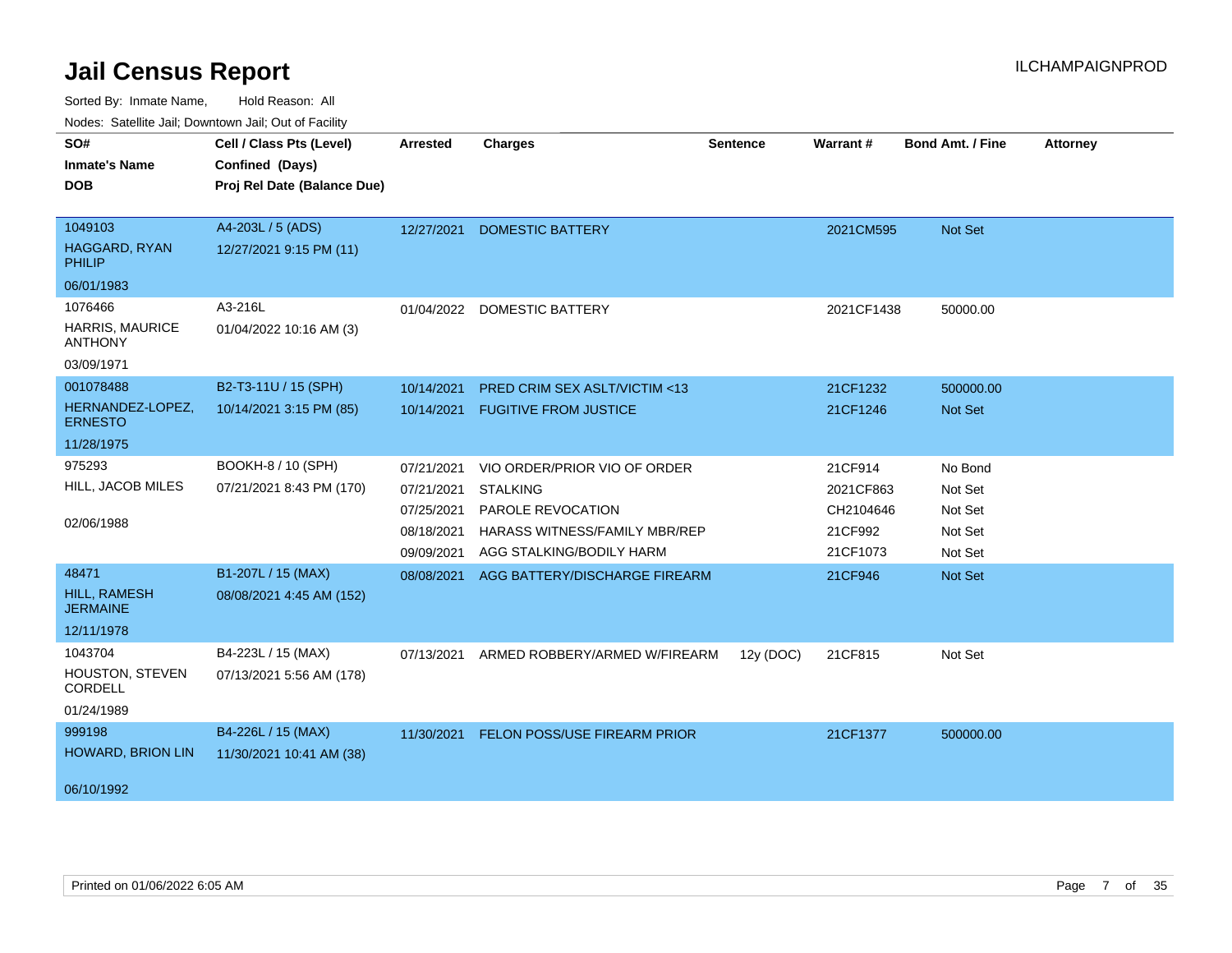| rouco. Calcinic Jan, Downtown Jan, Out of Facility |                                            |                 |                                   |           |             |                         |                 |
|----------------------------------------------------|--------------------------------------------|-----------------|-----------------------------------|-----------|-------------|-------------------------|-----------------|
| SO#                                                | Cell / Class Pts (Level)                   | <b>Arrested</b> | <b>Charges</b>                    | Sentence  | Warrant#    | <b>Bond Amt. / Fine</b> | <b>Attorney</b> |
| <b>Inmate's Name</b>                               | Confined (Days)                            |                 |                                   |           |             |                         |                 |
| <b>DOB</b>                                         | Proj Rel Date (Balance Due)                |                 |                                   |           |             |                         |                 |
|                                                    |                                            |                 |                                   |           |             |                         |                 |
| 1061996                                            | A1-124L / 5 (MIN)                          | 10/30/2021      | DRVG UNDER INFLUENCE OF DRUG      | 180d (CJ) |             | No Bond                 |                 |
| HUBBARD, REBEKIAH                                  | 10/30/2021 1:37 PM (69)                    | 10/30/2021      | RETAIL THEFT/DISP MERCH/<\$300    |           | 2018CF1302  | 20000.00                |                 |
| <b>DIONA</b>                                       |                                            | 10/31/2021      | USE FORGED CR/DEBIT CARD/<\$300   | 2y (DOC)  |             | No Bond                 |                 |
| 04/08/1998                                         |                                            |                 |                                   |           |             |                         |                 |
| 953555                                             | B4-122L / 15 (MAX)                         | 03/10/2021      | <b>CRIM TRESPASS TO RESIDENCE</b> |           | 21CF272     | Not Set                 |                 |
| HUNT, TAVARIS EARL                                 | 03/10/2021 4:58 AM (303)                   | 04/14/2021      | AGG FLEEING POLICE/21 MPH OVER    | 3y (DOC)  | 2020CF94    | 10000.00                |                 |
|                                                    |                                            |                 |                                   |           |             |                         |                 |
| 12/29/1987                                         |                                            |                 |                                   |           |             |                         |                 |
| 001078639                                          | B1-107L / 10 (MED)                         | 12/02/2021      | <b>FUGITIVE FROM JUSTICE</b>      |           | 21CF1465    | Not Set                 |                 |
| JACKSON, GREGORY<br><b>LYNN</b>                    | 12/02/2021 3:43 AM (36)                    |                 |                                   |           |             |                         |                 |
| 11/22/1994                                         |                                            |                 |                                   |           |             |                         |                 |
| 38993                                              | B4-126L / 15 (MAX)                         | 02/13/2021      | ATTEMPT (FIRST DEGREE MURDER)     |           | 21CF181     | Not Set                 |                 |
| JACKSON, LAMONT<br><b>JEREMIE</b>                  | 02/13/2021 7:45 AM (328)                   |                 |                                   |           |             |                         |                 |
| 07/31/1973                                         |                                            |                 |                                   |           |             |                         |                 |
| 001078689                                          | B1-104U / 15 (MAX)                         | 12/17/2021      | FIREARM/FOID INVALID/NOT ELIG     |           | 21CF1551    | No Bond                 |                 |
| <b>JACKSON, PRENTISS</b><br><b>MANSION DEWAYNE</b> | 12/18/2021 12:39 AM (20)                   | 12/17/2021      | POSS STOLEN VEHICLE > \$25,000    |           | 21JD37      | Not Set                 |                 |
| 09/02/2003                                         | 1/30/2022 (0.00)                           |                 |                                   |           |             |                         |                 |
| 001077487                                          | B3-W8-30L / 10 (MED)                       | 12/03/2020      | FELON POSS/USE WEAPON/FIREARM     |           | 20CF1377    | Not Set                 |                 |
| JACKSON, TERRELL<br>DANDRE                         | 12/03/2020 10:18 AM (400)                  | 11/09/2021      | AGG DISCHARGE FIREARM/OCC VEH     |           | 21CR0331401 | No Bond                 |                 |
| 08/11/1990                                         |                                            |                 |                                   |           |             |                         |                 |
| 001077864                                          | B1-103L / 15 (MAX)                         | 04/18/2021      | FELON POSS/USE WEAPON/FIREARM     |           | 21CF428     | Not Set                 |                 |
| D                                                  | JAMERSON, ANTHONY 04/18/2021 7:21 PM (264) |                 |                                   |           |             |                         |                 |
| 01/26/1990                                         |                                            |                 |                                   |           |             |                         |                 |
| 001078703                                          | A2-121L / 15 (MAX)                         | 12/20/2021      | MURDER/INTENT TO KILL/INJURE      |           | 21CF1574    | Not Set                 |                 |
| JOHNS, SHAMIQUH<br><b>THERESA</b>                  | 12/22/2021 6:41 AM (16)                    |                 |                                   |           |             |                         |                 |
| 04/03/1992                                         |                                            |                 |                                   |           |             |                         |                 |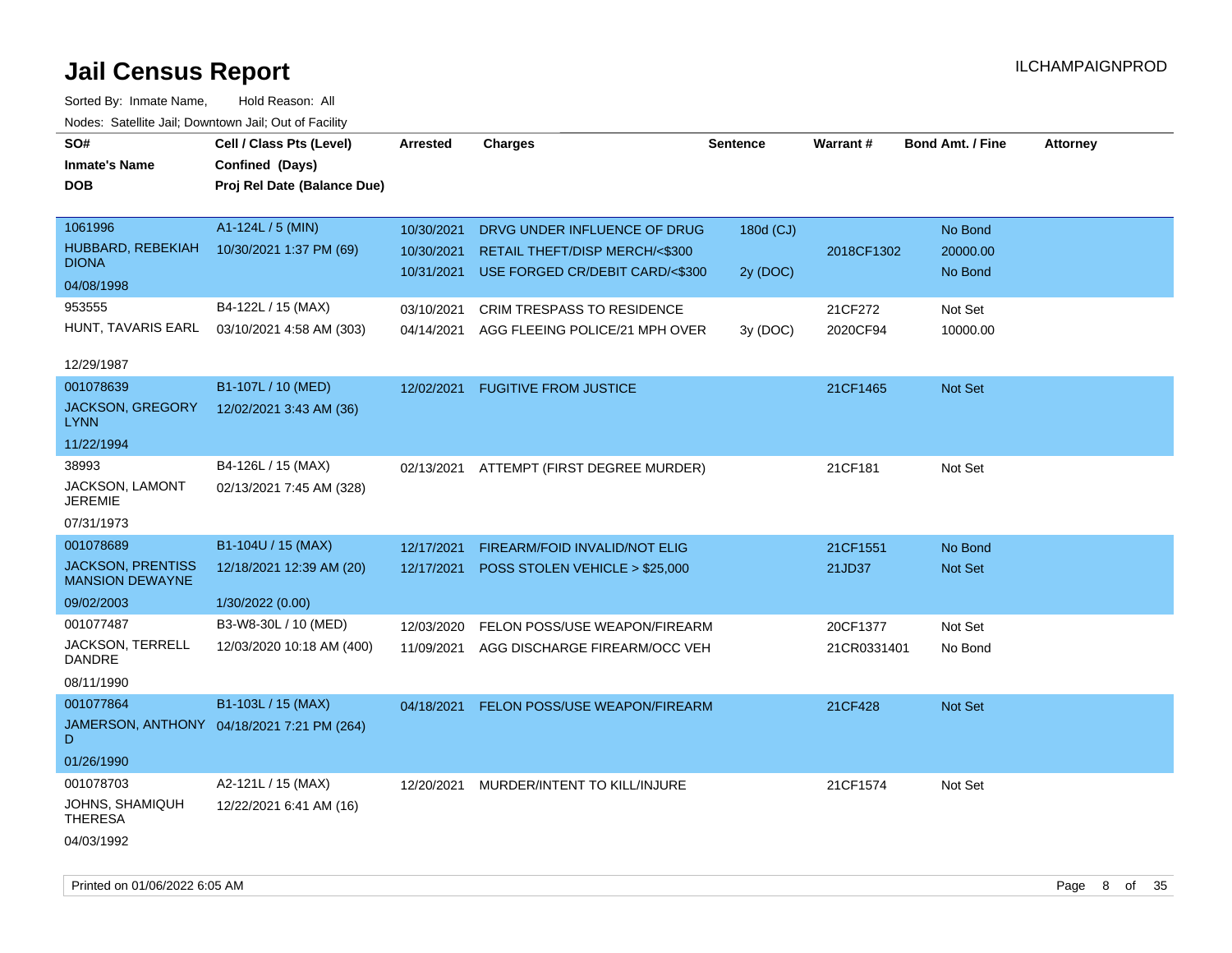| indues. Salenne Jan, Downlown Jan, Out of Facility |                                            |                 |                                |                 |            |                         |                 |
|----------------------------------------------------|--------------------------------------------|-----------------|--------------------------------|-----------------|------------|-------------------------|-----------------|
| SO#                                                | Cell / Class Pts (Level)                   | <b>Arrested</b> | <b>Charges</b>                 | <b>Sentence</b> | Warrant#   | <b>Bond Amt. / Fine</b> | <b>Attorney</b> |
| <b>Inmate's Name</b>                               | Confined (Days)                            |                 |                                |                 |            |                         |                 |
| <b>DOB</b>                                         | Proj Rel Date (Balance Due)                |                 |                                |                 |            |                         |                 |
|                                                    |                                            |                 |                                |                 |            |                         |                 |
| 1071536                                            | B4-127L / 15 (MED)                         | 06/17/2021      | <b>UNLAWFUL RESTRAINT</b>      | 2y (DOC)        | 21CF702    | Not Set                 |                 |
| JOHNSON, ZACHERY<br><b>EDWARD</b>                  | 06/17/2021 2:00 AM (204)                   |                 |                                |                 |            |                         |                 |
| 10/30/1987                                         |                                            |                 |                                |                 |            |                         |                 |
| 1017120                                            | B3-W4-14L / 5 (MIN)                        | 10/29/2021      | AGG ASLT/USE DDLY WEAPON       |                 |            | No Bond                 |                 |
|                                                    | JONES, JOSHUA LYNN 10/29/2021 3:15 AM (70) |                 |                                |                 |            |                         |                 |
| 05/16/1993                                         | 1/25/2022 (0.00)                           |                 |                                |                 |            |                         |                 |
| 001078645                                          | B4-222U / 10 (MED)                         | 12/02/2021      | <b>AGG DISCHARGE FIREARM</b>   |                 | 21CF1478   | No Bond                 |                 |
| JONES, KELVIN<br><b>KHYRIC</b>                     | 12/02/2021 6:56 PM (36)                    |                 |                                |                 |            |                         |                 |
| 02/27/2001                                         |                                            |                 |                                |                 |            |                         |                 |
| 956822                                             | B1-205U / 15 (MAX)                         | 11/25/2021      | AGGRAVATED DOMESTIC BATTERY    |                 | 21CF1442   | Not Set                 |                 |
| JONES, MARIO                                       | 11/25/2021 10:37 AM (43)                   | 11/25/2021      | PAROLE REVOCATION              |                 | CH2106361  | No Bond                 |                 |
| NATHANIEL                                          |                                            | 11/25/2021      | UNLAWFUL RESTRAINT             |                 | 21CF1443   | Not Set                 |                 |
| 10/27/1987                                         |                                            |                 |                                |                 |            |                         |                 |
| 1008468                                            | B4-226U / 10 (MED)                         | 12/01/2021      | FELON POSS/USE WEAPON/FIREARM  |                 | 21CF1472   | <b>Not Set</b>          |                 |
| JONES, MARTEZ<br><b>LAMONTE</b>                    | 12/01/2021 1:28 PM (37)                    | 12/02/2021      | PROBATION VIOLATION            |                 | 20CF1151   | Not Set                 |                 |
| 06/22/1993                                         |                                            |                 |                                |                 |            |                         |                 |
| 506244                                             | B1-204L / 15 (MAX)                         | 07/15/2021      | ARMED ROBBERY/ARMED W/FIREARM  |                 | 2021CF791  | 250000.00               |                 |
| JOSLIN, JASON LEE                                  | 07/15/2021 4:38 AM (176)                   |                 |                                |                 |            |                         |                 |
|                                                    |                                            |                 |                                |                 |            |                         |                 |
| 12/22/1985                                         |                                            |                 |                                |                 |            |                         |                 |
| 66662                                              | B3-W2-05U / 10 (MED)                       | 12/05/2021      | POSS AMT CON SUB EXCEPT(A)/(D) | 2y (DOC)        | 18CF597    | 200000.00               |                 |
| KINTNER, WESLEY J                                  | 12/05/2021 1:57 PM (33)                    |                 |                                |                 |            |                         |                 |
| 04/15/1986                                         |                                            |                 |                                |                 |            |                         |                 |
| 001078738                                          | BOOKH-3                                    | 01/05/2022      | DOMESTIC BATTERY               |                 | 2022CMAWOW | Not Set                 |                 |
| LAW, CHRISTOPHER                                   | 01/05/2022 5:04 PM (2)                     |                 |                                |                 |            |                         |                 |
| <b>ELIJAH</b>                                      |                                            |                 |                                |                 |            |                         |                 |
| 04/25/2001                                         |                                            |                 |                                |                 |            |                         |                 |
|                                                    |                                            |                 |                                |                 |            |                         |                 |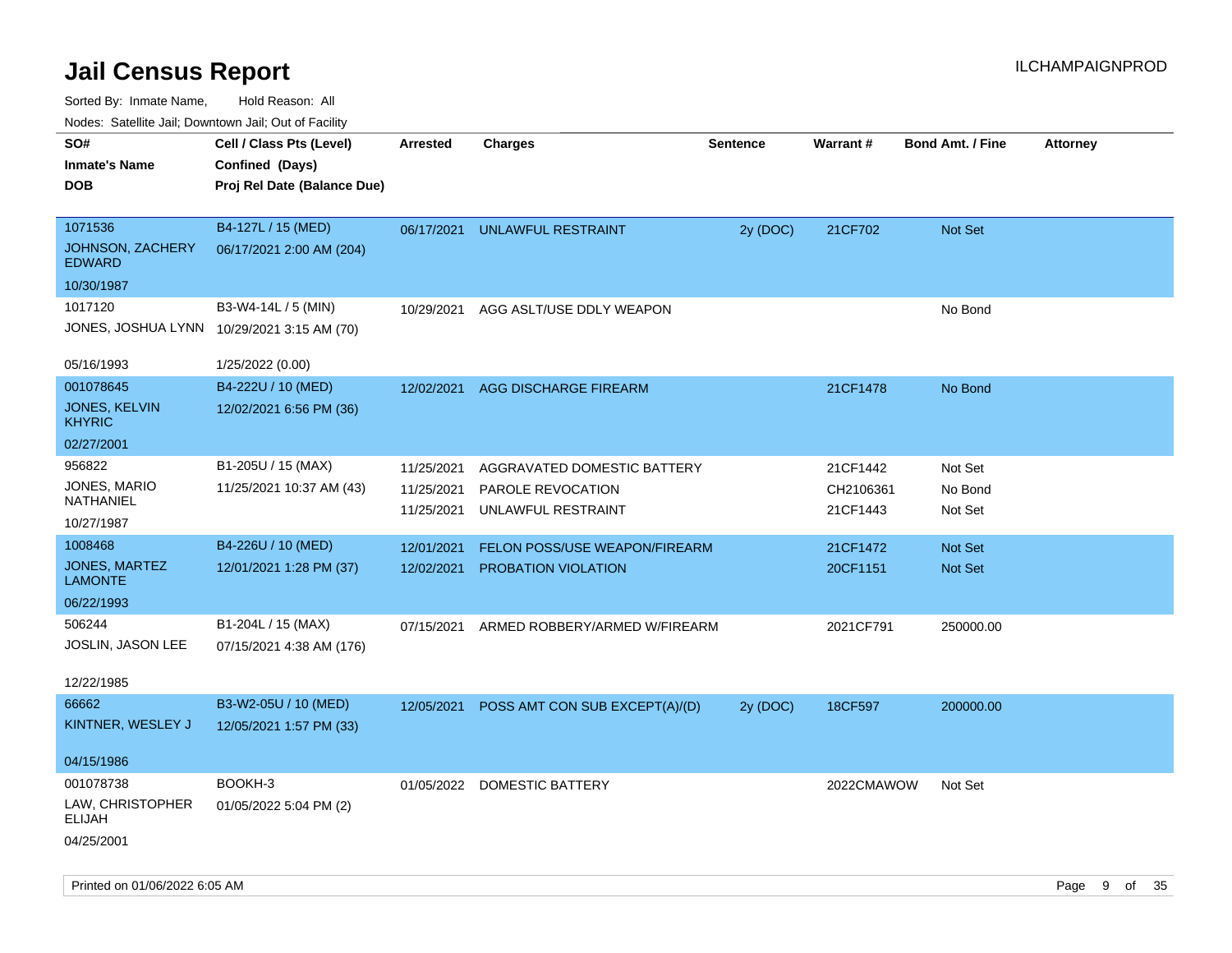| SO#<br><b>Inmate's Name</b><br><b>DOB</b>                                                                                                                               | Cell / Class Pts (Level)<br>Confined (Days)<br>Proj Rel Date (Balance Due)                                                                             | <b>Arrested</b>                                                                                              | <b>Charges</b>                                                                                                                                                                                                                               | <b>Sentence</b> | Warrant#                                                                                                         | <b>Bond Amt. / Fine</b>                                                                     | <b>Attorney</b> |
|-------------------------------------------------------------------------------------------------------------------------------------------------------------------------|--------------------------------------------------------------------------------------------------------------------------------------------------------|--------------------------------------------------------------------------------------------------------------|----------------------------------------------------------------------------------------------------------------------------------------------------------------------------------------------------------------------------------------------|-----------------|------------------------------------------------------------------------------------------------------------------|---------------------------------------------------------------------------------------------|-----------------|
| 1070011<br><b>LAWS, WILLIAM</b><br>ZARAK, Third<br>07/06/1999                                                                                                           | B4-124U / 15 (MAX)<br>08/03/2021 3:53 PM (157)                                                                                                         | 08/03/2021                                                                                                   | AGG DISCH FIREARM/1ST AID PERS                                                                                                                                                                                                               |                 | 21CF929                                                                                                          | Not Set                                                                                     |                 |
| 548089<br>LEWIS, LAWRENCE<br>PAUL, Third<br>02/08/1993<br>001077524<br>LEWIS, TREVOR<br><b>DANIEL</b><br>06/03/2002<br>1065002<br>LOVELESS, DUSTIN<br>DEE<br>06/17/1982 | B1-204U / 15 (MAX)<br>12/04/2020 4:42 AM (399)<br>B2-T4-15U / 10 (SPH)<br>12/14/2020 5:16 PM (389)<br>B3-W7-26L / 10 (MED)<br>11/16/2021 11:41 AM (52) | 12/04/2020<br>12/04/2020<br>12/04/2020<br>12/14/2020<br>12/14/2020<br>12/14/2020<br>12/14/2020<br>11/16/2021 | ATTEMPT (FIRST DEGREE MURDER)<br>METH DELIVERY/100<400 GRAMS<br>AGG DOMESTIC BATTERY/STRANGLE<br>AGG BATTERY/JUDGE/EMT<br><b>RESIDENTIAL ARSON</b><br>AGG BATTERY/PUBLIC PLACE<br>AGG BATTERY/PEACE OFFICER<br>DOMESTIC BTRY/CONTACT/VIO O/P |                 | 20CF1378<br>20CF1481<br>18CF1507<br>2020-CF-1212<br>2020-CF-1388<br>2020-CF-1231<br>2020-CF-1211<br>2019CF001781 | Not Set<br>Not Set<br>10000.00<br>10000.00<br>150000.00<br>50000.00<br>10000.00<br>25000.00 |                 |
| 1000869<br><b>MARTIN, MANNIX</b><br><b>TILMOND</b><br>07/19/1991                                                                                                        | B1-106L / 15 (MAX)<br>09/12/2021 12:40 AM (117)                                                                                                        | 09/11/2021                                                                                                   | FELON POSS/USE WEAPON/FIREARM                                                                                                                                                                                                                |                 | 21CF1102                                                                                                         | Not Set                                                                                     |                 |
| 48792<br>MCCLAIN, HURCHEL<br><b>JOSEPH</b><br>05/01/1979                                                                                                                | B4-225U / 10 (MED)<br>11/20/2021 4:11 AM (48)                                                                                                          | 11/19/2021                                                                                                   | AGG BATTERY/DISCHARGE FIREARM                                                                                                                                                                                                                |                 | 21CF1425                                                                                                         | Not Set                                                                                     |                 |
| 001077938<br>MCGAHA.<br><b>CHRISTOPHER D</b><br>07/27/1991                                                                                                              | <b>BOOKH-2 / 15 (ADS)</b><br>05/10/2021 7:02 PM (242)                                                                                                  | 05/10/2021<br>05/11/2021<br>05/27/2021                                                                       | AGG KIDNAPING DISCH FIR/HARM<br><b>MURDER</b><br>ESCAPE FROM DEPT OF CORRECTION                                                                                                                                                              |                 | 21CF532<br>2021-CF-215<br>21CF600                                                                                | Not Set<br>No Bond<br>Not Set                                                               |                 |
| 1043071<br>MERRELL-<br>SUTHERLAND, ALICIA<br>11/26/1972                                                                                                                 | A2-120L / 10 (MED)<br>11/08/2021 2:22 AM (60)                                                                                                          | 11/08/2021                                                                                                   | CRIM DMG/GOVT PROP/<\$500                                                                                                                                                                                                                    |                 | 21CF1378                                                                                                         | Not Set                                                                                     |                 |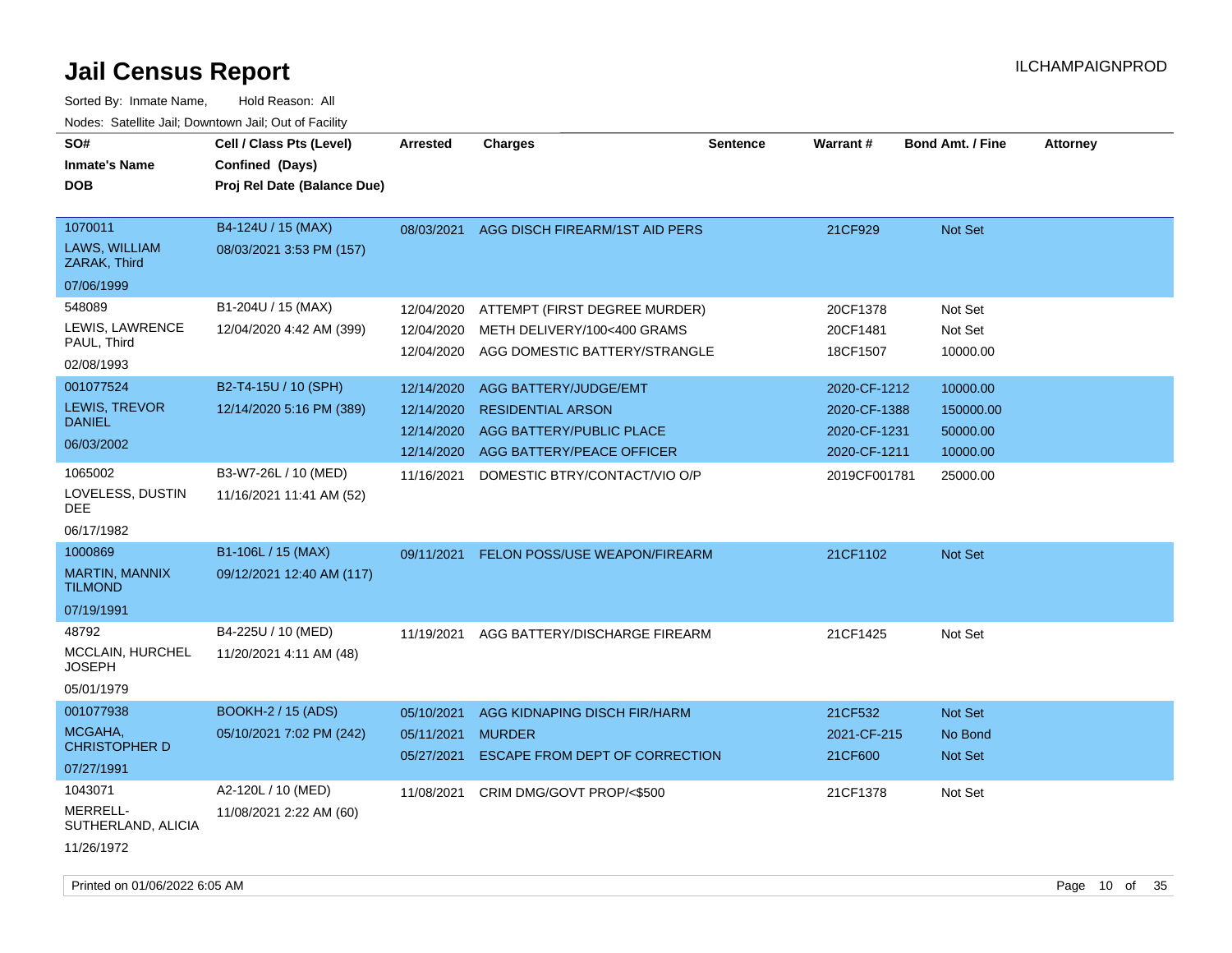| SO#<br><b>Inmate's Name</b><br><b>DOB</b>   | Cell / Class Pts (Level)<br>Confined (Days)<br>Proj Rel Date (Balance Due) | <b>Arrested</b> | <b>Charges</b>                           | <b>Sentence</b> | <b>Warrant#</b> | <b>Bond Amt. / Fine</b> | <b>Attorney</b> |
|---------------------------------------------|----------------------------------------------------------------------------|-----------------|------------------------------------------|-----------------|-----------------|-------------------------|-----------------|
| 1026478                                     | A3-213L / 5 (MIN)                                                          | 12/24/2021      | AGGRAVATED DOMESTIC BATTERY              |                 | 21CF1587        | Not Set                 |                 |
| MILLER, ANTHONY                             | 12/24/2021 1:11 AM (14)                                                    | 12/24/2021      | DRIVING ON REVOKED LICENSE               |                 | 20TR3647        | 790.00                  |                 |
| 02/20/1994                                  |                                                                            |                 |                                          |                 |                 |                         |                 |
| 41584                                       | B4-227U / 15 (MAX)                                                         | 12/01/2021      | ARMED HABITUAL CRIMINAL                  |                 | 21CF1467        | Not Set                 |                 |
| MILLER, JOSE LOVELL 12/02/2021 1:04 AM (36) |                                                                            |                 |                                          |                 |                 |                         |                 |
| 10/07/1975                                  |                                                                            |                 |                                          |                 |                 |                         |                 |
| 63398                                       | BOOKH-3 / 10 (MED)                                                         | 01/03/2022      | DRIVING DURING REVOCATION                |                 | <b>22MT3</b>    | 3000.00                 |                 |
| MINER, DION<br><b>DOMINIQUE</b>             | 01/03/2022 7:27 PM (4)                                                     |                 | 01/03/2022 POSS FIREARM FOID REVOKED     |                 | <b>22CF9</b>    | Not Set                 |                 |
| 08/29/1984                                  |                                                                            |                 |                                          |                 |                 |                         |                 |
| 001078721                                   | A4-202L / 5 (ADS)                                                          |                 | 12/29/2021 VIOLATE ORDER PROTECTION      |                 | 21CF1600        | Not Set                 |                 |
| MIRAMONTES, RAUL                            | 12/29/2021 4:02 AM (9)                                                     |                 |                                          |                 |                 |                         |                 |
| 05/11/1989                                  |                                                                            |                 |                                          |                 |                 |                         |                 |
| 001077902                                   | A2-123L / 5 (ADS)                                                          | 11/23/2021      | <b>BATTERY/CAUSE BODILY HARM</b>         |                 | 21CM187         | <b>Not Set</b>          |                 |
| MOFFETT, CAROLYN<br><b>REENE</b>            | 11/21/2021 10:31 AM (47)                                                   |                 |                                          |                 |                 |                         |                 |
| 10/23/1988                                  |                                                                            |                 |                                          |                 |                 |                         |                 |
| 001078712                                   | A4-107L / 10 (MED)                                                         | 12/23/2021      | AGG DISCH FIREARM/1ST AID PERS           |                 | 21CF1581        | Not Set                 |                 |
| MONTGOMERY,<br>RASHARD MYKI                 | 12/23/2021 4:27 PM (15)                                                    |                 |                                          |                 |                 |                         |                 |
| 11/05/2001                                  |                                                                            |                 |                                          |                 |                 |                         |                 |
| 1007239                                     | A3-111L / 10 (ADS)                                                         | 12/29/2021      | <b>DOMESTIC BATTERY</b>                  |                 | 21CF1607        | <b>Not Set</b>          |                 |
| <b>MOORE, ANDREW</b><br><b>VIRGIL</b>       | 12/29/2021 8:40 PM (9)                                                     |                 |                                          |                 |                 |                         |                 |
| 08/20/1972                                  |                                                                            |                 |                                          |                 |                 |                         |                 |
| 001078517                                   | B1-102L / 15 (MAX)                                                         |                 | 10/19/2021 ATTEMPT (FIRST DEGREE MURDER) |                 | 21CF1267        | Not Set                 |                 |
| NELSON, RORY<br><b>DEMOND</b>               | 10/19/2021 3:55 AM (80)                                                    |                 |                                          |                 |                 |                         |                 |
| 08/14/1984                                  |                                                                            |                 |                                          |                 |                 |                         |                 |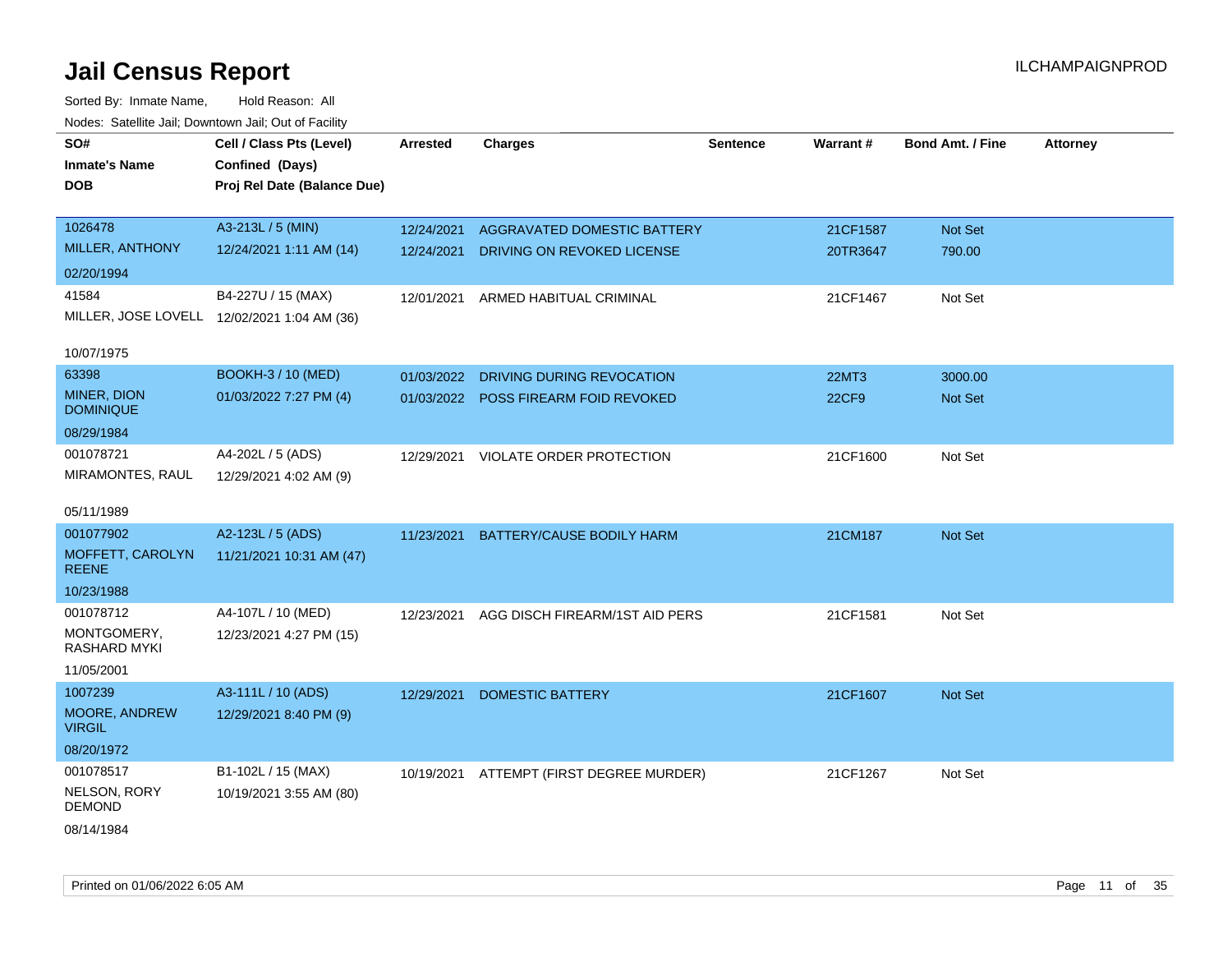| vouco. Odichite Jan, Downtown Jan, Out of Facility |                                             |                 |                                         |                 |                 |                         |                 |
|----------------------------------------------------|---------------------------------------------|-----------------|-----------------------------------------|-----------------|-----------------|-------------------------|-----------------|
| SO#<br><b>Inmate's Name</b>                        | Cell / Class Pts (Level)<br>Confined (Days) | <b>Arrested</b> | <b>Charges</b>                          | <b>Sentence</b> | <b>Warrant#</b> | <b>Bond Amt. / Fine</b> | <b>Attorney</b> |
| <b>DOB</b>                                         | Proj Rel Date (Balance Due)                 |                 |                                         |                 |                 |                         |                 |
| 55308                                              | <b>BOOKH-6 / 15 (MAX)</b>                   |                 | 01/02/2022 RECEIVE/POSS/SELL STOLEN VEH |                 | 2022CF7         | Not Set                 |                 |
| NIBBE, RYAN ARRON                                  | 01/03/2022 11:43 PM (4)                     |                 |                                         |                 |                 |                         |                 |
| 07/13/1979                                         |                                             |                 |                                         |                 |                 |                         |                 |
| 1073913                                            | A1-226U / 5 (MIN)                           | 12/16/2021      | <b>RESIDENTIAL BURGLARY</b>             |                 | 21CF1537        | 100.00                  |                 |
| OSBORNE, NICHOLE<br>MARIE                          | 12/16/2021 4:17 AM (22)                     | 12/16/2021      | CRIMINAL TRESPASS TO VEHICLES           |                 | 2021CM423       | 1500.00                 |                 |
| 06/22/1979                                         |                                             |                 |                                         |                 |                 |                         |                 |
| 61251                                              | A4-103L / 15 (ADS)                          | 12/27/2021      | <b>PRED CRIM SEX ASLT/VICTIM &lt;13</b> |                 | 21CF651         | No Bond                 |                 |
| PETMECKY, JOHN<br><b>ROBERT</b>                    | 12/27/2021 1:52 PM (11)                     |                 |                                         |                 |                 |                         |                 |
| 03/09/1983                                         |                                             |                 |                                         |                 |                 |                         |                 |
| 001078357                                          | B2-T1-02L / 15 (MAX)                        | 09/17/2021      | ARMED ROBBERY/ARMED W/FIREARM           |                 | 21CF1128        | Not Set                 |                 |
| PETTIGREW, CAREY<br><b>CORNITRIAS DEOBLO</b>       | 09/17/2021 9:56 AM (112)                    | 09/17/2021      | ARMED ROBBERY/ARMED W/FIREARM           |                 | 21CF1129        | Not Set                 |                 |
| 08/31/1986                                         |                                             | 09/17/2021      | ARMED ROBBERY/ARMED W/FIREARM           |                 | 21CF1230        | Not Set                 |                 |
| 999352                                             | B4-225L / 10 (MED)                          | 09/09/2021      | <b>VIOLATE OP/OTHER PRIOR</b>           | 2y (DOC)        |                 | Not Set                 |                 |
| PIRLOT, JUSTIN LEE                                 | 09/09/2021 11:28 AM (120)                   | 10/23/2021      | <b>FALSE REPORT OF OFFENSE</b>          |                 | 2019CF836       | 5000.00                 |                 |
| 11/08/1982                                         |                                             |                 |                                         |                 |                 |                         |                 |
| 001078669                                          | B1-206U / 10 (MED)                          | 12/10/2021      | AGG DISCHARGE FIREARM/BLDG/SCH          |                 | 21CF1507        | Not Set                 |                 |
| RANGEL, ADRIAN                                     | 12/10/2021 12:53 AM (28)                    |                 |                                         |                 |                 |                         |                 |
| 11/25/2000                                         |                                             |                 |                                         |                 |                 |                         |                 |
| 1069524                                            | B4-224L / 15 (MAX)                          | 08/08/2021      | MFG/DEL CANNABIS/30-500 GRAMS           |                 | 21CF953         | <b>Not Set</b>          |                 |
| RAY-DAVIS, KAMARI<br><b>DAYVON</b>                 | 08/09/2021 2:44 AM (151)                    |                 |                                         |                 |                 |                         |                 |
| 03/30/2000                                         |                                             |                 |                                         |                 |                 |                         |                 |
| 1054023                                            | BOOKF-2                                     |                 | 01/05/2022 MFG/DEL CANNABIS/500<2000 GR |                 | 2014CF1569      | 10000.00                |                 |
| REESE, LEA<br><b>DANNETTE</b>                      | 01/06/2022 1:39 AM (1)                      |                 |                                         |                 |                 |                         |                 |
| 09/17/1982                                         |                                             |                 |                                         |                 |                 |                         |                 |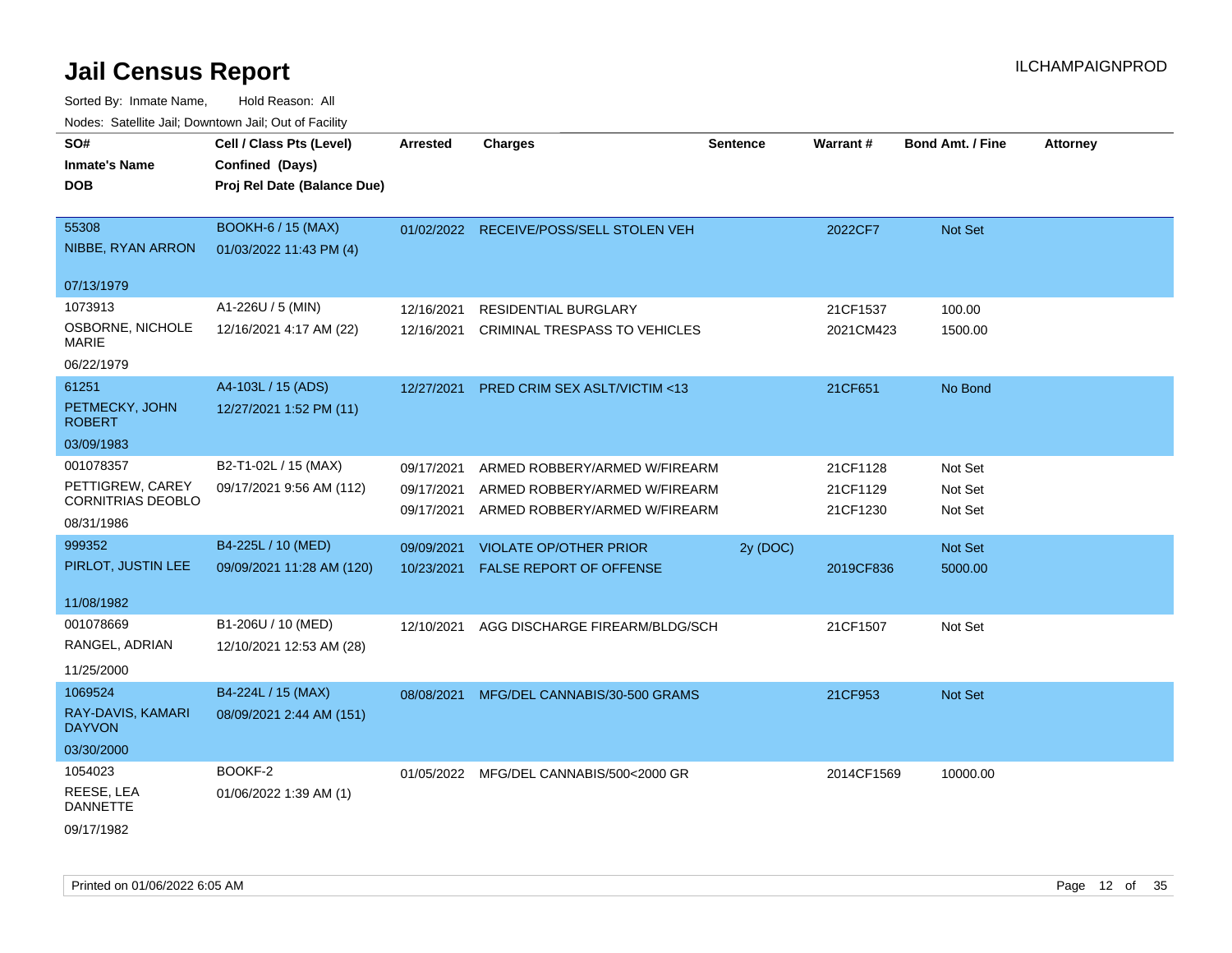Sorted By: Inmate Name, Hold Reason: All Nodes: Satellite Jail; Downtown Jail; Out of Facility

| SO#                                     | Cell / Class Pts (Level)                     | <b>Arrested</b>  | <b>Charges</b>                     | <b>Sentence</b> | Warrant#     | <b>Bond Amt. / Fine</b> | <b>Attorney</b> |
|-----------------------------------------|----------------------------------------------|------------------|------------------------------------|-----------------|--------------|-------------------------|-----------------|
| <b>Inmate's Name</b>                    | Confined (Days)                              |                  |                                    |                 |              |                         |                 |
| <b>DOB</b>                              | Proj Rel Date (Balance Due)                  |                  |                                    |                 |              |                         |                 |
|                                         |                                              |                  |                                    |                 |              |                         |                 |
| 45473                                   | B1-202L / 15 (MAX)                           | 11/23/2021       | CHIL SEX OFFEN/RESIDE DAY CARE     |                 | 21CF1275     | 10000.00                |                 |
| REXROAD, CALVIN<br><b>ALLEN</b>         | 11/23/2021 6:27 PM (45)                      | 11/23/2021       | <b>VIOLATE SEX OFFENDER REGIS</b>  |                 | 21CF546      | 50000.00                |                 |
| 10/04/1970                              |                                              |                  |                                    |                 |              |                         |                 |
| 1008646                                 | BOOKF-2                                      | 01/05/2022 THEFT |                                    |                 | 2022-CF-AWOW | Not Set                 |                 |
| RIVERA, ANDRIANNA<br>LEANN              | 01/05/2022 12:22 PM (2)                      |                  |                                    |                 |              |                         |                 |
| 06/25/1991                              |                                              |                  |                                    |                 |              |                         |                 |
| 001077783                               | <b>BOOKF-1</b>                               |                  | 01/05/2022 AGGRAVATED BATTERY      |                 | 21CF325      | Not Set                 |                 |
| RIVERA, DARYL<br><b>ANTONIO</b>         | 01/05/2022 4:20 PM (2)                       |                  |                                    |                 |              |                         |                 |
| 11/14/1981                              |                                              |                  |                                    |                 |              |                         |                 |
| 979485                                  | B2-T4-16L / 15 (ADS)                         | 03/12/2021       | PRED CRIM SEX ASLT/VICTIM <13      |                 | 21CF282      | Not Set                 |                 |
| RODRIGUEZ, JOSHUA<br><b>ANTHONY</b>     | 03/12/2021 1:57 PM (301)                     |                  |                                    |                 |              |                         |                 |
| 04/06/1990                              |                                              |                  |                                    |                 |              |                         |                 |
| 61330                                   | B4-123L / 15 (MAX)                           | 12/01/2021       | ARMED HABITUAL CRIMINAL            |                 | 21CF1473     | Not Set                 |                 |
| <b>RUFFIN, JONATHON</b><br><b>CECIL</b> | 12/01/2021 5:34 AM (37)                      | 12/01/2021       | PAROLE REVOCATION                  |                 | CH2107545    | No Bond                 |                 |
| 05/10/1984                              |                                              |                  |                                    |                 |              |                         |                 |
| 1071161                                 | B4-124L / 15 (MAX)                           | 08/18/2021       | DELIVERY OF OR POSSESSION OF W/INT |                 | 21CF1008     | No Bond                 |                 |
| SANDERS, MARKELL<br>LAMAR               | 08/18/2021 6:18 PM (142)                     |                  |                                    |                 |              |                         |                 |
| 02/02/2000                              |                                              |                  |                                    |                 |              |                         |                 |
| 1047469                                 | B3-W5-18L / 10 (MED)                         | 07/03/2021       | CRIMINAL SEX ASSAULT/CONSENT       |                 | 21CF773      | <b>Not Set</b>          |                 |
| <b>ALLEN</b>                            | SCHINDLER, RICHARD 07/03/2021 10:25 PM (188) |                  |                                    |                 |              |                         |                 |
| 10/16/1979                              |                                              |                  |                                    |                 |              |                         |                 |
| 001078698                               | B3-W3-10L / 5 (MIN)                          | 12/20/2021       | DIRECT CRIMINAL CONTEMPT           |                 | 2019F44      | No Bond                 |                 |
| SIDES, BRIAN KEITH                      | 12/20/2021 4:23 PM (18)                      |                  |                                    |                 |              |                         |                 |

12/08/1969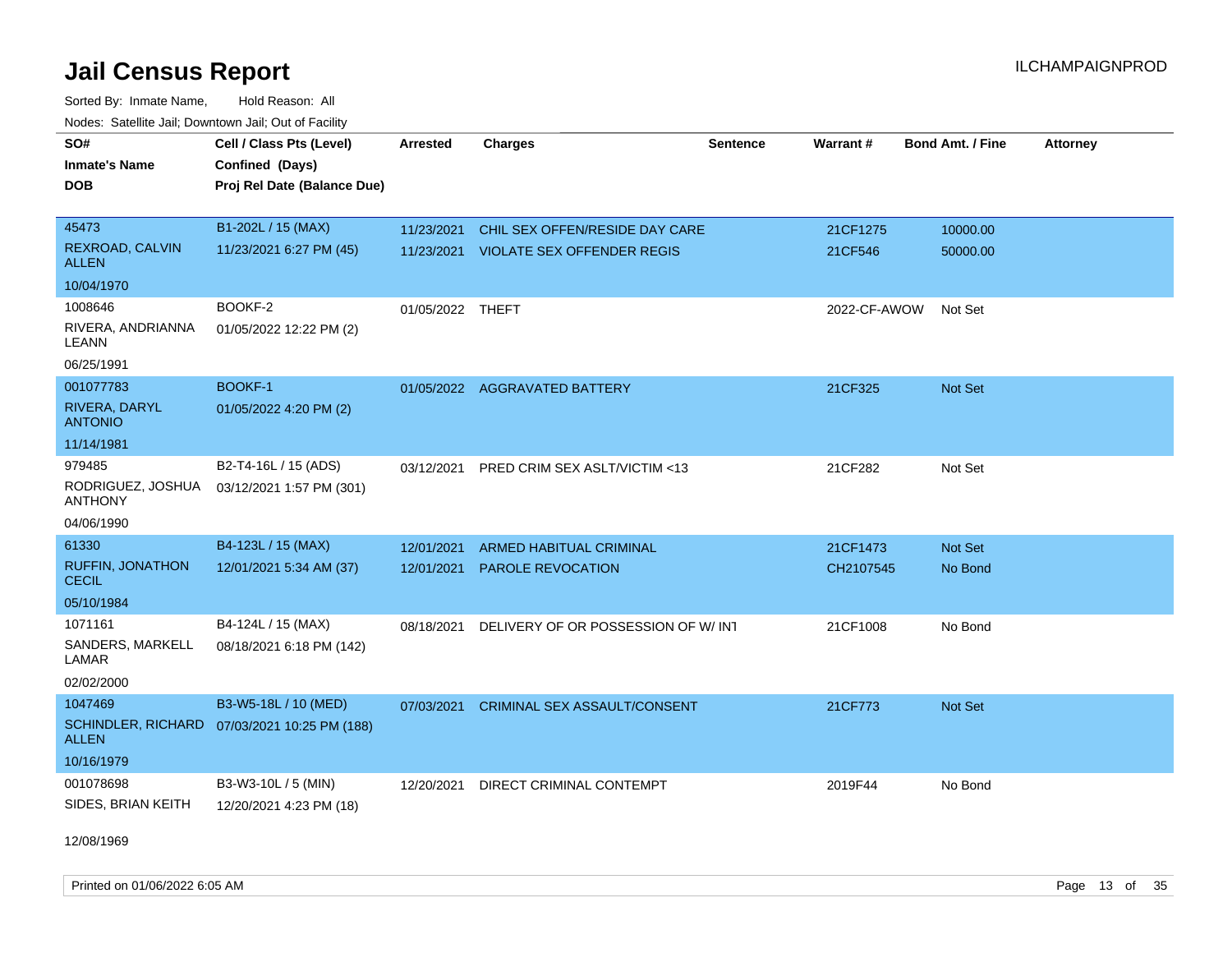| SO#<br><b>Inmate's Name</b><br><b>DOB</b>        | Cell / Class Pts (Level)<br>Confined (Days)<br>Proj Rel Date (Balance Due) | Arrested                 | <b>Charges</b>                                              | <b>Sentence</b> | Warrant#                 | <b>Bond Amt. / Fine</b>          | <b>Attorney</b> |
|--------------------------------------------------|----------------------------------------------------------------------------|--------------------------|-------------------------------------------------------------|-----------------|--------------------------|----------------------------------|-----------------|
| 47195                                            | A3-215U / 5 (ADS)                                                          | 12/27/2021               | <b>RESIDENTIAL BURGLARY</b>                                 |                 | 2020CF1222               | 10000.00                         |                 |
| SIMMONS, JAMES<br><b>ROBERT</b>                  | 12/27/2021 8:42 AM (11)                                                    | 12/28/2021<br>12/28/2021 | FORGERY/ISSUE DOCUMENT/1 UPC<br><b>RESIDENTIAL BURGLARY</b> |                 | 2021CF1595<br>2021CF1596 | <b>Not Set</b><br><b>Not Set</b> |                 |
| 03/13/1975                                       |                                                                            |                          |                                                             |                 |                          |                                  |                 |
| 608080                                           | BOOKH-3                                                                    | 01/05/2022               | FAILURE REPORT ACCIDENT/INJURY                              |                 | 17CF924                  | 20000.00                         |                 |
| SIMS, TURHAN<br><b>LEVELLE</b>                   | 01/05/2022 2:57 PM (2)                                                     |                          |                                                             |                 |                          |                                  |                 |
| 02/05/1987                                       |                                                                            |                          |                                                             |                 |                          |                                  |                 |
| 001078441                                        | <b>BOOKF-3 / 15 (ADS)</b>                                                  | 10/01/2021               | ARMED HABITUAL CRIMINAL                                     |                 | 21CF1182                 | <b>Not Set</b>                   |                 |
| SINGLETON, CORRIE<br><b>DERRELL</b>              | 10/01/2021 12:36 PM (98)                                                   |                          | 12/20/2021 SPEEDING 26-34 MPH OVER LIMIT                    |                 | 2021TR2701               | 1000.00                          |                 |
| 05/07/1983                                       |                                                                            |                          |                                                             |                 |                          |                                  |                 |
| 001078732                                        | A4-104L / 5 (ADS)                                                          |                          | 01/03/2022 DRIVING ON REVOKED LICENSE                       |                 | 2021TR6406               | No Bond                          |                 |
| SPANGLO, ANGELO<br><b>JOSEPH</b>                 | 01/03/2022 11:09 AM (4)                                                    |                          |                                                             |                 |                          |                                  |                 |
| 06/26/1965                                       | 1/12/2022 (0.00)                                                           |                          |                                                             |                 |                          |                                  |                 |
| 38305                                            | B2-T2-06L / 10 (SPH)                                                       | 03/18/2020               | <b>CRIMINAL SEXUAL ABUSE</b>                                |                 | 20CF-343                 | 500000.00                        |                 |
| STOVER, JOSH<br><b>ANDREW</b>                    | 03/18/2020 10:24 AM (660)                                                  |                          |                                                             |                 |                          |                                  |                 |
| 08/18/1973                                       |                                                                            |                          |                                                             |                 |                          |                                  |                 |
| 1066794                                          | B3-W4-16L / 5 (MIN)                                                        | 09/07/2021               | VIOLATE OP/OTHER PRIOR                                      |                 | 21CF1061                 | Not Set                          |                 |
| TAYLOR, STANLEY<br><b>JAMES</b>                  | 09/07/2021 7:01 AM (122)                                                   |                          |                                                             |                 |                          |                                  |                 |
| 01/05/1994                                       |                                                                            |                          |                                                             |                 |                          |                                  |                 |
| 962484                                           | A3-115L / 10 (ADS)                                                         | 12/29/2021               | AGGRAVATED DOMESTIC BATTERY                                 |                 | 21CF1608                 | Not Set                          |                 |
| <b>TAYLOR, VINCENT</b><br><b>REGINALD</b>        | 12/29/2021 7:23 AM (9)                                                     |                          |                                                             |                 |                          |                                  |                 |
| 11/03/1988                                       |                                                                            |                          |                                                             |                 |                          |                                  |                 |
| 001078471                                        | B4-127U / 10 (MED)                                                         | 10/11/2021               | AGG UUW/VEHICLE/<21                                         |                 | 21CF1210                 | 100.00                           |                 |
| THATCH, OMARION<br><b>DIAMONTE</b><br>09/05/2003 | 10/11/2021 1:26 AM (88)                                                    |                          |                                                             |                 |                          |                                  |                 |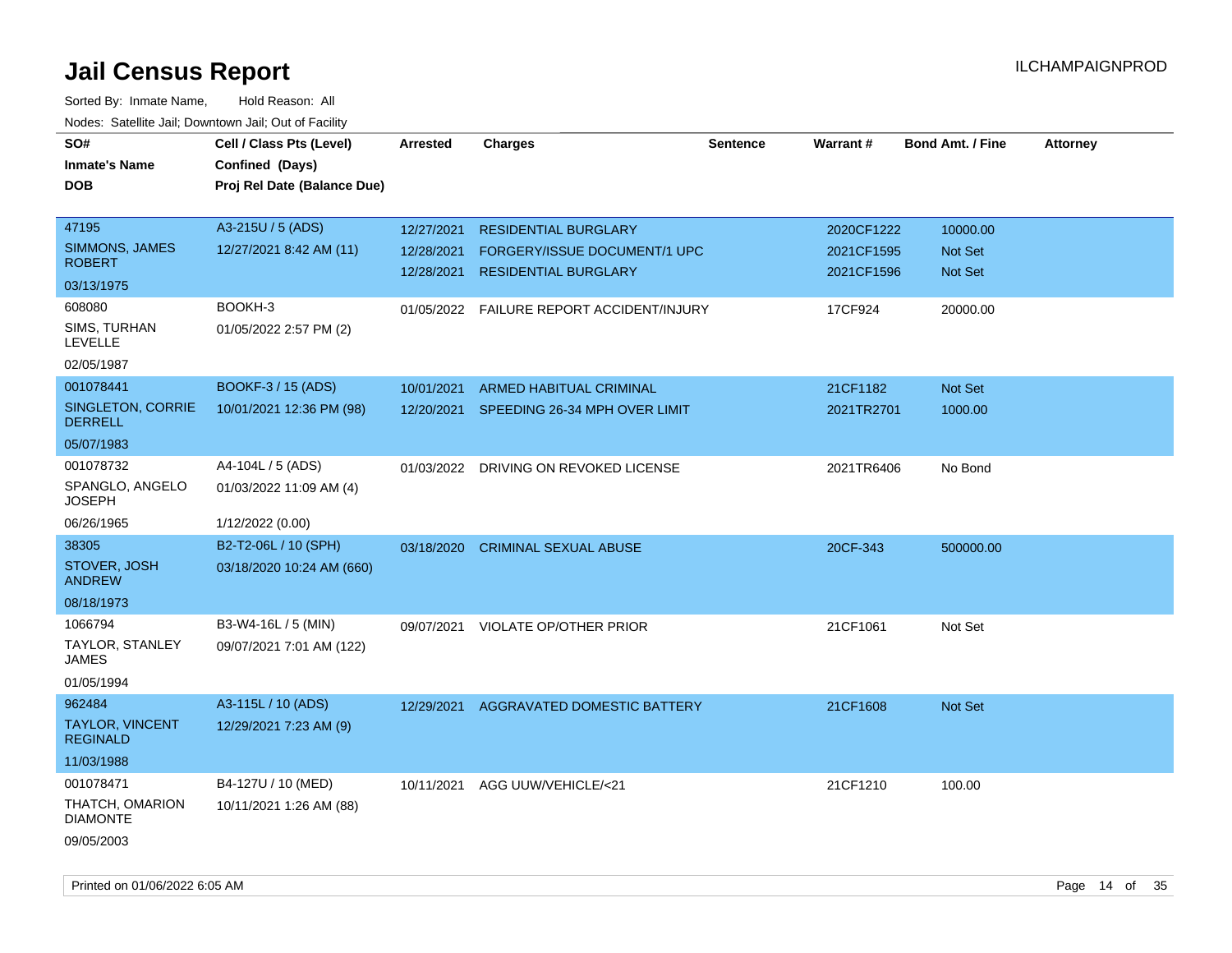| roaco. Calcinio dan, Downtown dan, Oal or Fability |                                                  |                 |                                          |                 |           |                         |                 |
|----------------------------------------------------|--------------------------------------------------|-----------------|------------------------------------------|-----------------|-----------|-------------------------|-----------------|
| SO#<br>Inmate's Name                               | Cell / Class Pts (Level)<br>Confined (Days)      | <b>Arrested</b> | Charges                                  | <b>Sentence</b> | Warrant#  | <b>Bond Amt. / Fine</b> | <b>Attorney</b> |
| DOB                                                | Proj Rel Date (Balance Due)                      |                 |                                          |                 |           |                         |                 |
| 21252<br>THOMAS, ELIJAH                            | B3-W4-13U / 10 (MED)<br>10/18/2021 12:35 AM (81) |                 | 10/18/2021 MFG/DEL 1<15 GR COCAINE/ANLG  |                 | 2021CF172 | 25000.00                |                 |
| 07/31/1962                                         |                                                  |                 |                                          |                 |           |                         |                 |
| 32058                                              | B4-123U / 15 (MAX)                               | 06/14/2021      | <b>AGG DISCH FIREARM</b>                 |                 | 21CF690   | Not Set                 |                 |
| THOMPSON, STEVEN<br>ONEAL                          | 06/14/2021 6:44 AM (207)                         |                 |                                          |                 |           |                         |                 |
| 03/14/1969                                         |                                                  |                 |                                          |                 |           |                         |                 |
| 32910                                              | B3-W3-12L / 10 (MED)                             | 10/04/2021      | DOM BTRY/HARM/1-2 PRECONV                |                 | 21CF1189  | <b>Not Set</b>          |                 |
| <b>TULL, CHRISTOPHER</b><br><b>MICHAEL</b>         | 10/04/2021 10:53 PM (95)                         |                 |                                          |                 |           |                         |                 |
| 04/02/1971                                         |                                                  |                 |                                          |                 |           |                         |                 |
| 1052810                                            | A4-101L / 10 (ADS)                               | 01/01/2022      | AGGRAVATED DOMESTIC BATTERY              |                 | 2022CF2   | No Bond                 |                 |
| WALKER, DESMOND<br>JEROME                          | 01/01/2022 2:16 AM (6)                           |                 |                                          |                 |           |                         |                 |
| 08/05/1987                                         |                                                  |                 |                                          |                 |           |                         |                 |
| 1070737                                            | A1-126L / 15 (MAX)                               | 10/14/2021      | AGG KIDNAPG/<13/INTEL DISABL             |                 | 2020CF418 | 250000.00               |                 |
| WASHINGTON.<br>JASTINA VIRGINIA                    | 10/14/2021 12:02 PM (85)                         |                 |                                          |                 |           |                         |                 |
| 04/11/2000                                         |                                                  |                 |                                          |                 |           |                         |                 |
| 001077889                                          | BOOKH-1 / 10 (MED)                               | 01/03/2022      | DOMESTIC BATTERY                         |                 | 2022CF14  | No Bond                 |                 |
| WASHINGTON,<br>MALCOLM LEGEIE                      | 01/03/2022 8:24 PM (4)                           |                 |                                          |                 |           |                         |                 |
| 08/17/1995                                         |                                                  |                 |                                          |                 |           |                         |                 |
| 977140                                             | B1-203L / 10 (MED)                               |                 | 10/24/2021 ARMED HABITUAL CRIMINAL       |                 | 21CF1289  | <b>Not Set</b>          |                 |
| <b>WEBSTER, DERRIAL</b><br><b>DEVON</b>            | 10/24/2021 2:46 AM (75)                          |                 |                                          |                 |           |                         |                 |
| 01/14/1990                                         |                                                  |                 |                                          |                 |           |                         |                 |
| 001078328                                          | B1-207U / 15 (MAX)                               |                 | 08/30/2021 FELON POSS/USE WEAPON/FIREARM |                 | 21CF1045  | Not Set                 |                 |
| WHITE, JUSTIN<br>STEVEN                            | 08/30/2021 10:48 AM (130)                        |                 |                                          |                 |           |                         |                 |
| 10/25/1995                                         |                                                  |                 |                                          |                 |           |                         |                 |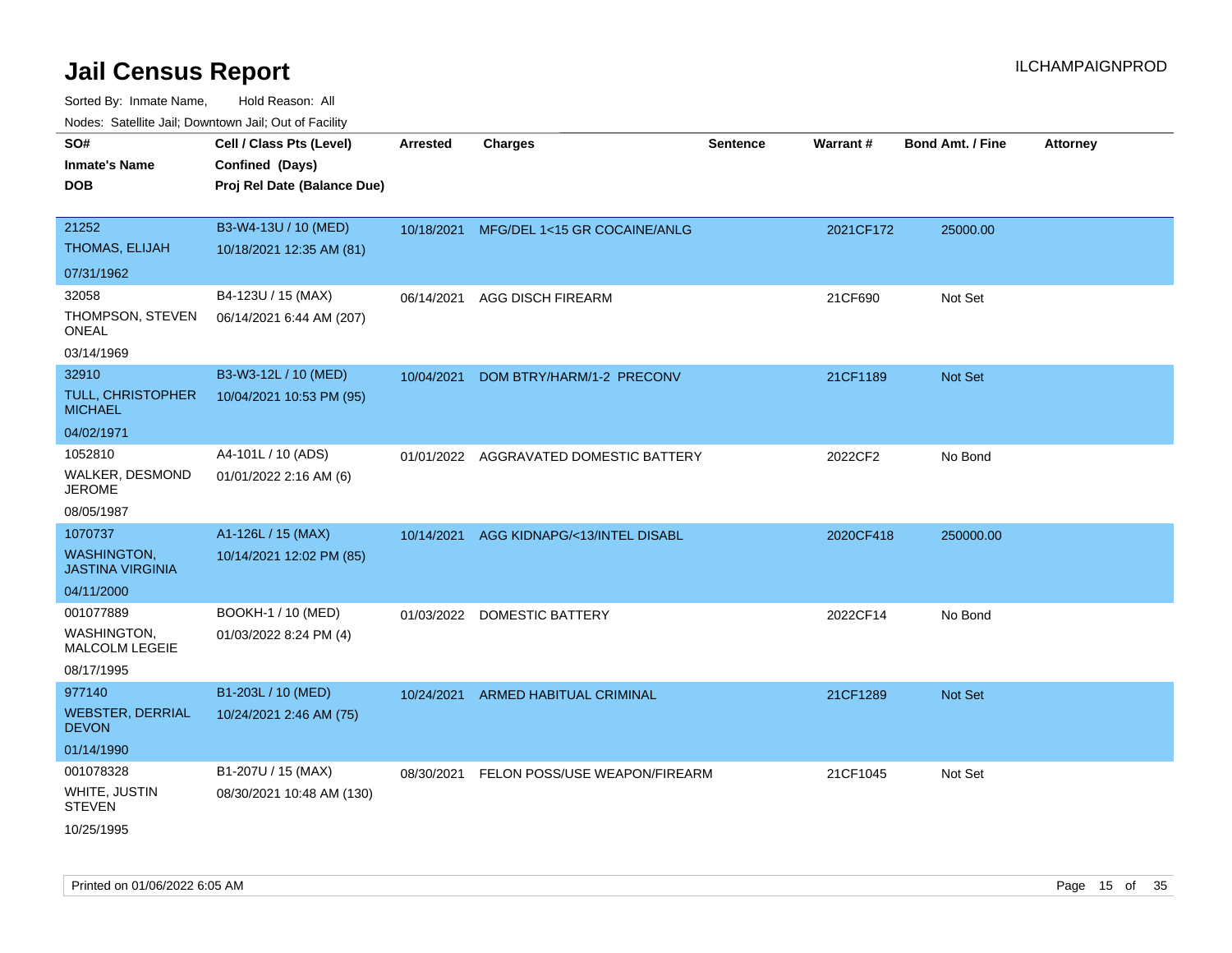| SO#                                         | Cell / Class Pts (Level)    | <b>Arrested</b>   | <b>Charges</b>                            | <b>Sentence</b> | Warrant#    | <b>Bond Amt. / Fine</b> | <b>Attorney</b> |
|---------------------------------------------|-----------------------------|-------------------|-------------------------------------------|-----------------|-------------|-------------------------|-----------------|
| <b>Inmate's Name</b>                        | Confined (Days)             |                   |                                           |                 |             |                         |                 |
| <b>DOB</b>                                  | Proj Rel Date (Balance Due) |                   |                                           |                 |             |                         |                 |
|                                             |                             |                   |                                           |                 |             |                         |                 |
| 54212                                       | A3-214L / 10 (MED)          | 12/21/2021        | ARMED VIOLENCE/CATEGORY I                 |                 | 21CF1576    | Not Set                 |                 |
| <b>WHITLOCK, GEORGE</b><br><b>ABRAM</b>     | 12/21/2021 1:20 PM (17)     | 12/21/2021        | RECEIVE/POSS/SELL STOLEN VEH              |                 | 2021CF669   | 10000.00                |                 |
|                                             |                             | 12/21/2021        | <b>VIOLATE ORDER PROTECTION</b>           |                 | 2021CM391   | 1000.00                 |                 |
|                                             |                             |                   | 12/21/2021 OBSTRUCT JUST/DESTROY EVIDENCE |                 | 2021CF1223  | 700.00                  |                 |
| 11/10/1978                                  |                             |                   |                                           |                 |             |                         |                 |
| 001078709                                   | A3-212L / 15 (MAX)          | 12/22/2021        | ARMED VIOLENCE/CATEGORY I                 |                 | 21CF1586    | Not Set                 |                 |
| WILLIAMS, DAVID LEE                         | 12/22/2021 11:00 AM (16)    |                   |                                           |                 |             |                         |                 |
|                                             |                             |                   |                                           |                 |             |                         |                 |
| 12/18/1989                                  |                             |                   |                                           |                 |             |                         |                 |
| 1019420                                     | B1-105L / 10 (MED)          |                   | 12/14/2021 METH MANUFACTURING/15<100 GR   | 8y (DOC)        | 21CF205     | No Bond                 |                 |
| <b>WILLIAMS,</b><br><b>MARSHAWN ANTONIO</b> | 12/14/2021 1:56 PM (24)     |                   |                                           |                 |             |                         |                 |
| 06/02/1994                                  |                             |                   |                                           |                 |             |                         |                 |
| 638552                                      | B2-DR / 5 (SPH)             | 10/07/2021        | CHILD PORNOGRAPHY/PHOTOGRAPH              |                 | 2021CF1207  | No Bond                 |                 |
| WILLIAMS, MICHAEL<br><b>JAMES</b>           | 10/07/2021 12:20 PM (92)    |                   |                                           |                 |             |                         |                 |
| 03/29/1964                                  |                             |                   |                                           |                 |             |                         |                 |
| 1066370                                     | B1-101L / 15 (MAX)          |                   | 07/28/2021 ARMED VIOLENCE/CATEGORY III    |                 | 2021 CF 882 | Not Set                 |                 |
| <b>WILLIAMS, REONTE</b><br><b>REMIR</b>     | 07/28/2021 5:40 AM (163)    |                   |                                           |                 |             |                         |                 |
| 05/14/1999                                  |                             |                   |                                           |                 |             |                         |                 |
| 001078711                                   | A3-116L / 10 (MED)          | 12/22/2021        | AGG DISCHARGE FIREARM/OCC BLDG            |                 | 21CF1585    | Not Set                 |                 |
| WILLIS, RANDY<br>RAMEEL                     | 12/22/2021 4:15 PM (16)     |                   |                                           |                 |             |                         |                 |
| 09/10/2003                                  |                             |                   |                                           |                 |             |                         |                 |
| <b>Total Satellite Jail: 123</b>            |                             | <b>Males: 105</b> | Females: 18<br>Unknown: 0                 |                 |             |                         |                 |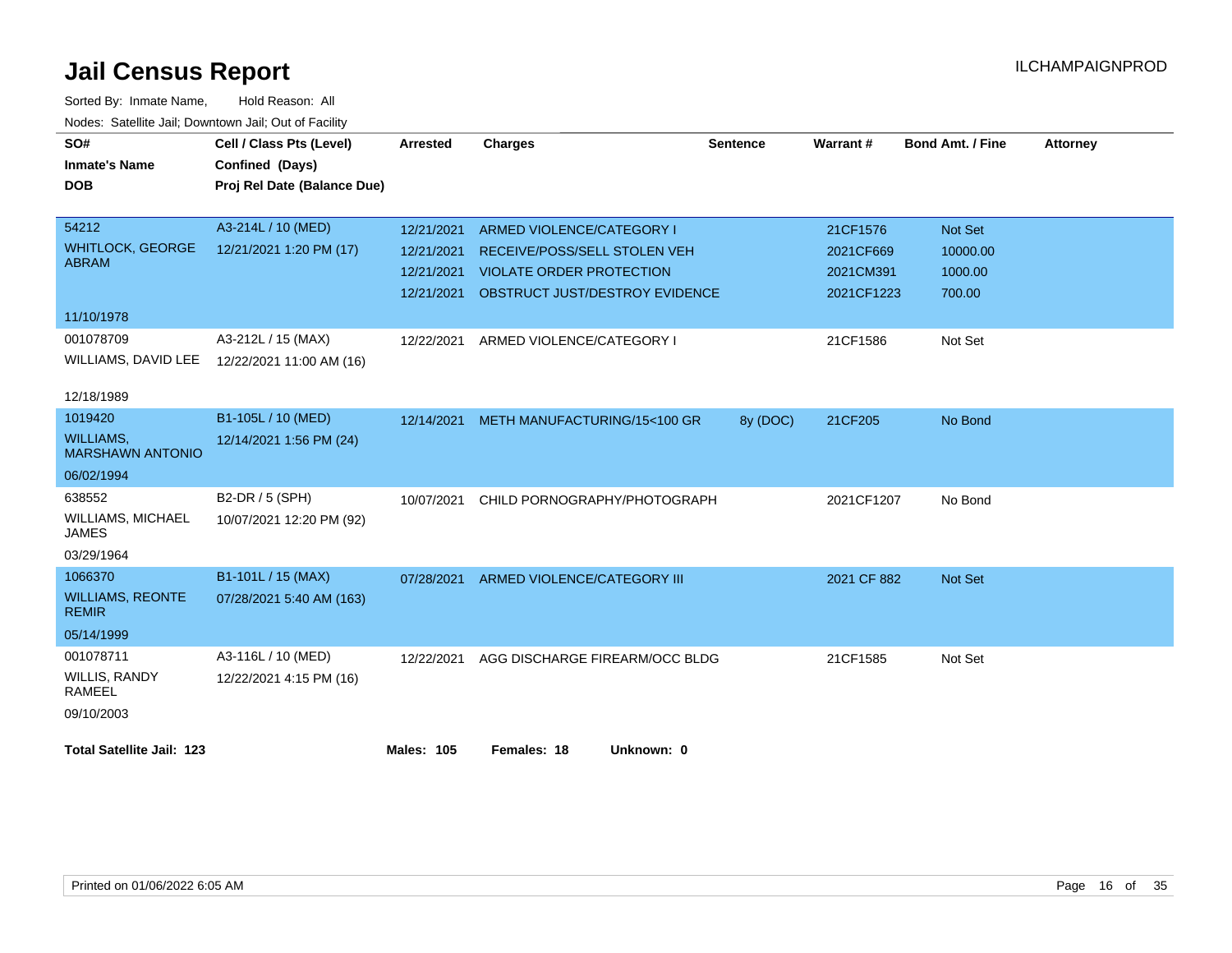|  |  | <b>Downtown Jail</b> |  |
|--|--|----------------------|--|
|  |  |                      |  |

| SO#<br><b>Inmate's Name</b><br><b>DOB</b>                                                    | Cell / Class Pts (Level)<br>Confined (Days)<br>Proj Rel Date (Balance Due)            | <b>Arrested</b>                                      | <b>Charges</b>                                                                                                           | <b>Sentence</b> | Warrant#                                    | <b>Bond Amt. / Fine</b>                           | <b>Attorney</b> |
|----------------------------------------------------------------------------------------------|---------------------------------------------------------------------------------------|------------------------------------------------------|--------------------------------------------------------------------------------------------------------------------------|-----------------|---------------------------------------------|---------------------------------------------------|-----------------|
| 1073165<br><b>ACKERMAN, CODY</b><br><b>JAMES</b><br>02/01/1989<br>969121<br>BECKLEY, ANTHONY | G4L / 5 (MIN)<br>04/30/2021 4:48 PM (252)<br>B1 / 15 (SPH)<br>11/25/2021 7:16 PM (43) | 04/30/2021<br>04/30/2021<br>05/03/2021<br>11/25/2021 | FORGERY/ISSUE/DELIVER DOCUMENT<br><b>BURGLARY</b><br>FORGERY/ISSUE/DELIVER DOCUMENT<br><b>CRIM TRESPASS TO RESIDENCE</b> |                 | 19CF143<br>21CF516<br>2018CF689<br>21CF1444 | 75000.00<br>Not Set<br>2500.00 / 75.00<br>Not Set |                 |
| <b>PATRICK</b><br>06/30/1989                                                                 |                                                                                       |                                                      |                                                                                                                          |                 |                                             |                                                   |                 |
| 517915<br><b>BOXLEY, CHARLES</b><br><b>OMAR</b><br>01/10/1985                                | G5U / 5 (MIN)<br>08/03/2021 2:18 PM (157)                                             | 08/03/2021<br>08/03/2021<br>08/03/2021               | <b>BURGLARY</b><br><b>BURGLARY</b><br>FORGERY/ISSUE/DELIVER DOCUMENT                                                     |                 | 21CF289<br>21CF679                          | 20000.00<br>20000.00<br>No Bond                   |                 |
| 1027929<br><b>BROUGHTON, MARK</b><br>ANTHONY, Junior<br>02/15/1990                           | F6L / 15 (MAX)<br>12/18/2021 2:55 AM (20)                                             | 12/18/2021                                           | HOME INVASION/CAUSE INJURY                                                                                               |                 | 21CF1560                                    | No Bond                                           |                 |
| 1067476<br><b>BROWN, JAMES</b><br><b>BRONELL</b><br>01/08/1996                               | F5L / 10 (MED)<br>11/13/2021 2:35 AM (55)                                             | 11/13/2021<br>11/13/2021                             | AGG DOMESTIC BATTERY/STRANGLE<br><b>RESIDENTIAL BURGLARY</b>                                                             |                 | 20CF575<br>21CF385                          | 5000.00<br>25000.00                               |                 |
| 995432<br>BROWN, JAVON<br><b>SHANTEZ</b><br>10/14/1991                                       | H5L / 10 (ADS)<br>12/20/2021 2:06 AM (18)                                             | 12/20/2021                                           | FAIL TO RPT WKLY/NO FIXED ADDR                                                                                           |                 | 21CF1559                                    | Not Set                                           |                 |
| 1075941<br><b>BROWN, LIONEL</b><br><b>TERRELL</b><br>10/19/1981                              | G2L / 5 (MIN)<br>10/08/2021 5:16 PM (91)                                              | 10/08/2021                                           | <b>HARASS WITNESS/FAMILY MBR/REP</b>                                                                                     |                 | 2021CF1188                                  | 500000.00                                         |                 |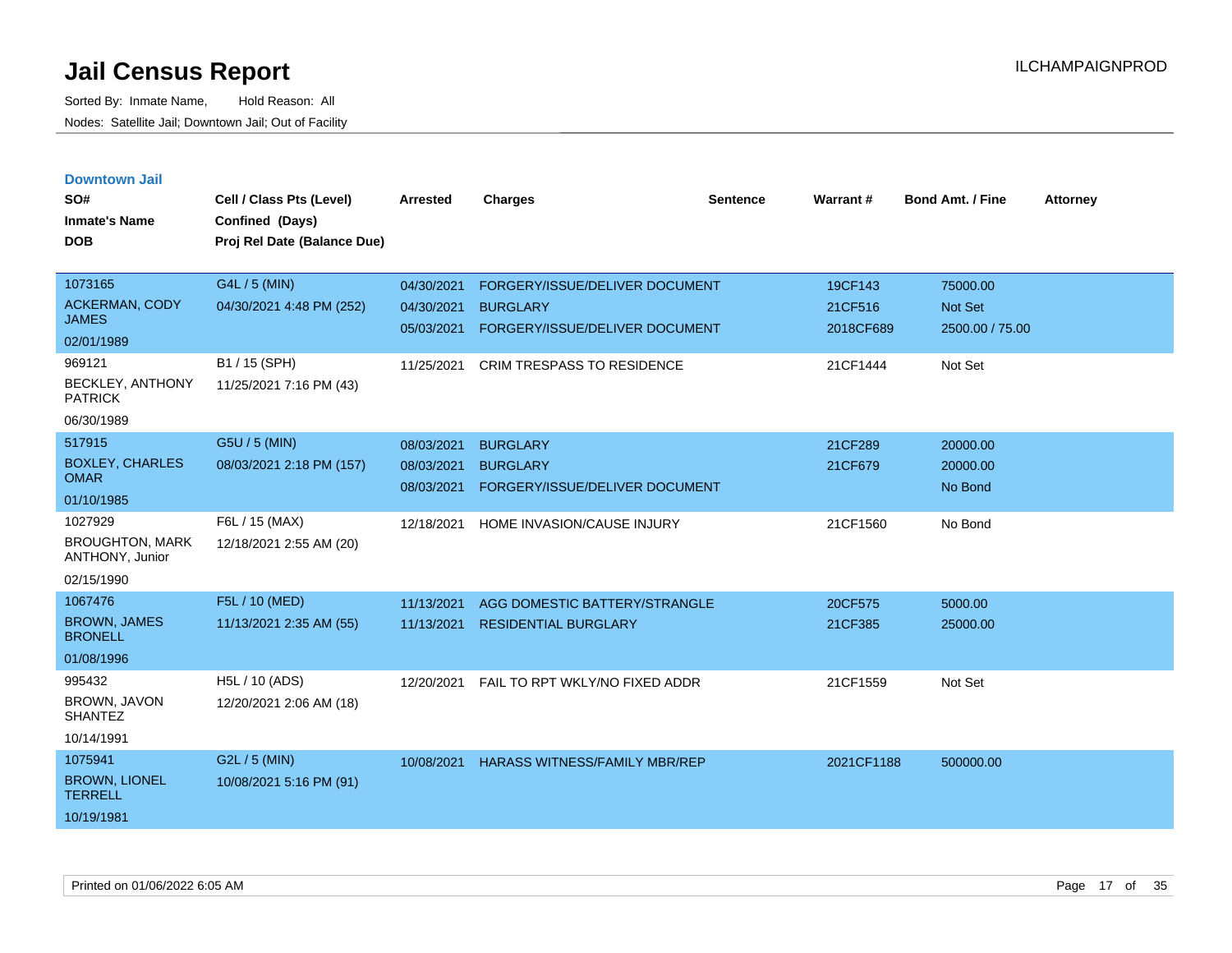Sorted By: Inmate Name, Hold Reason: All Nodes: Satellite Jail; Downtown Jail; Out of Facility

| SO#                                      | Cell / Class Pts (Level)    | <b>Arrested</b> | <b>Charges</b>                        | <b>Sentence</b> | Warrant#  | <b>Bond Amt. / Fine</b> | <b>Attorney</b> |
|------------------------------------------|-----------------------------|-----------------|---------------------------------------|-----------------|-----------|-------------------------|-----------------|
| <b>Inmate's Name</b>                     | Confined (Days)             |                 |                                       |                 |           |                         |                 |
| <b>DOB</b>                               | Proj Rel Date (Balance Due) |                 |                                       |                 |           |                         |                 |
|                                          |                             |                 |                                       |                 |           |                         |                 |
| 1068812                                  | F1L / 15 (MAX)              | 12/21/2021      | FELON POSS/USE FIREARM PRIOR          |                 | 21CF1568  | Not Set                 |                 |
| <b>BRYANT, DANNY</b><br><b>EUGENE</b>    | 12/21/2021 1:50 PM (17)     | 12/21/2021      | AGG DISCHARGE FIREARM/OCC VEH         |                 | 21CF741   | Not Set                 |                 |
| 11/22/1989                               |                             |                 |                                       |                 |           |                         |                 |
| 61904                                    | D4 / 15 (ADS)               | 10/23/2021      | <b>ROBBERY</b>                        |                 | 21CF1287  | Not Set                 |                 |
| <b>BURNETT, TIMOTHY</b><br><b>LYNN</b>   | 10/23/2021 5:43 PM (76)     |                 |                                       |                 |           |                         |                 |
| 09/09/1983                               |                             |                 |                                       |                 |           |                         |                 |
| 1029088                                  | C5U / 10 (MED)              | 12/21/2021      | FELON POSS/USE FIREARM PRIOR          |                 | 21CF1338  | 250000.00               |                 |
| CHAPPLE, MALIK<br><b>BIANCO</b>          | 12/22/2021 10:02 AM (16)    |                 |                                       |                 |           |                         |                 |
| 10/25/1994                               |                             |                 |                                       |                 |           |                         |                 |
| 1075361                                  | J6L / 5 (ADS)               | 04/16/2021      | <b>BURGLARY</b>                       |                 | 21CF414   | Not Set                 |                 |
| COWART, TORREY<br>BENJAMEN, Junior       | 04/16/2021 9:17 PM (266)    |                 |                                       |                 |           |                         |                 |
| 11/22/1987                               |                             |                 |                                       |                 |           |                         |                 |
| 1076276                                  | G1L / 5 (MIN)               | 12/20/2021      | THEFT/CONTROL <\$500/PRIOR            | $2y/6m$ (DOC)   |           | Not Set                 |                 |
| <b>COX, SEAN MICHAEL</b>                 | 12/20/2021 12:45 PM (18)    | 12/20/2021      | <b>WARRANT OUT OF COUNTY</b>          |                 | 21CM99    | 3000.00                 |                 |
|                                          |                             |                 |                                       |                 |           |                         |                 |
| 02/06/1985                               |                             |                 |                                       |                 |           |                         |                 |
| 1067370                                  | E3L / 15 (MAX)              | 11/05/2021      | FIREARM/FOID INVALID/NOT ELIG         |                 | 21CF1370  | Not Set                 |                 |
| DAVIS, AUSTIN<br><b>CHRISTOPHER</b>      | 11/06/2021 12:23 AM (62)    |                 |                                       |                 |           |                         |                 |
| 08/11/1997                               |                             |                 |                                       |                 |           |                         |                 |
| 1066719                                  | E4L / 10 (MED)              | 06/09/2021      | AGG DOMESTIC BATTERY/STRANGLE         |                 | 21CF310   | 100000.00               |                 |
| <b>DAVIS, TAVEON</b><br><b>CORNELIUS</b> | 06/09/2021 10:50 PM (212)   | 06/09/2021      | <b>RET THEFT/DISP MERCH/&gt;\$300</b> |                 | 19CF959   | 5000.00                 |                 |
|                                          |                             | 06/09/2021      | RETAIL THEFT/DISP MERCH/<\$300        |                 | 19CM897   | 3000.00                 |                 |
| 12/21/1997                               |                             |                 |                                       |                 |           |                         |                 |
| 001077214                                | F9U / 15 (MAX)              | 12/20/2021      | <b>MURDER</b>                         |                 | 21CF1572  | Not Set                 |                 |
| DAVIS-MURDOCK,<br><b>ERION VASSHAD</b>   | 12/21/2021 10:13 AM (17)    | 12/22/2021      | PAROLE REVOCATION                     |                 | CH2107977 | Not Set                 |                 |

06/22/1998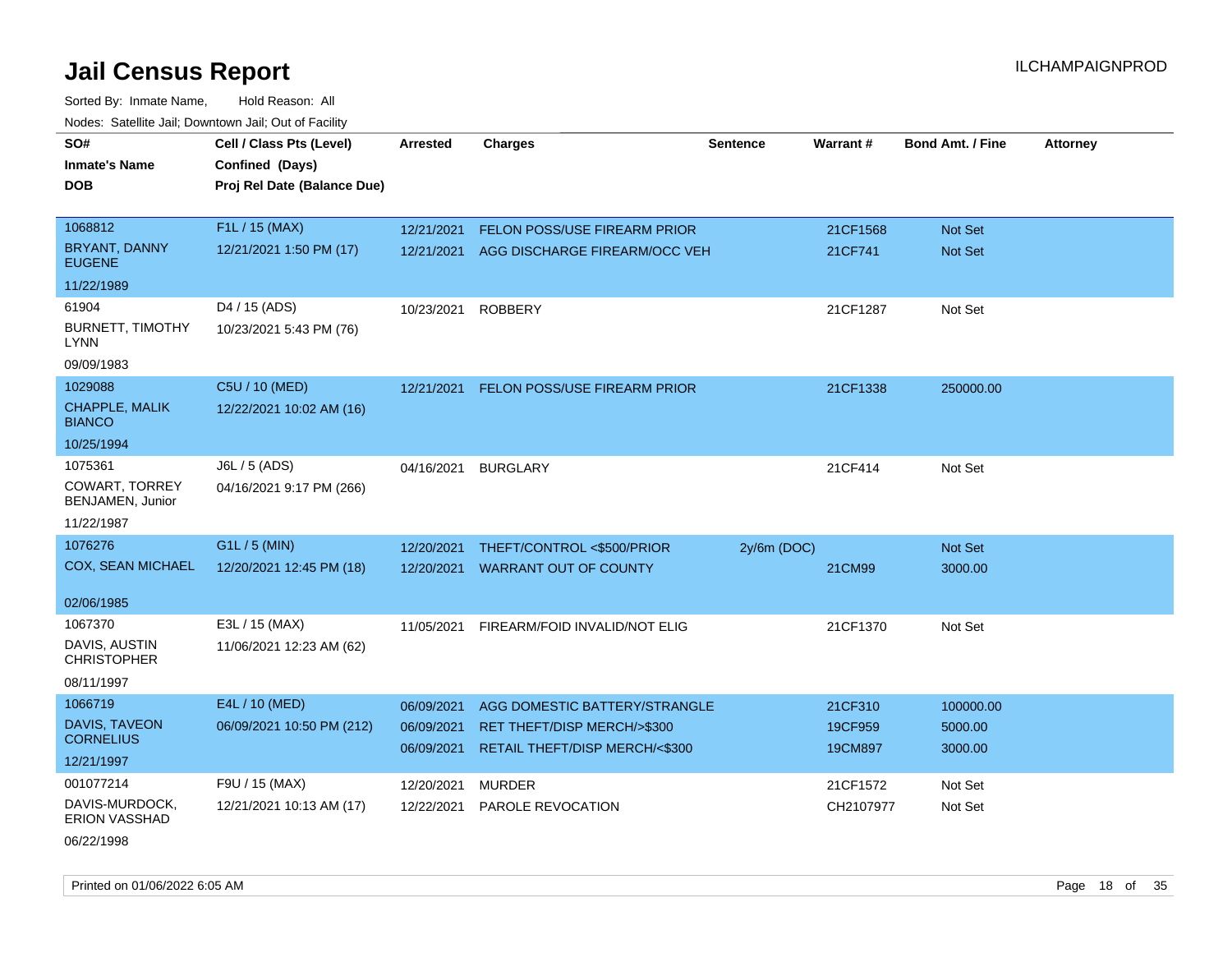| roaco. Catolino dall, Downtown dall, Out of Fability |                                              |                   |                                         |                 |            |                         |                 |
|------------------------------------------------------|----------------------------------------------|-------------------|-----------------------------------------|-----------------|------------|-------------------------|-----------------|
| SO#                                                  | Cell / Class Pts (Level)                     | Arrested          | <b>Charges</b>                          | <b>Sentence</b> | Warrant#   | <b>Bond Amt. / Fine</b> | <b>Attorney</b> |
| <b>Inmate's Name</b>                                 | Confined (Days)                              |                   |                                         |                 |            |                         |                 |
| <b>DOB</b>                                           | Proj Rel Date (Balance Due)                  |                   |                                         |                 |            |                         |                 |
|                                                      |                                              |                   |                                         |                 |            |                         |                 |
| 001078223                                            | G6L / 5 (MIN)                                |                   | 11/09/2021 AGG DUI/NO VALID DL          |                 | 21CF1382   | <b>Not Set</b>          |                 |
| DIEGO-MATEO,<br><b>JOAQUIN</b>                       | 11/09/2021 10:52 PM (59)                     |                   |                                         |                 |            |                         |                 |
| 01/23/2002                                           |                                              |                   |                                         |                 |            |                         |                 |
| 571307                                               | J3L / 15 (ADS)                               | 09/14/2020        | CRIM SEXUAL ABUSE/CONSENT               |                 | 2020CF1026 | Not Set                 |                 |
| DOMINGO-<br>CASTANEDA,                               | 09/14/2020 11:19 PM (480)                    | 09/14/2020        | PRED CRIM SEX ASLT/VICTIM <13           |                 | 2020CF1025 | Not Set                 |                 |
| 09/29/1989                                           |                                              |                   |                                         |                 |            |                         |                 |
| 527379                                               | C9U / 15 (ADS)                               | 10/25/2021        | ARMED HABITUAL CRIMINAL                 |                 | 21CF1297   | Not Set                 |                 |
| DRAKE, MARCELL<br><b>DEON</b>                        | 10/25/2021 5:05 PM (74)                      | 10/27/2021        | AGG DOMESTIC BATTERY/STRANGLE           |                 | 21CF1245   | Not Set                 |                 |
| 04/20/1987                                           |                                              |                   |                                         |                 |            |                         |                 |
| 959292                                               | K1 / 15 (ADS)                                | 04/01/2021        | ATTEMPT (FIRST DEGREE MURDER)           |                 | 2020CF565  | 2000000.00              |                 |
| DUNCAN, COREYON<br><b>ANTHONY</b>                    | 04/01/2021 8:46 PM (281)                     | 12/17/2021 MURDER |                                         |                 | 21CF1542   | Not Set                 |                 |
| 01/17/1989                                           |                                              |                   |                                         |                 |            |                         |                 |
| 43977                                                | $15/5$ (MIN)                                 | 12/20/2021        | AGG FLEEING POLICE/21 MPH OVER          |                 | 21CF1566   | <b>Not Set</b>          |                 |
| <b>EMKES, DOUGLAS</b><br>ALAN                        | 12/20/2021 9:59 AM (18)                      | 12/20/2021        | PAROLE REVOCATION                       |                 |            | No Bond                 |                 |
| 06/08/1959                                           |                                              |                   |                                         |                 |            |                         |                 |
| 1053207                                              | K2 / 15 (SPH)                                |                   | 06/06/2019 MURDER/INTENT TO KILL/INJURE |                 | 2019-CF849 | 2000000.00              |                 |
| FAUST, JAQUAVEON<br>LAVELL                           | 06/06/2019 2:24 PM (946)                     |                   |                                         |                 |            |                         |                 |
| 07/25/1996                                           |                                              |                   |                                         |                 |            |                         |                 |
| 962759                                               | E6L / 5 (ADS)                                | 07/16/2021        | <b>METH DELIVERY&lt;5 GRAMS</b>         |                 | 21CF833    | Not Set                 |                 |
|                                                      | FINLEY, KEVIN DANTE 07/16/2021 9:44 PM (175) |                   | 07/29/2021 AGG CRIM SEX ASSAULT/FELONY  |                 | 21CF891    | No Bond                 |                 |
|                                                      |                                              |                   |                                         |                 |            |                         |                 |
| 12/28/1988                                           |                                              |                   |                                         |                 |            |                         |                 |
| 524764                                               | G3L / 5 (MIN)                                |                   | 09/18/2021 METH DELIVERY/15<100 GRAMS   |                 | 21CF627    | 50000.00                |                 |
| <b>FISCUS, ROBERT</b><br><b>LOWELL</b>               | 09/18/2021 10:50 AM (111)                    |                   |                                         |                 |            |                         |                 |
| 02/17/1986                                           |                                              |                   |                                         |                 |            |                         |                 |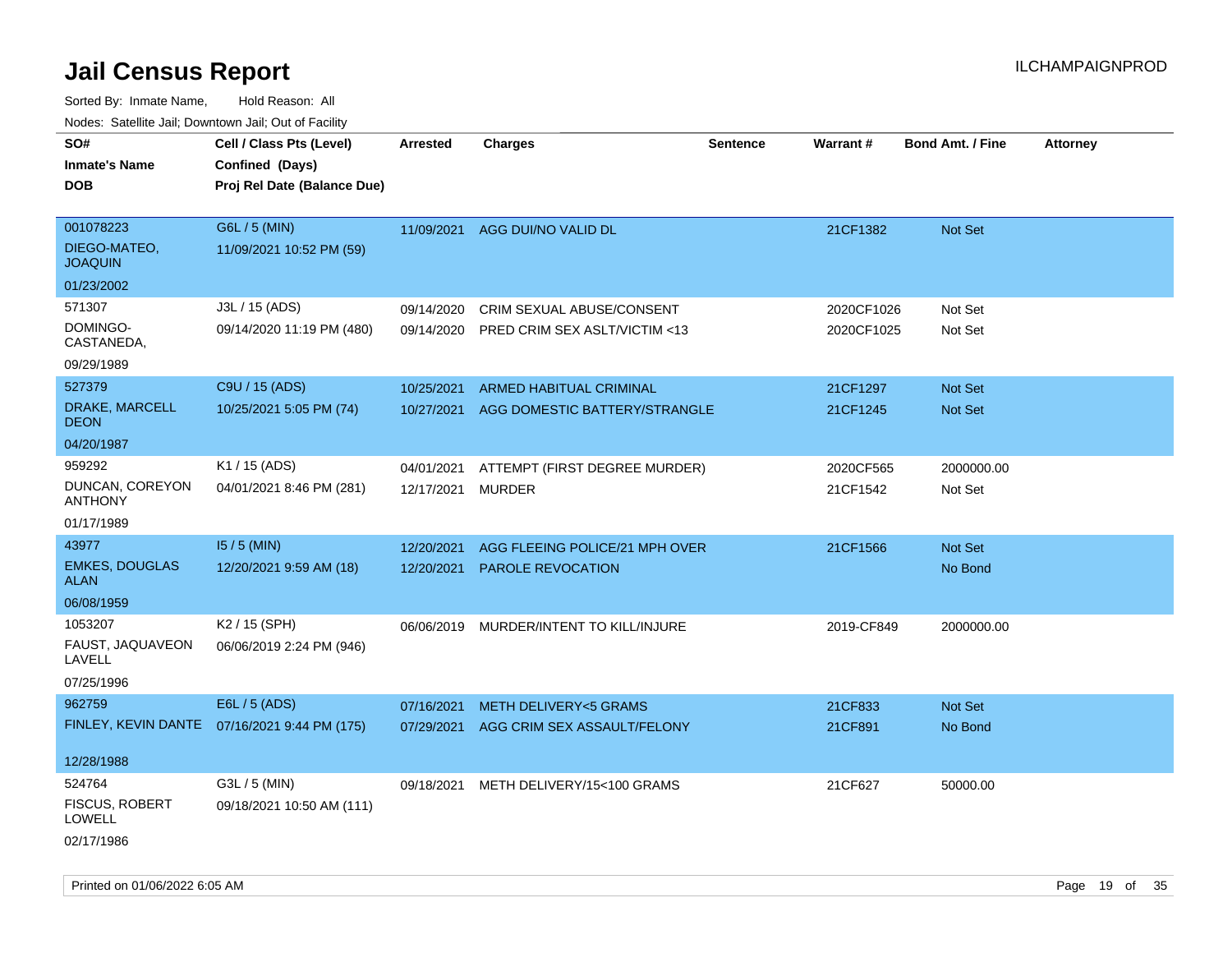| <b>NOULD:</b> Catoline can, Downtown can, Out of Fability |                             |                 |                                          |                 |             |                         |                 |
|-----------------------------------------------------------|-----------------------------|-----------------|------------------------------------------|-----------------|-------------|-------------------------|-----------------|
| SO#                                                       | Cell / Class Pts (Level)    | <b>Arrested</b> | <b>Charges</b>                           | <b>Sentence</b> | Warrant#    | <b>Bond Amt. / Fine</b> | <b>Attorney</b> |
| <b>Inmate's Name</b>                                      | Confined (Days)             |                 |                                          |                 |             |                         |                 |
| <b>DOB</b>                                                | Proj Rel Date (Balance Due) |                 |                                          |                 |             |                         |                 |
|                                                           |                             |                 |                                          |                 |             |                         |                 |
| 1068518                                                   | G8U / 5 (MIN)               | 12/16/2021      | <b>BURGLARY</b>                          |                 | 21CF54      | 10000.00                |                 |
| FULFORD, WILLIE                                           | 12/15/2021 11:16 PM (23)    | 12/16/2021      | <b>BURGLARY</b>                          |                 | 21CF416     | 10000.00                |                 |
| Junior                                                    |                             | 12/16/2021      | <b>RESIST/OBSTRUCT WITH INJURY</b>       |                 | 21C370      | 5000.00                 |                 |
| 12/12/1963                                                |                             |                 |                                          |                 |             |                         |                 |
| 1068917                                                   | $H1L / 5$ (MIN)             | 08/11/2021      | VIO ORDER/PRIOR VIO OF ORDER             |                 | 21CF965     | Not Set                 |                 |
| GARCIA, JUAN<br>CARLOS                                    | 08/11/2021 9:24 PM (149)    |                 |                                          |                 |             |                         |                 |
| 10/21/1997                                                |                             |                 |                                          |                 |             |                         |                 |
| 32913                                                     | I1 / 15 (ADS)               | 12/03/2021      | PRED CRIM SEX ASLT/VICTIM <13            |                 | 21CF1481    | Not Set                 |                 |
| <b>GROB, WARREN A,</b><br>Junior                          | 12/03/2021 4:24 PM (35)     |                 |                                          |                 |             |                         |                 |
| 12/07/1950                                                |                             |                 |                                          |                 |             |                         |                 |
| 1073611                                                   | G3U / 5 (MIN)               | 02/09/2021      | DELIVERY OF OR POSSESSION OF W/INT       |                 | 21CF160     | Not Set                 |                 |
| HAYES, CAMERON<br><b>TAYLOR MALEEK</b>                    | 02/09/2021 3:10 PM (332)    | 02/09/2021      | MFG 15>100 GR ECSTASY/ANALOG             |                 | 21CF121     | 500000.00               |                 |
| 08/10/1998                                                |                             |                 |                                          |                 |             |                         |                 |
| 544770                                                    | D3 / 10 (MED)               | 08/14/2021      | AGG DOMESTIC BATTERY/STRANGLE            |                 | 2021CF514   | 25000.00                |                 |
| <b>HAYES, DEVON</b><br><b>JERMAINE</b>                    | 08/14/2021 2:56 AM (146)    | 08/14/2021      | AGGRAVATED DOMESTIC BATTERY              |                 | 21CF977     | No Bond                 |                 |
| 11/07/1987                                                |                             |                 |                                          |                 |             |                         |                 |
| 1024228                                                   | K3 / 15 (SPH)               |                 | 04/24/2018 *MURDER/INTENT TO KILL/INJURE |                 | 2018-CF1170 | 5000000.00              |                 |
| HILL, JAMONTE<br><b>RASHAD</b>                            | 04/24/2018 4:07 PM (1,354)  |                 |                                          |                 |             |                         |                 |
| 05/23/1994                                                |                             |                 |                                          |                 |             |                         |                 |
| 972300                                                    | F6U / 10 (MED)              | 12/22/2021      | <b>RESIDENTIAL BURGLARY</b>              |                 | 18CF1691    | 25000.00                |                 |
| <b>HOLT, MICHAEL</b><br><b>TERRELL</b>                    | 12/22/2021 8:36 AM (16)     | 12/22/2021      | AGG CRIM SEX ABUSE/VICTIM <9             |                 | 19CF1277    | 250000.00               |                 |
| 12/25/1989                                                |                             |                 |                                          |                 |             |                         |                 |
| 1063119                                                   | J5L / 10 (MED)              | 11/05/2021      | <b>BURGLARY</b>                          |                 | 2018CF877   | 10000.00                |                 |
| HUNT, KHALLEEL<br><b>MALIK</b>                            | 11/05/2021 7:47 AM (63)     |                 |                                          |                 |             |                         |                 |
| 03/28/1999                                                |                             |                 |                                          |                 |             |                         |                 |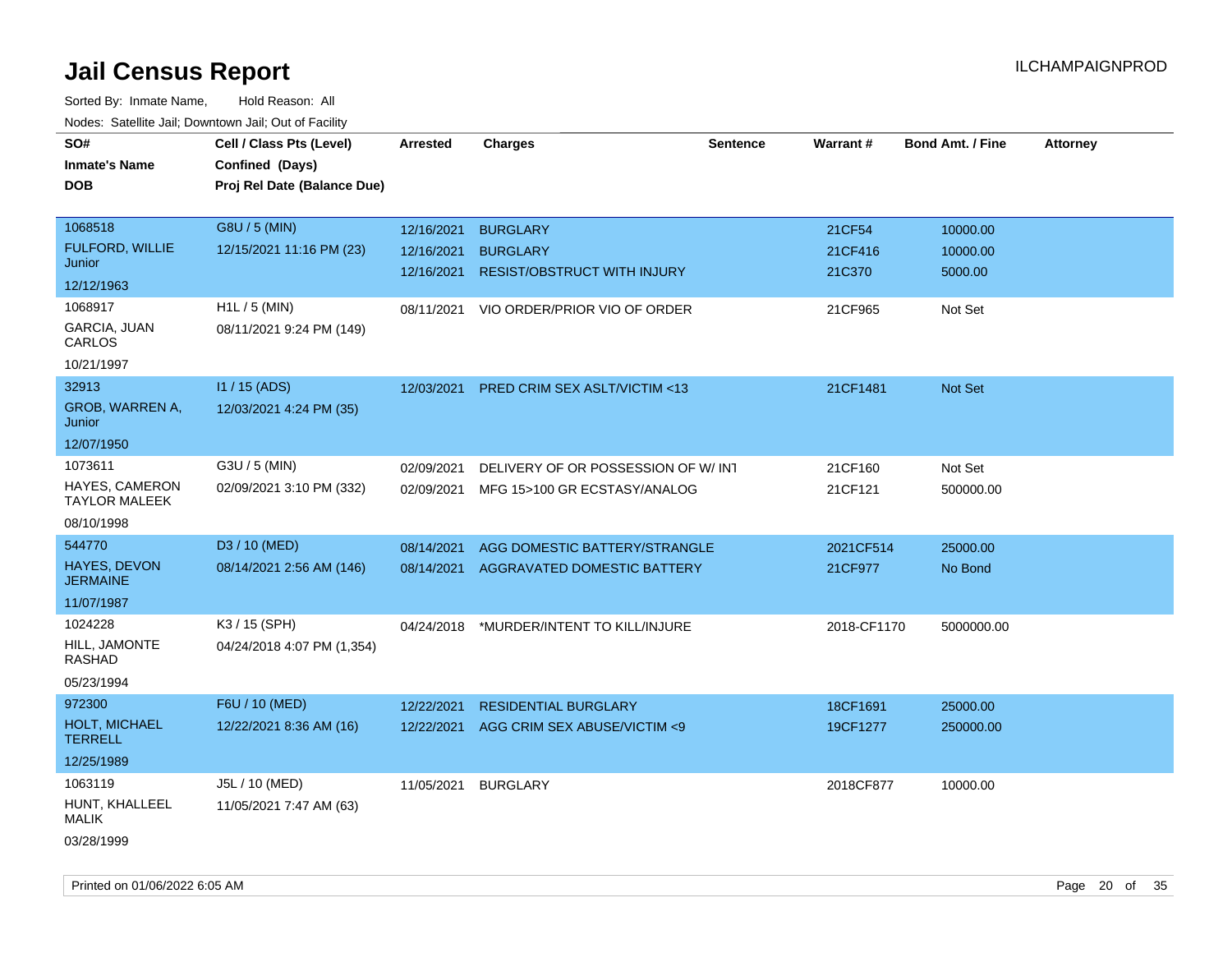| inodes: Satellite Jali, Downtown Jali, Out of Facility |                             |                 |                                    |                 |                 |                         |                 |
|--------------------------------------------------------|-----------------------------|-----------------|------------------------------------|-----------------|-----------------|-------------------------|-----------------|
| SO#                                                    | Cell / Class Pts (Level)    | <b>Arrested</b> | <b>Charges</b>                     | <b>Sentence</b> | <b>Warrant#</b> | <b>Bond Amt. / Fine</b> | <b>Attorney</b> |
| <b>Inmate's Name</b>                                   | Confined (Days)             |                 |                                    |                 |                 |                         |                 |
| <b>DOB</b>                                             | Proj Rel Date (Balance Due) |                 |                                    |                 |                 |                         |                 |
|                                                        |                             |                 |                                    |                 |                 |                         |                 |
| 001077437                                              | C8L / 10 (MED)              | 08/23/2021      | DOM BTRY/CONTACT/1-2 PRECONV       |                 | 21CF1025        | Not Set                 |                 |
| <b>JOHNSON, ANTONIO</b><br><b>LASHAUN</b>              | 08/23/2021 7:48 PM (137)    |                 |                                    |                 |                 |                         |                 |
| 01/06/1980                                             |                             |                 |                                    |                 |                 |                         |                 |
| 1073894                                                | E1U / 10 (ADS)              | 09/09/2021      | VIOLATE SEX OFFENDER REGIS/2+      |                 | 2021CF920       | 10000.00                |                 |
| JOKICH, ANTON VEGO                                     | 09/09/2021 2:14 PM (120)    |                 |                                    |                 |                 |                         |                 |
|                                                        |                             |                 |                                    |                 |                 |                         |                 |
| 05/30/1969                                             |                             |                 |                                    |                 |                 |                         |                 |
| 24308                                                  | D <sub>2</sub> / 15 (MAX)   | 06/03/2021      | <b>ROBBERY</b>                     |                 | 21CF625         | No Bond                 |                 |
| KWIATKOWSKI,<br><b>ROBERT JOHN</b>                     | 06/03/2021 10:40 PM (218)   |                 |                                    |                 |                 |                         |                 |
| 08/08/1963                                             |                             |                 |                                    |                 |                 |                         |                 |
| 001078693                                              | G1U / 5 (MIN)               | 12/19/2021      | RECEIVE/POSS/SELL STOLEN VEH       |                 | 21CF1555        | Not Set                 |                 |
| LARGE, JOSHUA DALE 12/19/2021 4:54 AM (19)             |                             | 12/19/2021      | <b>RETAIL THEFT</b>                |                 | 2021CM216       | 5000.00                 |                 |
|                                                        |                             | 12/19/2021      | <b>RETAIL THEFT</b>                |                 | 2021CF422       | 20000.00                |                 |
| 10/27/1985                                             |                             |                 |                                    |                 |                 |                         |                 |
| 26787                                                  | F4U / 10 (MED)              | 12/18/2021      | <b>RESIDENTIAL BURGLARY</b>        |                 | 21CF1558        | Not Set                 |                 |
| LAURENT, JOHN<br><b>WAYNE</b>                          | 12/18/2021 9:30 PM (20)     |                 |                                    |                 |                 |                         |                 |
| 02/01/1967                                             |                             |                 |                                    |                 |                 |                         |                 |
| 29681                                                  | J2L / 15 (ADS)              | 07/14/2020      | PREDATORY CRIMINAL SEX ASSLT/CHILD |                 | 20CF-781        | 250000.00               |                 |
| LENOIR, JOHN<br><b>CHRISTOPHER</b>                     | 07/14/2020 12:51 PM (542)   |                 |                                    |                 |                 |                         |                 |
| 04/20/1966                                             |                             |                 |                                    |                 |                 |                         |                 |
| 001078320                                              | J1L / 10 (SPH)              | 11/23/2021      | RESIST/OBSTRUCTING A PEACE OFFICEF |                 | 21CM539         | <b>Not Set</b>          |                 |
| <b>MARSH, PAUL</b><br><b>OLUFUNMILAYO</b>              | 11/23/2021 2:32 PM (45)     |                 |                                    |                 |                 |                         |                 |
| 07/13/1994                                             |                             |                 |                                    |                 |                 |                         |                 |
| 45113                                                  | E2L / 15 (MAX)              | 11/20/2021      | ARMED HABITUAL CRIMINAL            |                 | 21CF1424        | No Bond                 |                 |
| MARTIN, JEREMIAH<br><b>FRANCIS</b>                     | 11/20/2021 1:18 AM (48)     |                 |                                    |                 |                 |                         |                 |
| 01/18/1977                                             |                             |                 |                                    |                 |                 |                         |                 |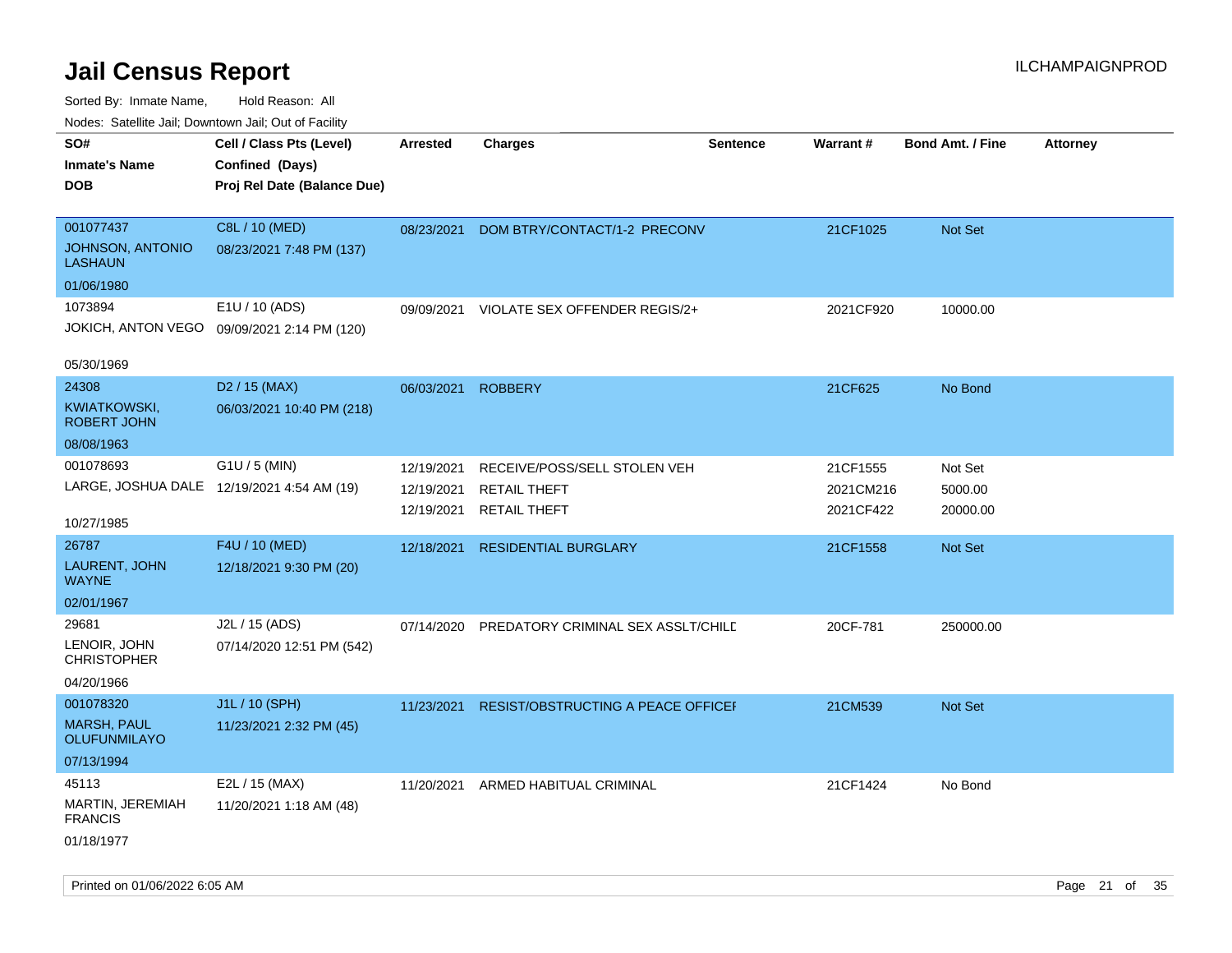| ivuutos. Saltiilit Jali, Duwilluwii Jali, Oul of Facility |                                            |            |                                         |          |            |                         |                 |
|-----------------------------------------------------------|--------------------------------------------|------------|-----------------------------------------|----------|------------|-------------------------|-----------------|
| SO#                                                       | Cell / Class Pts (Level)                   | Arrested   | <b>Charges</b>                          | Sentence | Warrant#   | <b>Bond Amt. / Fine</b> | <b>Attorney</b> |
| <b>Inmate's Name</b>                                      | Confined (Days)                            |            |                                         |          |            |                         |                 |
| <b>DOB</b>                                                | Proj Rel Date (Balance Due)                |            |                                         |          |            |                         |                 |
|                                                           |                                            |            |                                         |          |            |                         |                 |
| 1063030                                                   | I3 / 15 (ADS)                              | 12/20/2021 | <b>MURDER</b>                           |          | 21CF1571   | <b>Not Set</b>          |                 |
|                                                           | MASON, RYAN ONEIAL 12/21/2021 9:30 AM (17) | 12/22/2021 | <b>PAROLE REVOCATION</b>                |          | CH2107979  | <b>Not Set</b>          |                 |
|                                                           |                                            |            |                                         |          |            |                         |                 |
| 02/22/1991                                                |                                            |            |                                         |          |            |                         |                 |
| 1066623                                                   | G6U / 5 (MIN)                              | 11/17/2021 | MFG/DEL 15<100 GR COCA/ANALOG           |          | 17CF1093   | 75000.00                |                 |
| MATA-OROZCO,<br><b>OLEGARIO</b>                           | 11/17/2021 5:08 PM (51)                    |            |                                         |          |            |                         |                 |
| 03/06/1995                                                |                                            |            |                                         |          |            |                         |                 |
| 001078249                                                 | C6L / 10 (MED)                             | 08/07/2021 | <b>FELON POSS/USE WEAPON/FIREARM</b>    |          | 21CF947    | Not Set                 |                 |
| MCCLENDON, CALVIN<br>M                                    | 08/07/2021 8:56 AM (153)                   |            |                                         |          |            |                         |                 |
| 04/29/1990                                                |                                            |            |                                         |          |            |                         |                 |
| 40235                                                     | G9U / 5 (MIN)                              | 10/04/2021 | AGG DUI/4                               |          | 2021CF1145 | 35000.00                |                 |
| MERRIWEATHER,<br><b>MARCUS TODD</b>                       | 10/04/2021 4:41 PM (95)                    |            |                                         |          |            |                         |                 |
| 11/28/1967                                                |                                            |            |                                         |          |            |                         |                 |
| 1040273                                                   | E5U / 15 (ADS)                             | 09/30/2021 | <b>PRED CRIM SEX ASLT/VICTIM &lt;13</b> |          | 21CF329    | 500000.00               |                 |
| METCALFE, LANELL<br><b>JARON</b>                          | 09/30/2021 11:32 PM (99)                   |            |                                         |          |            |                         |                 |
| 09/22/1988                                                |                                            |            |                                         |          |            |                         |                 |
| 1075635                                                   | B2 / 10 (ADS)                              | 05/11/2021 | AGG DISCHARGE FIREARM/OCC VEH           |          | 21CF538    | Not Set                 |                 |
| MILES, DEVLON VON,<br>Junior                              | 05/11/2021 10:39 PM (241)                  | 05/11/2021 | MFG/DEL CANNABIS/30-500 GRAMS           |          | 20CF1402   | 100000.00               |                 |
| 11/04/2000                                                |                                            |            |                                         |          |            |                         |                 |
| 39106                                                     | C4L / 10 (MED)                             | 10/12/2021 | DOMESTIC BATTERY/OTHER PRIOR            |          | 21CF1217   | <b>Not Set</b>          |                 |
| Junior                                                    | MOORE, ANDREW LEE, 10/12/2021 1:02 AM (87) |            |                                         |          |            |                         |                 |
| 04/12/1973                                                |                                            |            |                                         |          |            |                         |                 |
| 48033                                                     | G9L / 5 (ADS)                              | 12/04/2021 | DOMESTIC BATTERY/OTHER PRIOR            | 4y (DOC) | 21CF1482   | Not Set                 |                 |
| MOORE,<br>CHRISTOPHER ALLEN                               | 12/04/2021 4:38 PM (34)                    |            |                                         |          |            |                         |                 |
| 07/02/1976                                                |                                            |            |                                         |          |            |                         |                 |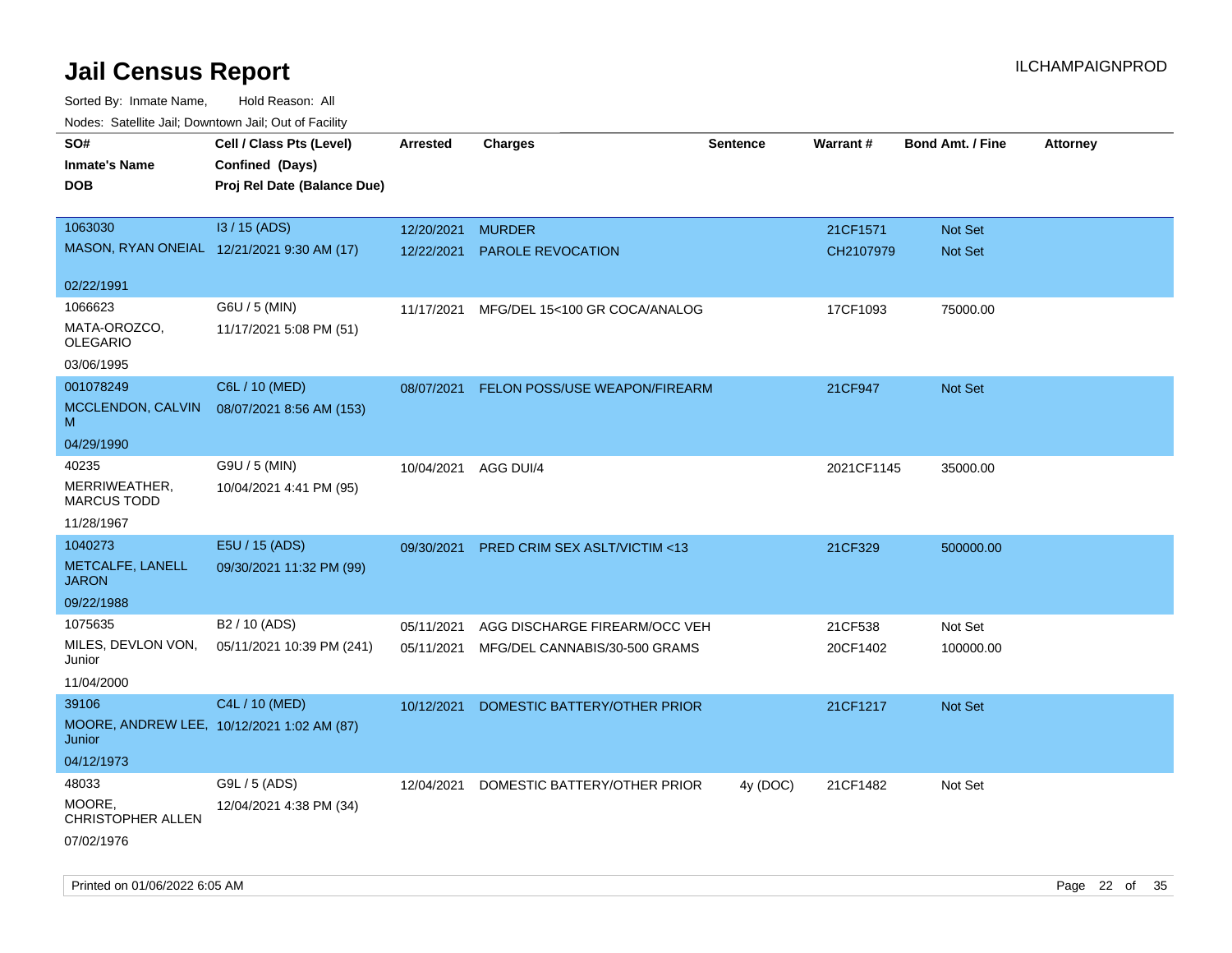| rougs. Calcing Jan, Downtown Jan, Out of Facility |                                             |                 |                                          |                 |              |                         |                 |
|---------------------------------------------------|---------------------------------------------|-----------------|------------------------------------------|-----------------|--------------|-------------------------|-----------------|
| SO#                                               | Cell / Class Pts (Level)                    | <b>Arrested</b> | Charges                                  | <b>Sentence</b> | Warrant#     | <b>Bond Amt. / Fine</b> | <b>Attorney</b> |
| <b>Inmate's Name</b>                              | Confined (Days)                             |                 |                                          |                 |              |                         |                 |
| <b>DOB</b>                                        | Proj Rel Date (Balance Due)                 |                 |                                          |                 |              |                         |                 |
|                                                   |                                             |                 |                                          |                 |              |                         |                 |
| 1069209                                           | 14 / 10 (ADS)                               |                 | 04/07/2021 AGG BATTERY/GREAT BODILY HARM |                 | 21CF376      | <b>Not Set</b>          |                 |
| <b>MOORE, DEVONTE</b><br>JAMAL                    | 04/07/2021 6:25 PM (275)                    |                 |                                          |                 |              |                         |                 |
| 09/24/1995                                        |                                             |                 |                                          |                 |              |                         |                 |
| 1074169                                           | F4L / 10 (MED)                              | 12/21/2021      | AGGRAVATED DOMESTIC BATTERY              |                 | 21CF1567     | Not Set                 |                 |
|                                                   | PANZER, IAN RICHARD 12/21/2021 2:24 PM (17) |                 |                                          |                 |              |                         |                 |
|                                                   |                                             |                 |                                          |                 |              |                         |                 |
| 07/04/1988                                        |                                             |                 |                                          |                 |              |                         |                 |
| 1022441                                           | H6L / 10 (ADS)                              | 10/27/2021      | AGG BATTERY/PEACE OFFICER                |                 | 2021 CF 12   | No Bond                 |                 |
| PICKENS, DONTRELL                                 | 10/27/2021 1:39 PM (72)                     | 10/27/2021      | AGG BATTERY/PEACE OFFICER                |                 | 2020 CF 1488 | No Bond                 |                 |
| <b>DEMAR</b>                                      |                                             |                 |                                          |                 |              |                         |                 |
| 12/10/1993                                        |                                             |                 |                                          |                 |              |                         |                 |
| 001078602                                         | C2L / 10 (MED)                              | 11/21/2021      | AGGRAVATED DOMESTIC BATTERY              |                 | 21CF1428     | Not Set                 |                 |
| RICHARDSON,<br><b>JOHNNY LINDAL</b>               | 11/21/2021 10:00 AM (47)                    |                 |                                          |                 |              |                         |                 |
| 06/27/2000                                        |                                             |                 |                                          |                 |              |                         |                 |
| 1072114                                           | A1U / 15 (SPH)                              |                 |                                          |                 |              |                         |                 |
|                                                   |                                             | 01/17/2021      | ATTEMPT (FIRST DEGREE MURDER)            |                 | 2021CF65     | Not Set                 |                 |
| <b>LEVON</b>                                      | ROBINSON, DONNELL 01/17/2021 2:40 PM (355)  | 01/17/2021      | ARMED ROBBERY/NO FIREARM                 |                 | 2020CF824    | 75000.00                |                 |
| 10/23/2000                                        |                                             | 02/17/2021      | <b>AGGRAVATED BATTERY</b>                | 4y (DOC)        |              | 250000.00               |                 |
| 1068592                                           | J7L / 15 (ADS)                              | 11/12/2021      | <b>BURGLARY</b>                          |                 | 21CF1393     | Not Set                 |                 |
| ROSS, TEVONTAE                                    | 11/12/2021 8:41 AM (56)                     |                 |                                          |                 |              |                         |                 |
| TERRANCE                                          |                                             |                 |                                          |                 |              |                         |                 |
| 12/15/1998                                        |                                             |                 |                                          |                 |              |                         |                 |
| 59178                                             | F8L / 15 (MAX)                              | 12/13/2021      | AGG DISCHARGE FIREARM/OCC VEH            |                 | 21CF1274     | 1500000.00              |                 |
| SANDERS, MICHAEL<br>JEAN                          | 12/13/2021 4:17 PM (25)                     |                 |                                          |                 |              |                         |                 |
| 12/22/1967                                        |                                             |                 |                                          |                 |              |                         |                 |
| 001078704                                         | F9L / 15 (MAX)                              | 12/21/2021      | MURDER/INTENT TO KILL/INJURE             |                 | 21CF1575     | Not Set                 |                 |
| SHORTER, JAQUAN<br><b>MAURICE</b>                 | 12/23/2021 1:23 AM (15)                     |                 |                                          |                 |              |                         |                 |
| 10/08/1998                                        |                                             |                 |                                          |                 |              |                         |                 |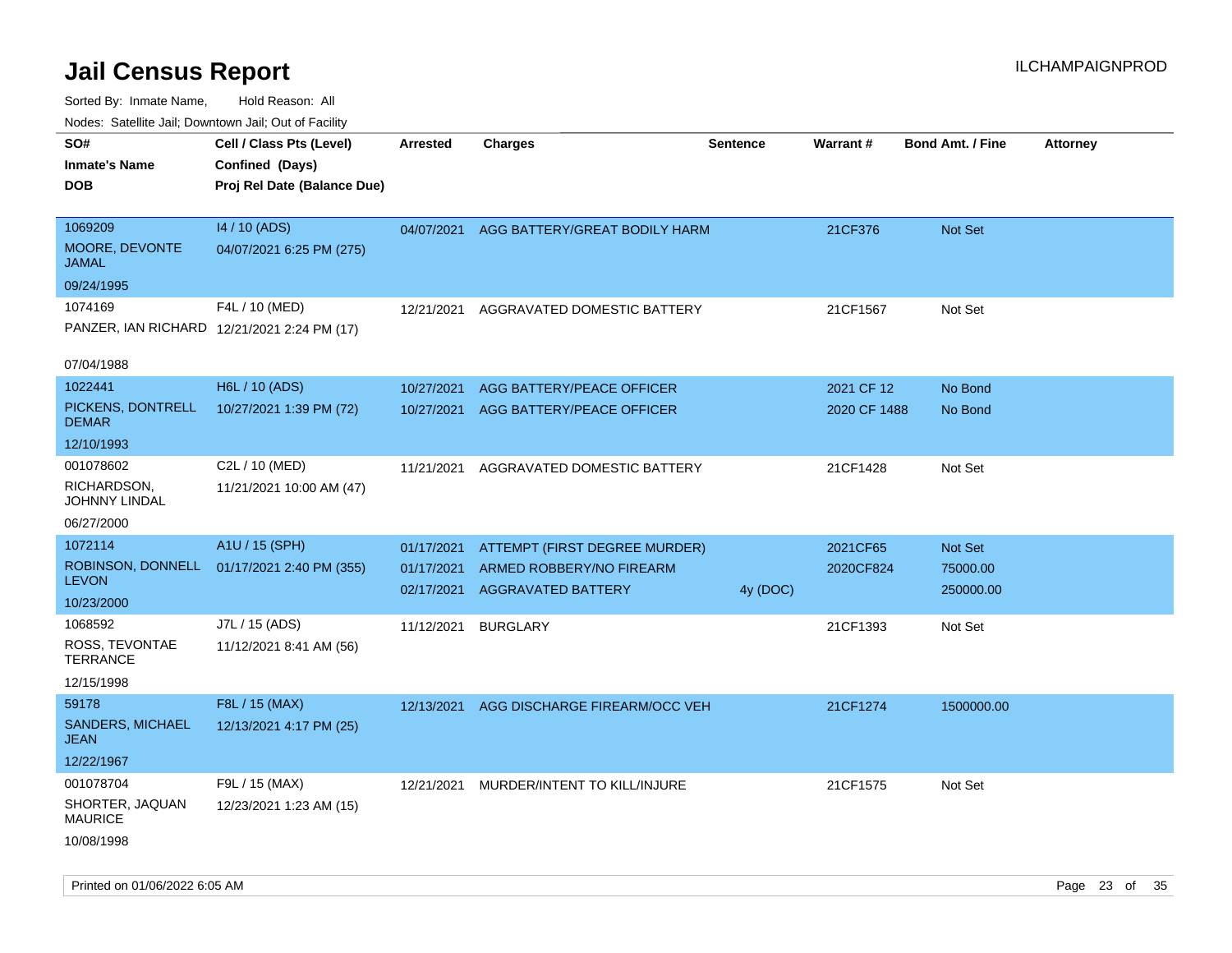| SO#<br><b>Inmate's Name</b><br><b>DOB</b> | Cell / Class Pts (Level)<br>Confined (Days)<br>Proj Rel Date (Balance Due) | Arrested                 | <b>Charges</b>                       | <b>Sentence</b> | Warrant#   | <b>Bond Amt. / Fine</b> | <b>Attorney</b> |
|-------------------------------------------|----------------------------------------------------------------------------|--------------------------|--------------------------------------|-----------------|------------|-------------------------|-----------------|
| 1057312                                   | G2U / 5 (MIN)                                                              | 11/10/2021               | HOME INVASION/FIREARM                |                 | 21CF1388   | Not Set                 |                 |
| <b>STARKS, RAMEON</b><br><b>TAHZIER</b>   | 11/10/2021 9:51 PM (58)                                                    | 11/30/2021 THEFT         |                                      |                 | 21CF1194   | 100000.00               |                 |
| 12/18/1996                                |                                                                            |                          |                                      |                 |            |                         |                 |
| 1051104                                   | G5L / 5 (MIN)                                                              | 05/26/2021               | <b>BURGLARY</b>                      |                 | 21CF667    | Not Set                 |                 |
| STOVER, ANDREW<br>WADE                    | 05/27/2021 12:59 AM (225)                                                  | 05/26/2021<br>05/26/2021 | DRIVING ON REVOKED LICENSE           |                 | 21TR4000   | Not Set<br>Not Set      |                 |
| 07/20/1994                                |                                                                            |                          | METH DELIVERY/5<15 GRAMS             |                 | 21CF598    |                         |                 |
| 001078182                                 | G7L / 5 (MIN)                                                              | 12/20/2021               | DRIVING ON REVOKED LICENSE           |                 | 2021CF800  | No Bond                 |                 |
| <b>STRONG, KEVIN</b><br><b>GARDNER</b>    | 12/20/2021 4:34 PM (18)                                                    |                          |                                      |                 |            |                         |                 |
| 02/12/1963                                | 3/19/2022 (0.00)                                                           |                          |                                      |                 |            |                         |                 |
| 65920                                     | F3L / 15 (MAX)                                                             | 12/21/2021               | ARMED ROBBERY/ARMED W/FIREARM        |                 | 2021CF1543 | 100000.00               |                 |
| TAPSCOTT,<br><b>CORNELIUS</b>             | 12/21/2021 10:57 PM (17)                                                   |                          |                                      |                 |            |                         |                 |
| 07/14/1985                                |                                                                            |                          |                                      |                 |            |                         |                 |
| 1068839                                   | F7U / 15 (MAX)                                                             | 08/07/2020               | <b>HOMICIDE</b>                      |                 | 2020-CF851 | 1000000.00              |                 |
| <b>TAYLOR, LONDON</b><br><b>JAVON</b>     | 08/07/2020 10:30 AM (518)                                                  |                          |                                      |                 |            |                         |                 |
| 08/16/1999                                |                                                                            |                          |                                      |                 |            |                         |                 |
| 1004142                                   | F7L / 15 (MAX)                                                             | 10/27/2021               | POSSESSION OF METH/15<100GRAMS       |                 | 2021CF1298 | 1500000.00              |                 |
| TOY, KAYON LARENZ                         | 10/22/2021 1:01 PM (77)                                                    |                          |                                      |                 |            |                         |                 |
| 09/12/1991                                |                                                                            |                          |                                      |                 |            |                         |                 |
| 1056971                                   | D6 / 10 (ADS)                                                              | 08/07/2021               | <b>FELON POSS/USE WEAPON/FIREARM</b> |                 | 21CF948    | No Bond                 |                 |
| TRAVIS, DENZEL<br><b>DANTRELL</b>         | 08/07/2021 7:36 AM (153)                                                   | 08/08/2021               | AGG BATTERY/PUBLIC PLACE             |                 | 2020CF647  | 25000.00                |                 |
| 03/21/1993                                |                                                                            |                          |                                      |                 |            |                         |                 |
| 001078250                                 | F2L / 10 (MED)                                                             | 08/07/2021               | FELON POSS WEAPON/BODY ARMOR         |                 | 21CF950    | Not Set                 |                 |
| TRAVIS, JORDAN<br>TESHAUN                 | 08/07/2021 10:27 AM (153)                                                  |                          |                                      |                 |            |                         |                 |
| 03/03/1996                                |                                                                            |                          |                                      |                 |            |                         |                 |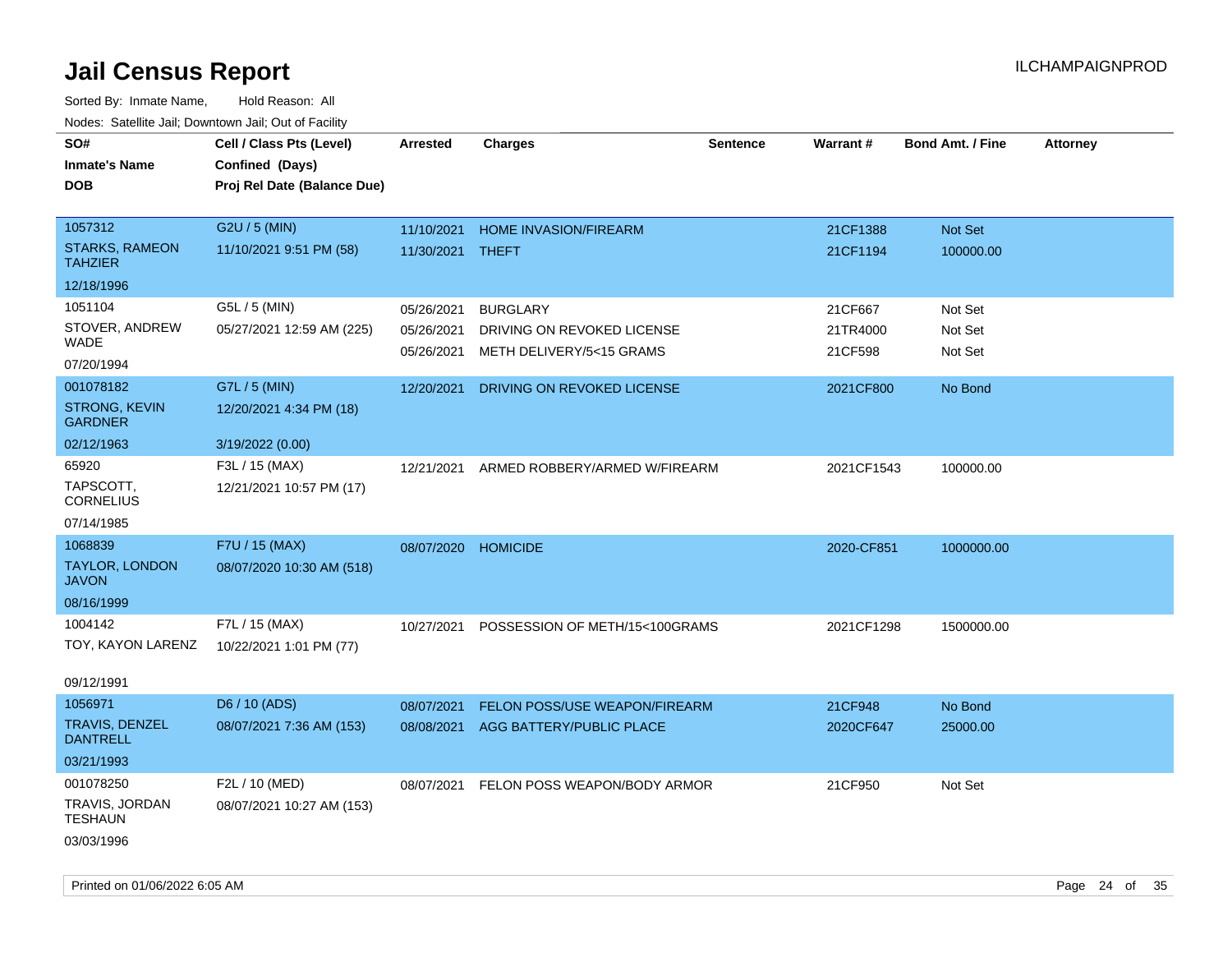| SO#<br><b>Inmate's Name</b><br><b>DOB</b>  | Cell / Class Pts (Level)<br>Confined (Days)<br>Proj Rel Date (Balance Due) | <b>Arrested</b> | <b>Charges</b>                  | <b>Sentence</b> | Warrant#    | <b>Bond Amt. / Fine</b> | <b>Attorney</b> |
|--------------------------------------------|----------------------------------------------------------------------------|-----------------|---------------------------------|-----------------|-------------|-------------------------|-----------------|
| 56994                                      | A2L / 15 (SPH)                                                             | 12/09/2021      | STALKING/CAUSE FEAR FOR SAFETY  |                 | 21CF1514    | <b>Not Set</b>          |                 |
| <b>TURNER, ROBERT</b><br>EARL, Senior      | 12/09/2021 9:23 PM (29)                                                    | 12/13/2021      | PAROLE REVOCATION               |                 | CH2107735   | Not Set                 |                 |
| 09/07/1982                                 |                                                                            |                 |                                 |                 |             |                         |                 |
| 30108                                      | J4L / 15 (ADS)                                                             | 07/30/2021      | <b>MURDER</b>                   |                 | 21CF902     | 2000000.00              |                 |
| VANDYKE, DARYL<br><b>ANTHONY</b>           | 07/30/2021 8:29 PM (161)                                                   |                 |                                 |                 |             |                         |                 |
| 10/04/1965                                 |                                                                            |                 |                                 |                 |             |                         |                 |
| 968681                                     | D5 / 15 (ADS)                                                              | 08/27/2021      | AGG CRIM SX AB/VIC 13<18/TRUST  |                 | 2020CF499   | 250000.00               |                 |
| <b>WADE, DEMETRIUS</b><br><b>DARYL</b>     | 08/27/2021 2:25 AM (133)                                                   | 08/27/2021      | INDIRECT CRIMINAL CONTEMPT      | 3y (DOC)        | 2021CC16    | No Bond                 |                 |
| 01/07/1987                                 |                                                                            |                 |                                 |                 |             |                         |                 |
| 1070904                                    | G7U / 5 (MIN)                                                              | 10/28/2021      | <b>BURGLARY</b>                 | 3y (DOC)        | 2021CF321   | 15000.00                |                 |
| WANKEL, JONAH<br><b>JAMES</b>              | 10/28/2021 3:42 AM (71)                                                    |                 |                                 |                 |             |                         |                 |
| 12/15/1993                                 |                                                                            |                 |                                 |                 |             |                         |                 |
| 1070971                                    | H3L / 5 (ADS)                                                              | 12/07/2021      | <b>IDENTITY THEFT/&lt;\$300</b> |                 | 20CF922     | <b>Not Set</b>          |                 |
| <b>WEIR, CLINTON</b><br><b>HOWARD</b>      | 12/08/2021 3:45 AM (30)                                                    | 12/07/2021      | <b>RECKLESS DRIVING</b>         |                 | 19TR2348    | <b>Not Set</b>          |                 |
| 03/15/1983                                 |                                                                            |                 |                                 |                 |             |                         |                 |
| 1058072                                    | A2U / 15 (SPH)                                                             | 02/25/2021      | ARMED HABITUAL CRIMINAL         |                 |             | Not Set                 |                 |
| <b>WILLIAMS, KENNETH</b><br><b>BERNARD</b> | 02/25/2021 3:24 PM (316)                                                   |                 |                                 |                 |             |                         |                 |
| 10/04/1985                                 |                                                                            |                 |                                 |                 |             |                         |                 |
| 9326                                       | $12/5$ (ADS)                                                               | 06/14/2021      | <b>BURGLARY</b>                 |                 | 2020-CF-625 | <b>Not Set</b>          |                 |
| YOUNG, ANTHONY<br><b>PAUL</b>              | 06/14/2021 12:07 PM (207)                                                  |                 |                                 |                 |             |                         |                 |
| 03/13/1954                                 |                                                                            |                 |                                 |                 |             |                         |                 |
| <b>Total Downtown Jail: 70</b>             |                                                                            | Males: 70       | Females: 0<br>Unknown: 0        |                 |             |                         |                 |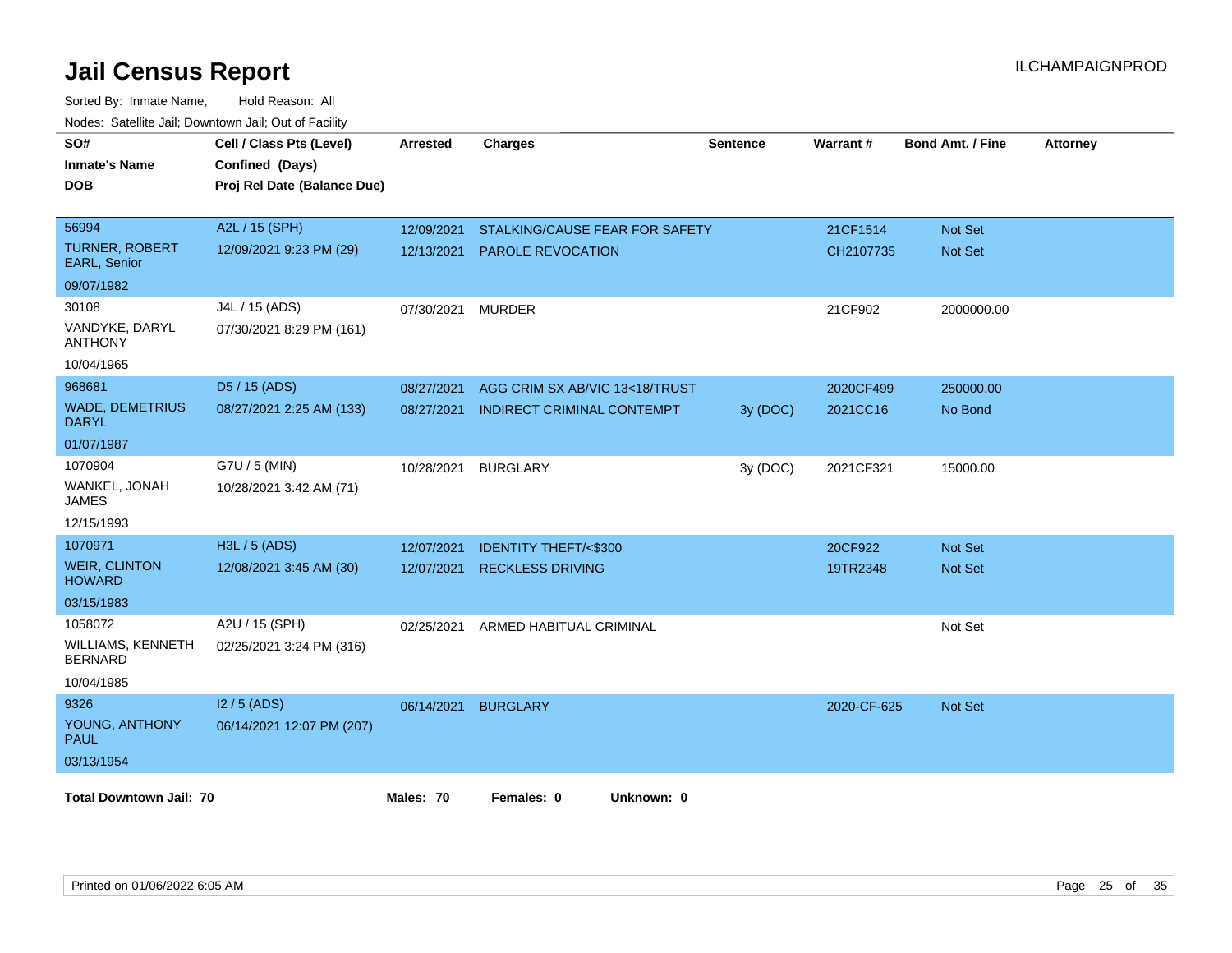|  | <b>Out of Facility</b> |  |
|--|------------------------|--|

| SO#<br><b>Inmate's Name</b><br><b>DOB</b> | Cell / Class Pts (Level)<br>Confined (Days)<br>Proj Rel Date (Balance Due) | <b>Arrested</b> | <b>Charges</b>                   | <b>Sentence</b> | Warrant#   | <b>Bond Amt. / Fine</b> | <b>Attorney</b> |
|-------------------------------------------|----------------------------------------------------------------------------|-----------------|----------------------------------|-----------------|------------|-------------------------|-----------------|
| 61095<br>AMOS, DERRICK<br><b>JAMES</b>    | <b>DEW / 10 (ADS)</b><br>05/02/2021 9:02 PM (250)                          | 05/02/2021      | HOME INVASION/CAUSE INJURY       |                 | 2021CF323  | 100000.00               |                 |
| 06/12/1985                                |                                                                            |                 |                                  |                 |            |                         |                 |
| 19971                                     | EHD                                                                        | 11/09/2021      | DRIVING RVK/SUSP DUI/SSS 4-9     |                 | 2021CF968  | Not Set                 |                 |
| <b>LYNN</b>                               | BARNESKE, RAYMOND 11/09/2021 9:32 AM (59)                                  |                 |                                  |                 |            |                         |                 |
| 08/17/1961                                | 5/6/2022 (0.00)                                                            |                 |                                  |                 |            |                         |                 |
| 516062                                    | <b>DEW / 15 (MAX)</b>                                                      | 02/22/2021      | PHONE HARASSMENT/2+              |                 | 20CF194    | 5000.00                 |                 |
| <b>BENNETT, JOHN</b><br><b>MICHAEL</b>    | 02/22/2021 10:47 AM (319)                                                  | 02/22/2021      | AGG DISCH FIR/VEH/PC OFF/FRMAN   |                 | 21CF210    | No Bond                 |                 |
| 04/30/1986                                |                                                                            |                 |                                  |                 |            |                         |                 |
| 976538                                    | EHD<br>BLISSIT, WYATT TYRES 10/12/2021 10:05 AM (87)                       | 10/12/2021      | DOMESTIC BATTERY/OTHER PRIOR     |                 | 2020CF1095 | Not Set                 |                 |
| 09/05/1989                                | 1/6/2022 (0.00)                                                            |                 |                                  |                 |            |                         |                 |
| 33993                                     | <b>DEW / 10 (MED)</b>                                                      | 06/14/2021      | AGGRAVATED DOMESTIC BATTERY      |                 | 21CF688    | Not Set                 |                 |
| <b>BOOKER, STEPHON</b>                    | 06/14/2021 7:42 PM (207)                                                   | 06/14/2021      | POSSESSING A CONTROLLED SUBSTANC |                 | 21CF657    | Not Set                 |                 |
| <b>MONTELL</b>                            |                                                                            | 06/14/2021      | <b>PAROLE REVOCATION</b>         |                 | CH2103612  | No Bond                 |                 |
| 06/11/1971                                |                                                                            |                 |                                  |                 |            |                         |                 |
| 1074315                                   | DEW / 15 (MAX)                                                             | 07/27/2021      | AGG DISCHARGE FIREARM/VEH/SCH    |                 | 21CF927    | Not Set                 |                 |
| <b>BRIGGS, PATRICK</b><br><b>MONTAY</b>   | 08/03/2021 4:56 PM (157)                                                   |                 |                                  |                 |            |                         |                 |
| 08/05/2001                                |                                                                            |                 |                                  |                 |            |                         |                 |
| 001078065                                 | <b>KAN / 10 (ADS)</b>                                                      | 06/17/2021      | AGG BATTERY/DISCHARGE FIREARM    |                 | 21CF704    | 1000000.00              |                 |
| <b>BROWN, CHARMAN</b><br><b>LAKEEF</b>    | 06/17/2021 12:32 PM (204)                                                  |                 |                                  |                 |            |                         |                 |
| 11/30/2002                                |                                                                            |                 |                                  |                 |            |                         |                 |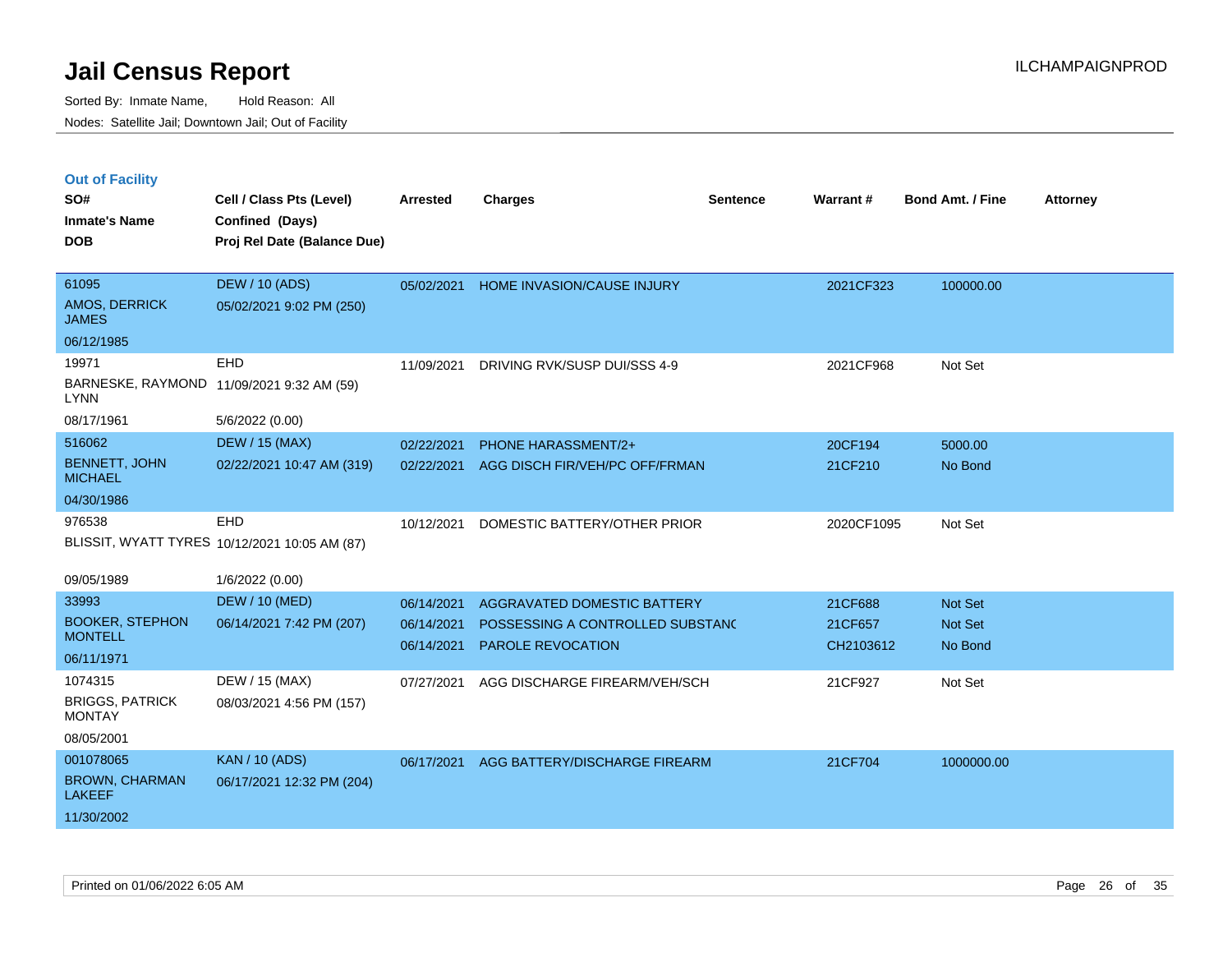| roaco. Catolino dall, Downtown dall, Out of Fability |                             |                 |                                     |                 |                 |                         |                 |
|------------------------------------------------------|-----------------------------|-----------------|-------------------------------------|-----------------|-----------------|-------------------------|-----------------|
| SO#                                                  | Cell / Class Pts (Level)    | <b>Arrested</b> | <b>Charges</b>                      | <b>Sentence</b> | <b>Warrant#</b> | <b>Bond Amt. / Fine</b> | <b>Attorney</b> |
| <b>Inmate's Name</b>                                 | Confined (Days)             |                 |                                     |                 |                 |                         |                 |
| <b>DOB</b>                                           | Proj Rel Date (Balance Due) |                 |                                     |                 |                 |                         |                 |
|                                                      |                             |                 |                                     |                 |                 |                         |                 |
| 1038554                                              | <b>KAN / 15 (MAX)</b>       | 08/18/2021      | <b>ARMED HABITUAL CRIMINAL</b>      |                 | 21CF1162        | Not Set                 |                 |
| <b>BROWN, CORRION</b><br><b>DEVONTAE</b>             | 08/18/2021 5:40 PM (142)    | 08/18/2021      | DELIVERY OF OR POSSESSION OF W/ INT |                 | 21CF1009        | No Bond                 |                 |
| 04/19/1995                                           |                             |                 |                                     |                 |                 |                         |                 |
| 1038579                                              | KAN / 15 (MAX)              | 08/18/2021      | FELON POSS/USE WEAPON/FIREARM       |                 | 21CF1010        | Not Set                 |                 |
| <b>BROWN, MARKEL</b><br><b>RIKKI</b>                 | 08/18/2021 2:05 PM (142)    |                 |                                     |                 |                 |                         |                 |
| 01/06/1995                                           |                             |                 |                                     |                 |                 |                         |                 |
| 1003006                                              | <b>KAN / 15 (MAX)</b>       | 08/19/2021      | <b>FELON POSS/USE MACHINE GUN</b>   |                 | 21CF1011        | No Bond                 |                 |
| <b>BROWN, ROCKEITH</b><br><b>JAVONTE</b>             | 08/19/2021 12:55 AM (141)   |                 |                                     |                 |                 |                         |                 |
| 07/23/1991                                           |                             |                 |                                     |                 |                 |                         |                 |
| 987334                                               | DEW / 15 (MAX)              | 03/10/2021      | ATTEMPT (FIRST DEGREE MURDER)       |                 | 19CF689         | Not Set                 |                 |
| CAIN, ISAIAH<br><b>DEPRIEST</b>                      | 03/10/2021 2:22 PM (303)    |                 |                                     |                 |                 |                         |                 |
| 12/23/1990                                           |                             |                 |                                     |                 |                 |                         |                 |
| 001078638                                            | <b>EHD</b>                  | 12/15/2021      | DRIVING ON SUSPENDED LICENSE        |                 | 2021TR1120      | Not Set                 |                 |
| CAMPBELL, CARLA<br><b>GISSELLE</b>                   | 12/15/2021 11:03 AM (23)    |                 |                                     |                 |                 |                         |                 |
| 08/12/1980                                           | 2/12/2022 (0.00)            |                 |                                     |                 |                 |                         |                 |
| 992962                                               | DEW / 15 (ADS)              | 05/25/2021      | MURDER/INTENT TO KILL/INJURE        |                 | 2018CF1045      | 1000000.00              |                 |
| CAMPBELL, KEITH<br>KNAQEEB                           | 05/25/2021 1:19 PM (227)    |                 |                                     |                 |                 |                         |                 |
| 07/22/1991                                           |                             |                 |                                     |                 |                 |                         |                 |
| 001078576                                            | <b>KAN / 15 (MAX)</b>       | 11/09/2021      | UNLAWFUL USE OF A WEAPON            |                 | 21CF1383        | <b>Not Set</b>          |                 |
| CARTER, DEMONDRE<br><b>DAVON</b>                     | 11/09/2021 6:01 PM (59)     |                 |                                     |                 |                 |                         |                 |
| 05/27/2001                                           |                             |                 |                                     |                 |                 |                         |                 |
| 1064992                                              | KAN / 15 (MAX)              | 09/20/2021      | ARMED VIOLENCE/CATEGORY I           |                 | 21CF1137        | Not Set                 |                 |
| CARTER, KEJUAN<br>JAVONTE                            | 09/20/2021 11:42 PM (109)   |                 |                                     |                 |                 |                         |                 |
| 06/27/1998                                           |                             |                 |                                     |                 |                 |                         |                 |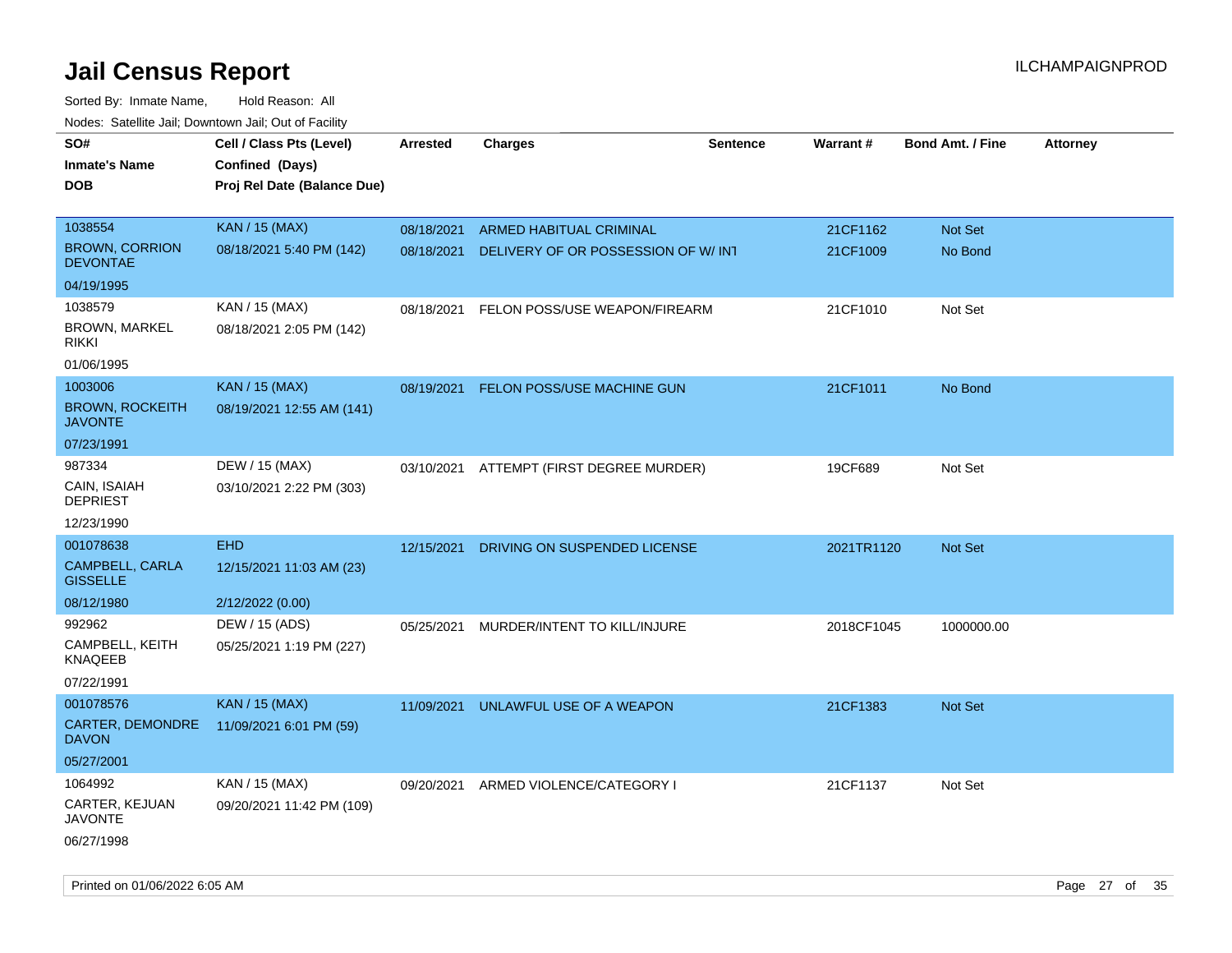| SO#<br><b>Inmate's Name</b><br><b>DOB</b> | Cell / Class Pts (Level)<br>Confined (Days)<br>Proj Rel Date (Balance Due) | <b>Arrested</b> | <b>Charges</b>                          | <b>Sentence</b> | Warrant#   | <b>Bond Amt. / Fine</b> | <b>Attorney</b> |
|-------------------------------------------|----------------------------------------------------------------------------|-----------------|-----------------------------------------|-----------------|------------|-------------------------|-----------------|
|                                           |                                                                            |                 |                                         |                 |            |                         |                 |
| 001078461                                 | <b>KAN / 10 (MED)</b>                                                      | 10/07/2021      | AGG UNLAWFUL USE WEAPON/PERSON          |                 | 2021CF1209 | No Bond                 |                 |
| <b>COLE, ERIC JOSE</b>                    | 10/08/2021 12:25 AM (91)                                                   | 10/07/2021      | AGG DOMESTIC BATTERY/STRANGLE           |                 | 2021CF1208 | Not Set                 |                 |
| 01/24/2002                                |                                                                            | 10/08/2021      | <b>HARASS WITNESS/FAMILY MBR/REP</b>    |                 | 21CF1218   | Not Set                 |                 |
| 57733                                     | KAN / 15 (SPH)                                                             | 02/25/2020      | <b>HOMICIDE</b>                         |                 | 2020-CF250 | 2000000.00              |                 |
| <b>CRAIG, ANTOINE</b><br><b>DARRELL</b>   | 02/25/2020 4:08 PM (682)                                                   | 02/25/2020      | FELON POSS/USE WEAPON/FIREARM           |                 | 19CF-1827  | 80000.00                |                 |
| 10/09/1982                                |                                                                            |                 |                                         |                 |            |                         |                 |
| 001077939                                 | <b>DEW / 10 (MED)</b>                                                      | 05/10/2021      | FIREARM/FOID INVALID/NOT ELIG           |                 | 21CF526    | No Bond                 |                 |
| <b>CROSS, PATRICK</b><br><b>DONTRELLE</b> | 05/10/2021 7:31 PM (242)                                                   | 06/02/2021      | POSS STOLEN VEHICLE > \$25,000          |                 | 21CF612    | Not Set                 |                 |
| 11/07/2001                                |                                                                            |                 |                                         |                 |            |                         |                 |
| 001077558                                 | <b>EHD</b>                                                                 | 01/04/2022      | DRIVING RVK/SUSP DUI/SSS 2ND            |                 | 2021CF301  | Not Set                 |                 |
| DAVIS, RICHARD LEE                        | 01/04/2022 9:17 AM (3)                                                     |                 |                                         |                 |            |                         |                 |
| 08/20/1984                                | 2/2/2022 (0.00)                                                            |                 |                                         |                 |            |                         |                 |
| 1061304                                   | <b>DEW / 15 (MAX)</b>                                                      | 10/11/2021      | <b>ARMED HABITUAL CRIMINAL</b>          |                 | 21CF1226   | No Bond                 |                 |
| <b>DORRIS, KEMION</b>                     | 10/11/2021 7:30 PM (88)                                                    | 10/11/2021      | <b>ARMED HABITUAL CRIMINAL</b>          |                 | 21CF1227   | No Bond                 |                 |
| <b>DAETOCE</b>                            |                                                                            | 10/11/2021      | HOME INVASION/FIREARM                   |                 | 21CF1228   | No Bond                 |                 |
| 11/19/1997                                |                                                                            |                 |                                         |                 |            |                         |                 |
| 60154                                     | EHD                                                                        | 10/20/2021      | AGG DUI/LIC SUSP OR REVOKED             |                 | 2021cf261  | Not Set                 |                 |
| GARCIA-MEZA,<br>CARLOS                    | 10/20/2021 9:23 AM (79)                                                    |                 |                                         |                 |            |                         |                 |
| 03/06/1983                                | 1/16/2022 (0.00)                                                           |                 |                                         |                 |            |                         |                 |
| 986642                                    | <b>EHD</b>                                                                 |                 | 12/14/2021 DRIVING ON SUSPENDED LICENSE |                 | 2020TR8374 | Not Set                 |                 |
| <b>GARELLI, SAMMY</b><br><b>JOSEPH</b>    | 12/14/2021 9:32 AM (24)                                                    |                 |                                         |                 |            |                         |                 |
| 06/24/1982                                | 1/12/2022 (0.00)                                                           |                 |                                         |                 |            |                         |                 |
| 001077363                                 | KAN / 25 (SPH)                                                             | 10/30/2020      | <b>HOME INVASION/FIREARM</b>            |                 | 20CF1202   | 500000.00               |                 |
| GARY, DAKOTA<br><b>TREVON</b>             | 10/30/2020 10:41 AM (434)                                                  |                 |                                         |                 |            |                         |                 |
| 12/31/2001                                |                                                                            |                 |                                         |                 |            |                         |                 |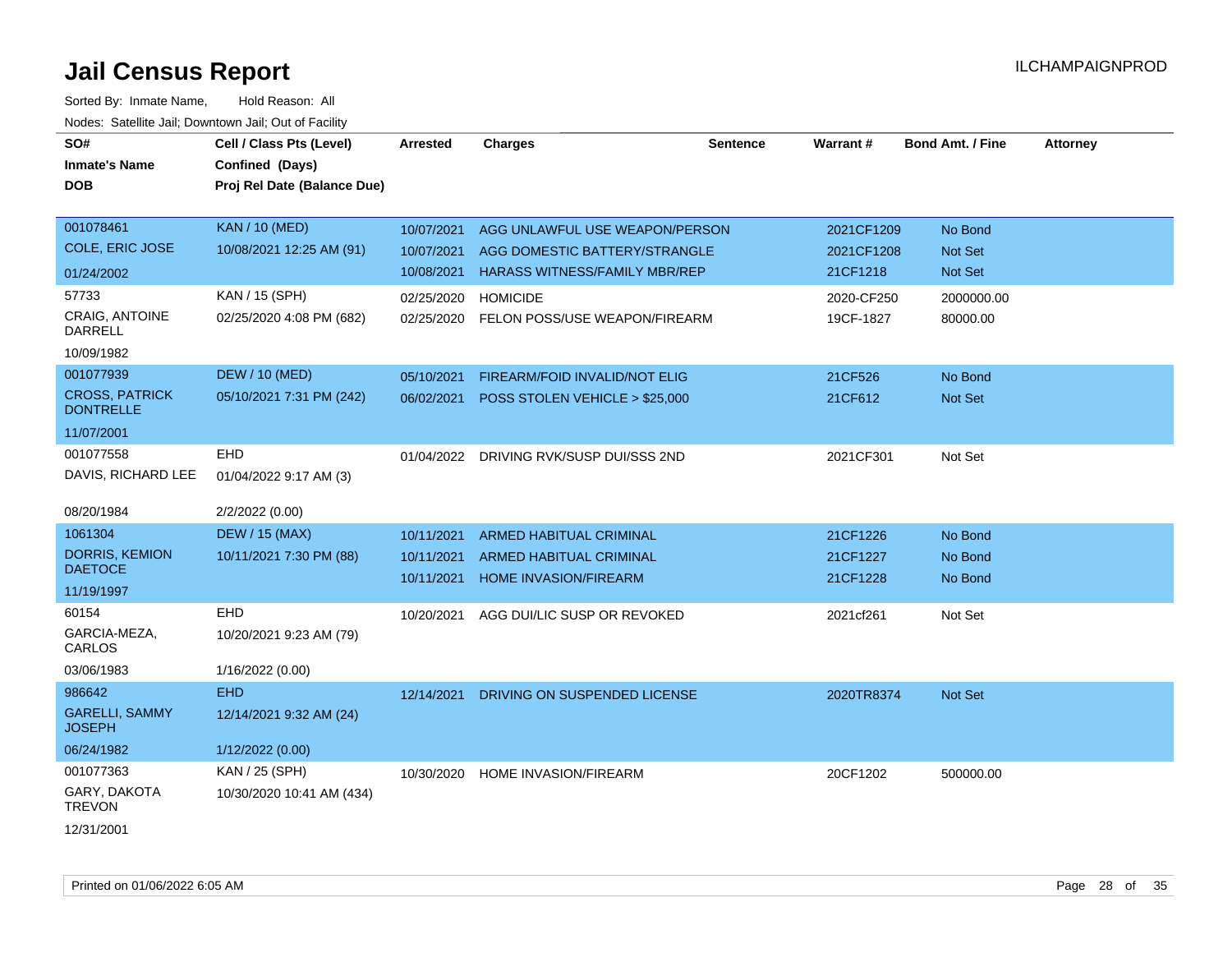Sorted By: Inmate Name, Hold Reason: All Nodes: Satellite Jail; Downtown Jail; Out of Facility

| SO#                                               | Cell / Class Pts (Level)                       | <b>Arrested</b> | <b>Charges</b>                          | <b>Sentence</b> | Warrant#   | <b>Bond Amt. / Fine</b> | <b>Attorney</b> |
|---------------------------------------------------|------------------------------------------------|-----------------|-----------------------------------------|-----------------|------------|-------------------------|-----------------|
| <b>Inmate's Name</b><br><b>DOB</b>                | Confined (Days)<br>Proj Rel Date (Balance Due) |                 |                                         |                 |            |                         |                 |
| 1013012                                           | <b>KAN / 15 (MAX)</b>                          | 07/08/2021      | ATTEMPT (FIRST DEGREE MURDER)           |                 | 2021CF790  | 1000000.00              |                 |
|                                                   | GARY, XAVIER LAMAR  07/08/2021 9:24 AM (183)   | 07/08/2021      | <b>FELON POSS/USE FIREARM PRIOR</b>     |                 | 2020CF650  | 25000.00                |                 |
|                                                   |                                                | 07/08/2021      | FELON POSS/USE FIREARM PRIOR            |                 | 21CF798    | Not Set                 |                 |
| 12/14/1991                                        |                                                |                 |                                         |                 |            |                         |                 |
| 1065946                                           | KAN / 10 (MED)                                 | 09/04/2021      | AGG BATTERY/DISCHARGE FIREARM           |                 | 21CF1057   | 750000.00               |                 |
| GODBOLT, DESMOND<br><b>DEVONTAE</b>               | 09/04/2021 1:17 AM (125)                       | 09/04/2021      | RESIST/OBSTRUCTING A PEACE OFFICE       |                 | 21CM407    | Not Set                 |                 |
| 11/15/1997                                        |                                                |                 |                                         |                 |            |                         |                 |
| 1070118                                           | <b>KAN / 15 (MAX)</b>                          | 08/31/2021      | AGGRAVATED DOMESTIC BATTERY             |                 | 21CF1049   | No Bond                 |                 |
| <b>GRAHAM, CORTEZ</b><br><b>LAMON</b>             | 08/31/2021 9:32 PM (129)                       | 09/02/2021      | PROBATION VIOLATION                     |                 | 21CF55     | Not Set                 |                 |
| 03/31/1976                                        |                                                |                 |                                         |                 |            |                         |                 |
| 1000641<br><b>GRANT, CEDRIC</b><br><b>DYSHAWN</b> | KAN / 10 (MED)<br>09/14/2021 6:32 PM (115)     | 09/14/2021      | ARMED HABITUAL CRIMINAL                 |                 | 21CF1116   | No Bond                 |                 |
| 01/03/1991                                        |                                                |                 |                                         |                 |            |                         |                 |
| 1076506                                           | <b>KAN / 15 (MAX)</b>                          | 09/17/2021      | AGG UUW/PERSON/CM THREAT VIOL           |                 | 21CF1131   | Not Set                 |                 |
|                                                   | GRAY, JAMARH EMERE 09/17/2021 10:41 AM (112)   | 09/20/2021      | <b>DOMESTIC BATTERY</b>                 |                 | 21CM430    | <b>Not Set</b>          |                 |
| 06/21/2003                                        |                                                |                 |                                         |                 |            |                         |                 |
| 973845                                            | <b>EHD</b>                                     | 12/21/2021      | DRIVING ON SUSPENDED LICENSE            |                 | 2021TR647  | Not Set                 |                 |
| <b>GRIFFITH, PRESTON</b><br><b>JOEL</b>           | 12/21/2021 10:42 AM (17)                       |                 |                                         |                 |            |                         |                 |
| 08/16/1982                                        | 1/19/2022 (0.00)                               |                 |                                         |                 |            |                         |                 |
| 986315                                            | <b>EHD</b>                                     |                 | 01/04/2022 DRIVING ON SUSPENDED LICENSE |                 | 2020TR4725 | Not Set                 |                 |
| HARPER, DEMARKO<br><b>DEVAIL</b>                  | 01/04/2022 10:13 AM (3)                        |                 |                                         |                 |            |                         |                 |
| 09/04/1989                                        | 2/2/2022 (0.00)                                |                 |                                         |                 |            |                         |                 |
| 1041176                                           | DEW / 15 (MAX)                                 | 10/05/2021      | PAROLE REVOCATION                       |                 |            | Not Set                 |                 |
| HART, DAVEON<br>LATTEEF                           | 10/05/2021 10:35 AM (94)                       | 10/06/2021      | AGGRAVATED DOMESTIC BATTERY             |                 |            | Not Set                 |                 |
| 03/15/1996                                        |                                                |                 |                                         |                 |            |                         |                 |

Printed on 01/06/2022 6:05 AM Page 29 of 35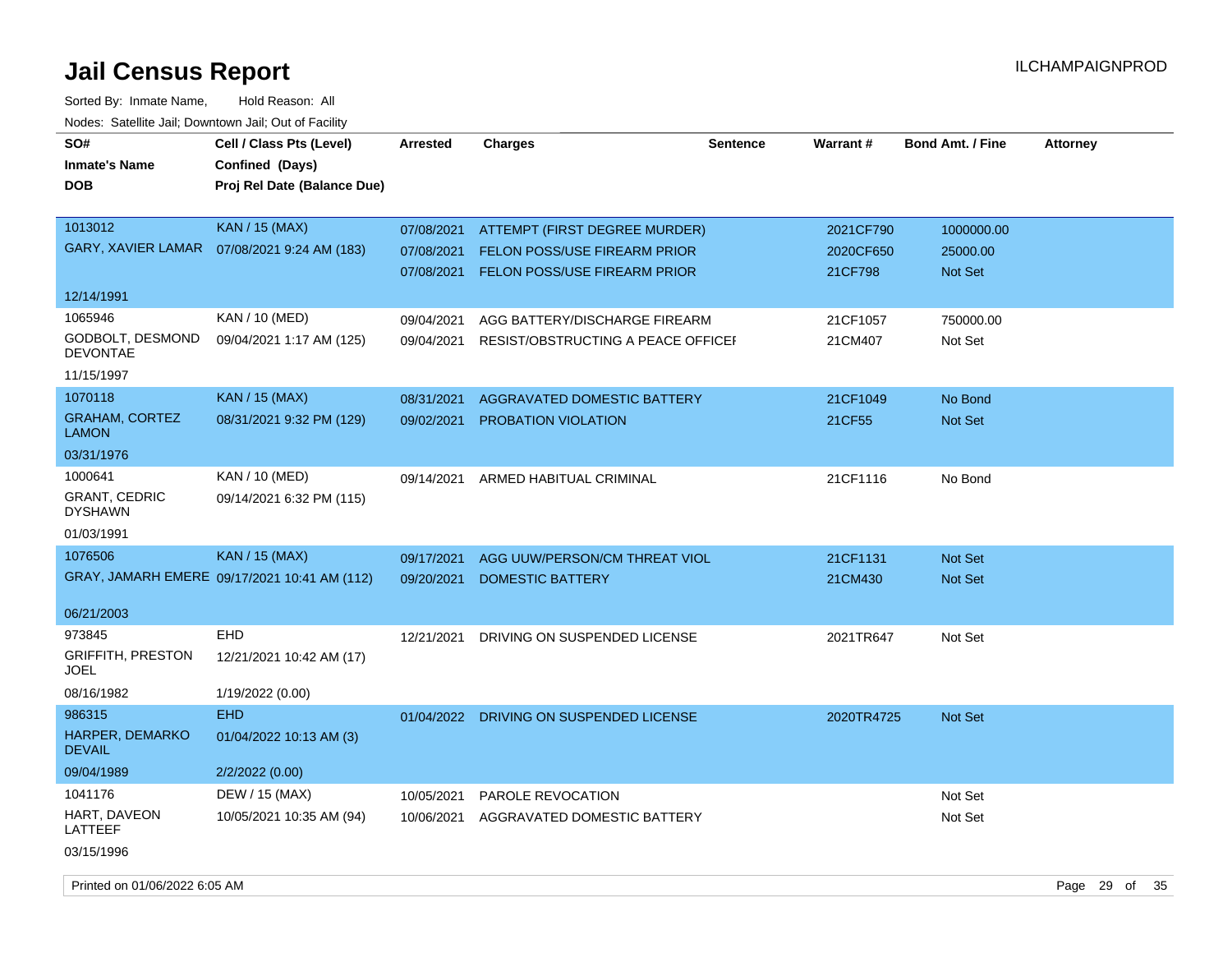| SO#<br><b>Inmate's Name</b><br><b>DOB</b> | Cell / Class Pts (Level)<br>Confined (Days)<br>Proj Rel Date (Balance Due) | <b>Arrested</b> | <b>Charges</b>                       | <b>Sentence</b> | Warrant#                | <b>Bond Amt. / Fine</b> | <b>Attorney</b> |
|-------------------------------------------|----------------------------------------------------------------------------|-----------------|--------------------------------------|-----------------|-------------------------|-------------------------|-----------------|
| 1045186                                   | <b>DEW / 15 (MAX)</b>                                                      | 08/16/2021      | ARMED VIOLENCE/CATEGORY I            |                 | 21CF934                 | 1000000.00              |                 |
| HOLBROOK, JOHNNIE<br><b>MATHIS</b>        | 08/16/2021 11:07 AM (144)                                                  | 08/16/2021      | <b>FELON POSS/USE WEAPON/FIREARM</b> |                 | 19CF968                 | <b>Not Set</b>          |                 |
| 07/19/1996                                |                                                                            | 08/16/2021      | AGG FLEEING POLICE/21 MPH OVER       |                 | 21CF988                 | <b>Not Set</b>          |                 |
|                                           |                                                                            | 08/16/2021      | <b>FELON POSS/USE WEAPON/FIREARM</b> |                 | 21CF989                 | <b>Not Set</b>          |                 |
| 001078146                                 | DEW / 15 (MAX)                                                             | 07/09/2021      | AGG BATTERY/DISCHARGE FIREARM        |                 | 21CF795                 | 1000000.00              |                 |
| HUNT, TEIGAN<br><b>JAZAIREO</b>           | 07/09/2021 12:41 PM (182)                                                  | 07/09/2021      | ARMED ROBBERY/ARMED W/FIREARM        |                 | 21CF806                 | Not Set                 |                 |
| 05/14/2003                                |                                                                            |                 |                                      |                 |                         |                         |                 |
| 989743                                    | <b>DEW / 15 (ADS)</b>                                                      | 04/13/2021      | AGG DISCHARGE FIREARM/VEH/SCH        |                 | 21CF400                 | <b>Not Set</b>          |                 |
| JACKSON, STEVE<br><b>ALLEN</b>            | 04/13/2021 2:45 AM (269)                                                   | 04/13/2021      | <b>AGGRAVATED DOMESTIC BATTERY</b>   |                 | 21CF399                 | <b>Not Set</b>          |                 |
| 06/04/1991                                |                                                                            |                 |                                      |                 |                         |                         |                 |
| 50495                                     | <b>EHD</b>                                                                 | 08/10/2021      | DRIVING RVK/SUSP DUI/SSS 10-14       |                 | 2020CF997               | Not Set                 |                 |
| JENKINS, ARNOLD<br><b>FARRIS</b>          | 08/10/2021 9:08 AM (150)                                                   | 08/10/2021      | DRIVING RVK/SUSP DUI/SSS 10-14       |                 | 2019CF1363              | Not Set                 |                 |
| 04/19/1962                                | 2/4/2022 (0.00)                                                            |                 |                                      |                 |                         |                         |                 |
| 1076450                                   | <b>DEW / 15 (MAX)</b>                                                      | 06/25/2020      | AGG DISCHARGE OF A FIREARM           |                 | 6y/0m/0d (DOI 2020CF703 | <b>Not Set</b>          |                 |
| <b>JONES, CARLOS</b><br><b>ANTONIO</b>    | 06/25/2020 2:13 PM (561)                                                   | 11/02/2020      | <b>HOME INVASION/FIREARM</b>         | 11y (DOC)       | 20CF1204                | No Bond                 |                 |
| 11/18/2001                                |                                                                            |                 |                                      |                 |                         |                         |                 |
| 998873                                    | <b>EHD</b>                                                                 | 10/12/2021      | DRIVING RVK/SUSP DUI/SSS 3RD         |                 | 2021CF235               | Not Set                 |                 |
| KINCAID, AMANDA<br><b>MICHELLE</b>        | 10/12/2021 11:31 AM (87)                                                   |                 |                                      |                 |                         |                         |                 |
| 01/07/1990                                | 1/9/2022 (0.00)                                                            |                 |                                      |                 |                         |                         |                 |
| 001078401                                 | <b>DEW / 10 (ADS)</b>                                                      | 09/19/2021      | UNLAWFUL VEHICULAR INVASION          |                 | 21CF1134                | Not Set                 |                 |
| <b>KNIGHT, ERIC</b>                       | 09/19/2021 7:32 PM (110)                                                   | 09/19/2021      | HRSMT/THREATEN PERSON/KILL           |                 | 2021CF561               | 50000.00                |                 |
| 07/11/1991                                |                                                                            | 09/21/2021      | <b>BURGLARY</b>                      |                 | 21CF1139                | <b>Not Set</b>          |                 |
| 1064445                                   | DEW / 15 (MAX)                                                             | 04/23/2021      | FELON POSS/USE FIREARM/PAROLE        |                 | 21CF899                 | Not Set                 |                 |
| LARUE, TERENCE<br><b>TRAMEL</b>           | 04/23/2021 11:18 AM (259)                                                  | 04/23/2021      | AGG DISCHARGE FIREARM/OCC VEH        |                 | 2021CF295               | 500000.00               |                 |
| 12/23/1998                                |                                                                            | 04/23/2021      | POSSESS 15<100 GRAMS COCAINE         |                 | 19CF1052                | 10000.00                |                 |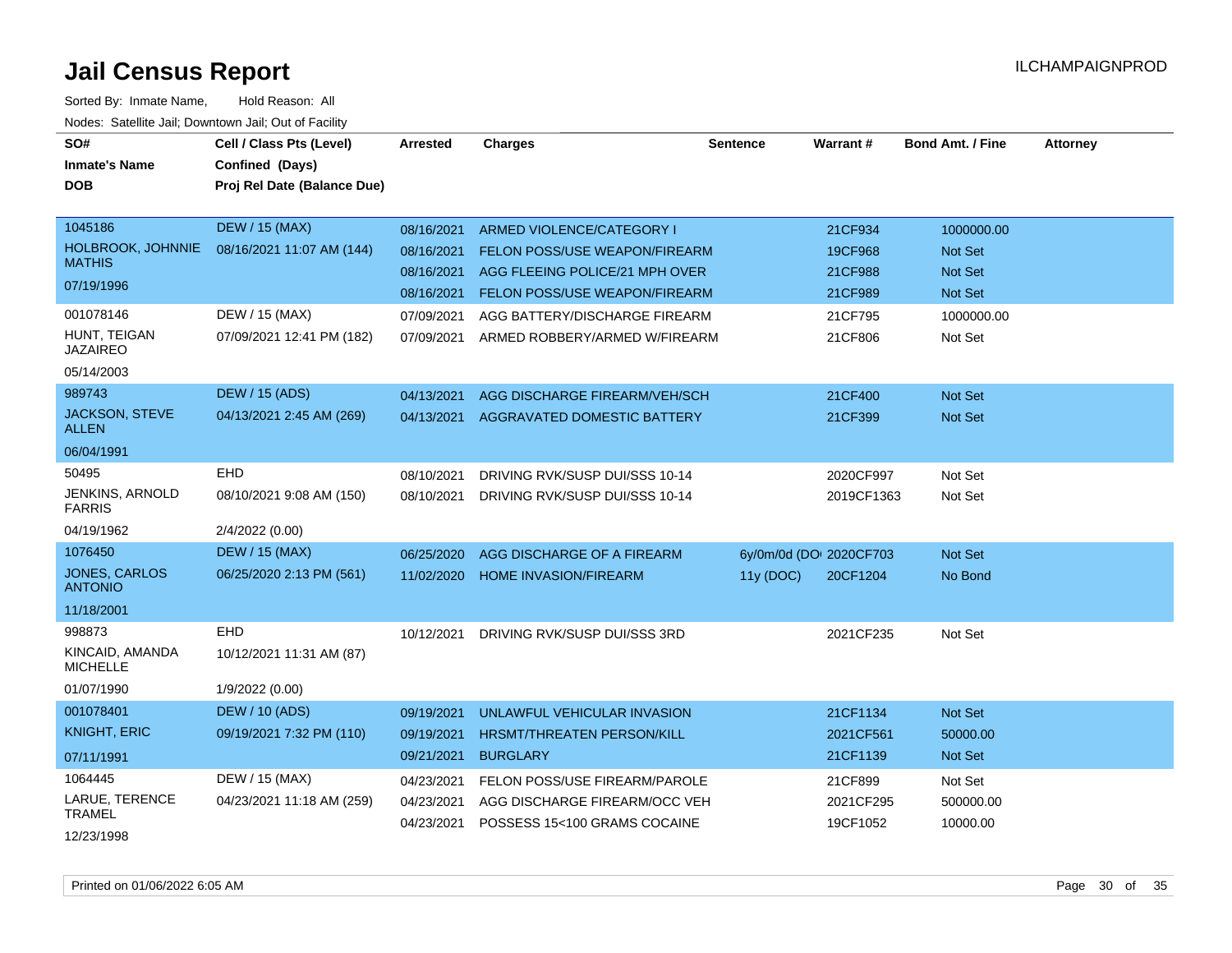Sorted By: Inmate Name, Hold Reason: All Nodes: Satellite Jail; Downtown Jail; Out of Facility

| SO#<br><b>Inmate's Name</b><br><b>DOB</b>                                | Cell / Class Pts (Level)<br>Confined (Days)<br>Proj Rel Date (Balance Due) | Arrested                 | <b>Charges</b>                                                 | <b>Sentence</b> | Warrant #                | <b>Bond Amt. / Fine</b> | <b>Attorney</b> |
|--------------------------------------------------------------------------|----------------------------------------------------------------------------|--------------------------|----------------------------------------------------------------|-----------------|--------------------------|-------------------------|-----------------|
| 001078237<br>LAWS, TERON<br><b>RAMONTE</b><br>04/03/2001                 | KAN / 15 (ADS)<br>08/03/2021 6:29 PM (157)                                 |                          | 08/03/2021 AGG DISCHARGE FIREARM/OCC VEH                       |                 | 21CF928                  | No Bond                 |                 |
| 001078470<br>LEE, AMAHRION<br><b>JA'MERE</b><br>11/05/2002               | DEW / 15 (MAX)<br>10/10/2021 1:23 PM (89)                                  | 10/10/2021               | MURDER/INTENT TO KILL/INJURE                                   |                 | 21CF1221                 | Not Set                 |                 |
| 56792<br>LILLARD, LAWRENCE<br><b>TYRONE</b><br>10/20/1982                | <b>DEW / 10 (MED)</b><br>02/02/2021 2:11 PM (339)                          | 02/02/2021<br>02/22/2021 | <b>ARMED HABITUAL CRIMINAL</b><br>DRIVING ON REVOKED LICENSE   |                 | 2021CF141<br>21TR426     | 500000.00<br>5000.00    |                 |
| 001078575<br>MCLAURIN, KEYON A<br>11/19/2002                             | KAN / 10 (MED)<br>11/09/2021 12:41 PM (59)                                 | 11/09/2021               | <b>GUNRUNNING</b>                                              |                 | 21CF1330                 | 750000.00               |                 |
| 1011046<br><b>MILES, DARRION</b><br><b>ANTONIO KEVONTA</b><br>03/18/1990 | <b>KAN</b> / 15 (ADS)<br>04/11/2021 12:46 AM (271)                         |                          | 04/10/2021 ATTEMPT (FIRST DEGREE MURDER)                       |                 | 21CF392                  | Not Set                 |                 |
| 001077278<br>MILLER, D'ANDRE<br>09/08/1986                               | DEW / 15 (MAX)<br>10/06/2020 12:49 PM (458)                                | 10/06/2020<br>10/06/2020 | MURDER/INTENT TO KILL/INJURE<br>AGG FLEEING POLICE/21 MPH OVER |                 | 2020CF146<br>2019CF1171  | 2000000.00<br>50000.00  |                 |
| 1026477<br>NEWBILL, DEVONTRE<br><b>LAMONT</b><br>11/22/1993              | <b>KAN</b> / 15 (ADS)<br>09/21/2021 2:27 AM (108)                          | 09/21/2021<br>09/22/2021 | AGG DISCHARGE FIREARM/OCC VEH<br>PROBATION VIOLATION           |                 | 21CF1138<br>20CF577      | Not Set<br>Not Set      |                 |
| 1072907<br>NIKOLAEV, YEVGENIY                                            | <b>KAN</b><br>07/14/2021 10:10 PM (177)                                    | 07/14/2021<br>07/14/2021 | ATTEMPT (FIRST DEGREE MURDER)<br>CRIMINAL DAMAGE <\$500/SCHOOL |                 | 2021-CF-832<br>2021CF840 | 2000000.00<br>5000.00   |                 |

10/06/1983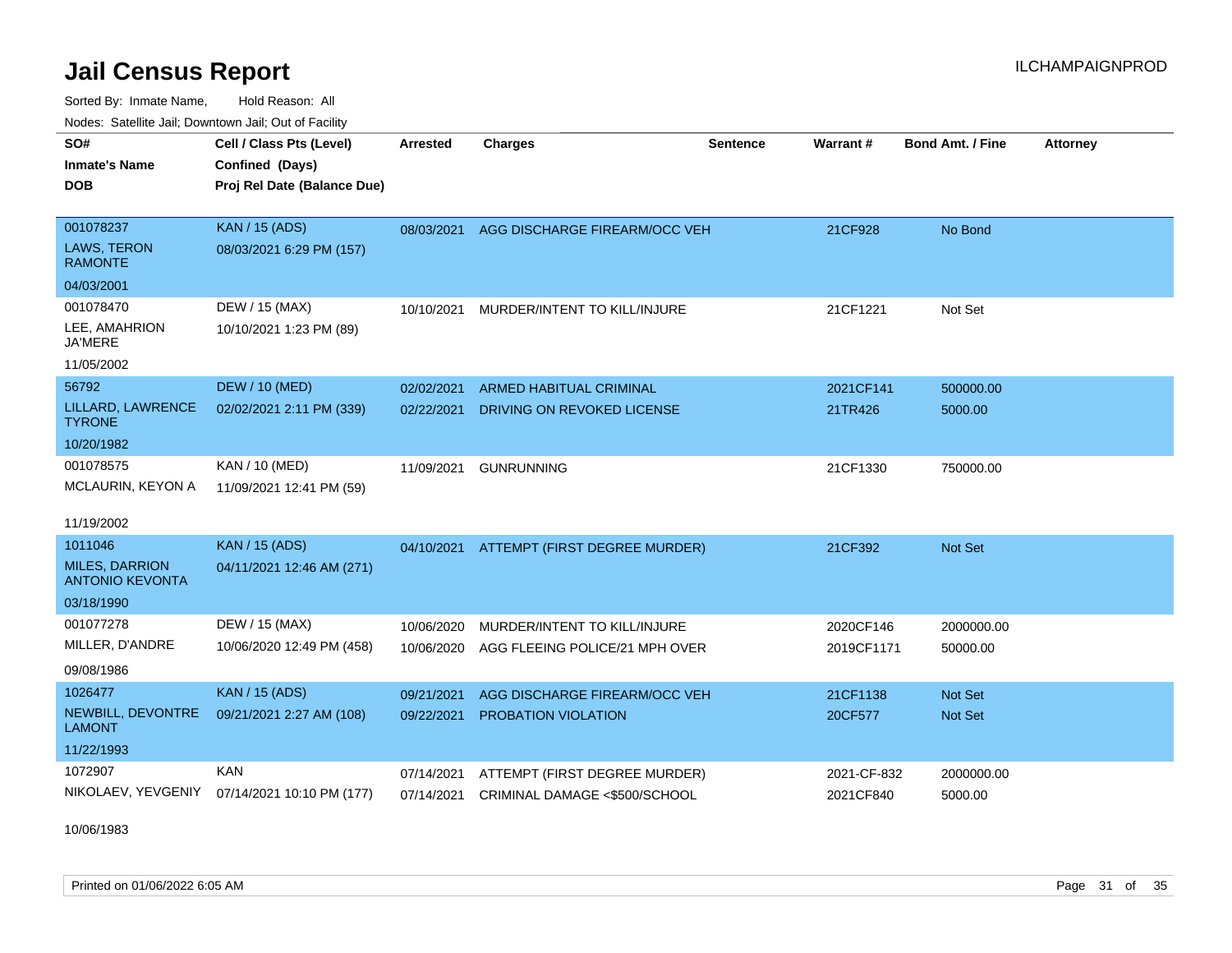| SO#                               | Cell / Class Pts (Level)                      | <b>Arrested</b> | <b>Charges</b>                 | Sentence | Warrant#    | <b>Bond Amt. / Fine</b> | <b>Attorney</b> |
|-----------------------------------|-----------------------------------------------|-----------------|--------------------------------|----------|-------------|-------------------------|-----------------|
| <b>Inmate's Name</b>              | Confined (Days)                               |                 |                                |          |             |                         |                 |
| <b>DOB</b>                        | Proj Rel Date (Balance Due)                   |                 |                                |          |             |                         |                 |
|                                   |                                               |                 |                                |          |             |                         |                 |
| 001078558                         | <b>DEW / 10 (MED)</b>                         | 11/03/2021      | UNLAWFUL USE OF A WEAPON       |          | 21CF1352    | <b>Not Set</b>          |                 |
| PARRISH, DOMINIC<br><b>WALTER</b> | 11/03/2021 1:25 PM (65)                       |                 |                                |          |             |                         |                 |
| 08/23/2001                        |                                               |                 |                                |          |             |                         |                 |
| 001078063                         | DEW / 15 (MAX)                                | 06/15/2021      | AGG CRIM SEX ASSAULT/WEAPON    |          | 2021CF678   | 1000000.00              |                 |
|                                   | PERRY, ROBERT Junior 06/15/2021 4:37 PM (206) | 06/15/2021      | <b>ROBBERY</b>                 |          | 2021CF159   | 25000.00                |                 |
| 12/21/1990                        |                                               |                 |                                |          |             |                         |                 |
|                                   |                                               |                 |                                |          |             |                         |                 |
| 001077614                         | <b>KAN / 15 (MAX)</b>                         | 01/17/2021      | ATTEMPT (FIRST DEGREE MURDER)  |          | 21CF66      | Not Set                 |                 |
| <b>DEVON</b>                      | ROBINSON, DONTRELL 01/17/2021 3:08 PM (355)   |                 |                                |          |             |                         |                 |
| 09/22/2002                        |                                               |                 |                                |          |             |                         |                 |
| 1061216                           | KAN / 10 (MED)                                | 06/22/2021      | HOME INVASION/FIREARM          |          | 21CF727     | Not Set                 |                 |
| RUNGE, ANDRE<br><b>MARSEAN</b>    | 06/22/2021 4:42 PM (199)                      |                 |                                |          |             |                         |                 |
| 12/05/1997                        |                                               |                 |                                |          |             |                         |                 |
| 650295                            | <b>PIA / 50 (MAX)</b>                         | 04/22/2020      | <b>CRIMINAL SEXUAL ASSAULT</b> |          | 2020-CF407  | 750000.00               |                 |
| SANDAGE, JERALD                   | 04/22/2020 6:30 AM (625)                      | 04/22/2020      | <b>CRIMINAL SEXUAL ASSAULT</b> |          | 2020-CF408  | 750000.00               |                 |
| <b>EUGENE</b>                     |                                               | 04/22/2020      | <b>CRIMINAL SEXUAL ABUSE</b>   |          | 2020-CF409  | 750000.00               |                 |
| 06/07/1971                        |                                               | 04/22/2020      | <b>CRIMINAL SEXUAL ASSAULT</b> |          | 2020-CF410  | 750000.00               |                 |
|                                   |                                               | 04/22/2020      | OFFICIAL MISCONDUCT            |          | 2019-CF1811 | 25000.00                |                 |
| 50614                             | <b>EHD</b>                                    | 12/15/2021      | DRIVING RVK/SUSP DUI/SSS 3RD   |          | 2021CF677   | Not Set                 |                 |
| SANFORD, AMBER<br><b>NICOLE</b>   | 12/15/2021 10:18 AM (23)                      |                 |                                |          |             |                         |                 |
| 12/07/1979                        | 1/12/2022 (0.00)                              |                 |                                |          |             |                         |                 |
| 1062194                           | <b>DEW / 15 (MAX)</b>                         | 02/27/2020      | MURDER/OTHER FORCIBLE FELONY   |          | 20CF-247    | 1000000.00              |                 |
| SIMMONS, MICHAEL<br>JAMAL         | 02/27/2020 1:11 PM (680)                      | 09/23/2020      | AGG BATTERY/DISCHARGE FIREARM  |          | 20CF1061    | <b>Not Set</b>          |                 |
| 11/03/1997                        |                                               |                 |                                |          |             |                         |                 |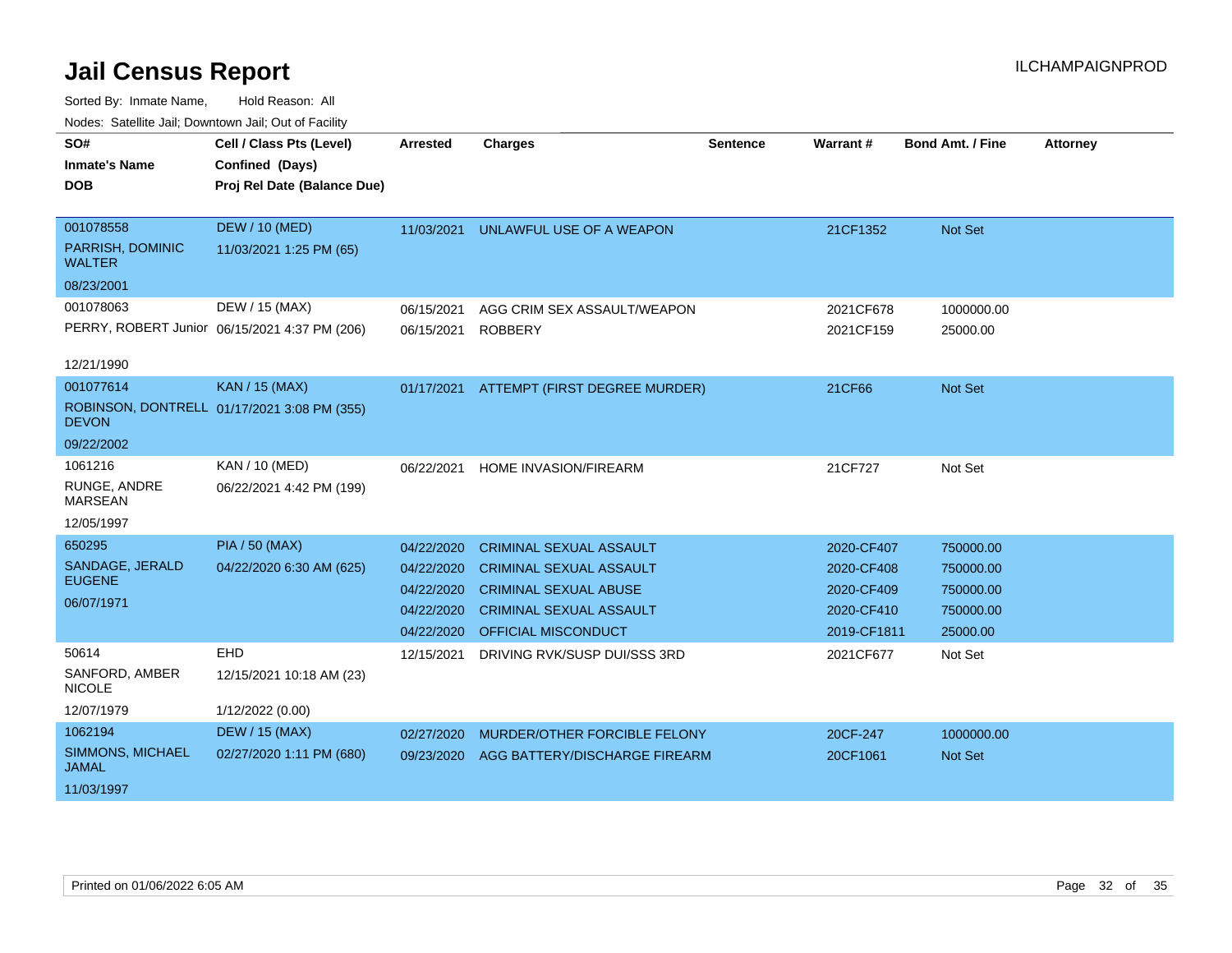| SO#<br><b>Inmate's Name</b><br><b>DOB</b>     | Cell / Class Pts (Level)<br>Confined (Days)<br>Proj Rel Date (Balance Due) | <b>Arrested</b> | <b>Charges</b>                 | <b>Sentence</b> | <b>Warrant#</b>        | <b>Bond Amt. / Fine</b> | <b>Attorney</b> |
|-----------------------------------------------|----------------------------------------------------------------------------|-----------------|--------------------------------|-----------------|------------------------|-------------------------|-----------------|
| 001078115                                     | <b>KAN / 15 (MAX)</b>                                                      | 07/01/2021      | ARMED VIOLENCE/CATEGORY I      |                 | 21CF772                | <b>Not Set</b>          |                 |
| <b>SMITH, JAMES</b><br><b>NASHAUN, Junior</b> | 07/01/2021 2:44 PM (190)                                                   | 07/30/2021      | DRIVING ON SUSPENDED LICENSE   |                 | 21TR5804               | 1500.00                 |                 |
| 09/18/2000                                    |                                                                            |                 |                                |                 |                        |                         |                 |
| 001077868                                     | DEW / 15 (MAX)                                                             | 04/21/2021      | ARMED ROBBERY/ARMED W/FIREARM  |                 | 21CF445                | Not Set                 |                 |
| SPEARMENT,<br><b>KENTRELL</b>                 | 04/21/2021 9:48 PM (261)                                                   | 08/19/2021      | FLEEING/ATTEMPT ELUDE OFFICER  |                 | 2021TR1053             | 1000.00                 |                 |
| 01/21/2002                                    |                                                                            |                 |                                |                 |                        |                         |                 |
| 001077854                                     | <b>EHD</b>                                                                 | 09/15/2021      | DRIVING RVK/SUSP DUI/SSS 4-9   |                 | 2021CF306              | <b>Not Set</b>          |                 |
| STUKINS, DANNY RAY                            | 09/15/2021 10:17 AM (114)                                                  |                 |                                |                 |                        |                         |                 |
| 07/05/1985                                    | 3/13/2022 (0.00)                                                           |                 |                                |                 |                        |                         |                 |
| 1046632                                       | KAN / 15 (MAX)                                                             | 09/14/2021      | ARMED VIOLENCE/CATEGORY II     |                 | 21CF912                | 750000.00               |                 |
|                                               | TATE, JAVON MARQUIS 09/14/2021 12:10 PM (115)                              |                 |                                |                 |                        |                         |                 |
| 08/10/1996                                    |                                                                            |                 |                                |                 |                        |                         |                 |
| 1033031                                       | <b>KAN / 15 (MAX)</b>                                                      | 08/19/2020      | *AGG BATTERY W/FIREARM/PERSON  |                 | 2020-CF923             | 500000.00               |                 |
| <b>TOMS, ANDREW</b><br><b>CHUCKY</b>          | 08/19/2020 5:59 PM (506)                                                   |                 |                                |                 |                        |                         |                 |
| 09/28/1978                                    |                                                                            |                 |                                |                 |                        |                         |                 |
| 27007                                         | KAN / 15 (MAX)                                                             | 09/19/2021      | DOMESTIC BATTERY/OTHER PRIOR   |                 | 2y/0m/0d (DOI 21CF1133 | No Bond                 |                 |
| TUELL, ROBERT<br><b>STEPHEN</b>               | 09/19/2021 9:51 AM (110)                                                   |                 |                                |                 |                        |                         |                 |
| 09/25/1967                                    |                                                                            |                 |                                |                 |                        |                         |                 |
| 001078263                                     | <b>KAN / 10 (ADS)</b>                                                      | 08/11/2021      | AGG FLEEING POLICE/21 MPH OVER | 15m (DOC)       |                        | 200000.00               |                 |
| <b>TURK, BRANDON</b><br><b>LARSHAWN</b>       | 08/11/2021 6:23 PM (149)                                                   |                 |                                |                 |                        |                         |                 |
| 10/18/1995                                    |                                                                            |                 |                                |                 |                        |                         |                 |
| 001078386                                     | KAN / 10 (MED)                                                             | 09/14/2021      | POSSESSION OF STOLEN FIREARM   |                 | 2021CF1099             | 250000.00               |                 |
| TURNER, AMARIO                                | 09/14/2021 11:42 PM (115)                                                  |                 |                                |                 |                        |                         |                 |
| 09/23/2002                                    |                                                                            |                 |                                |                 |                        |                         |                 |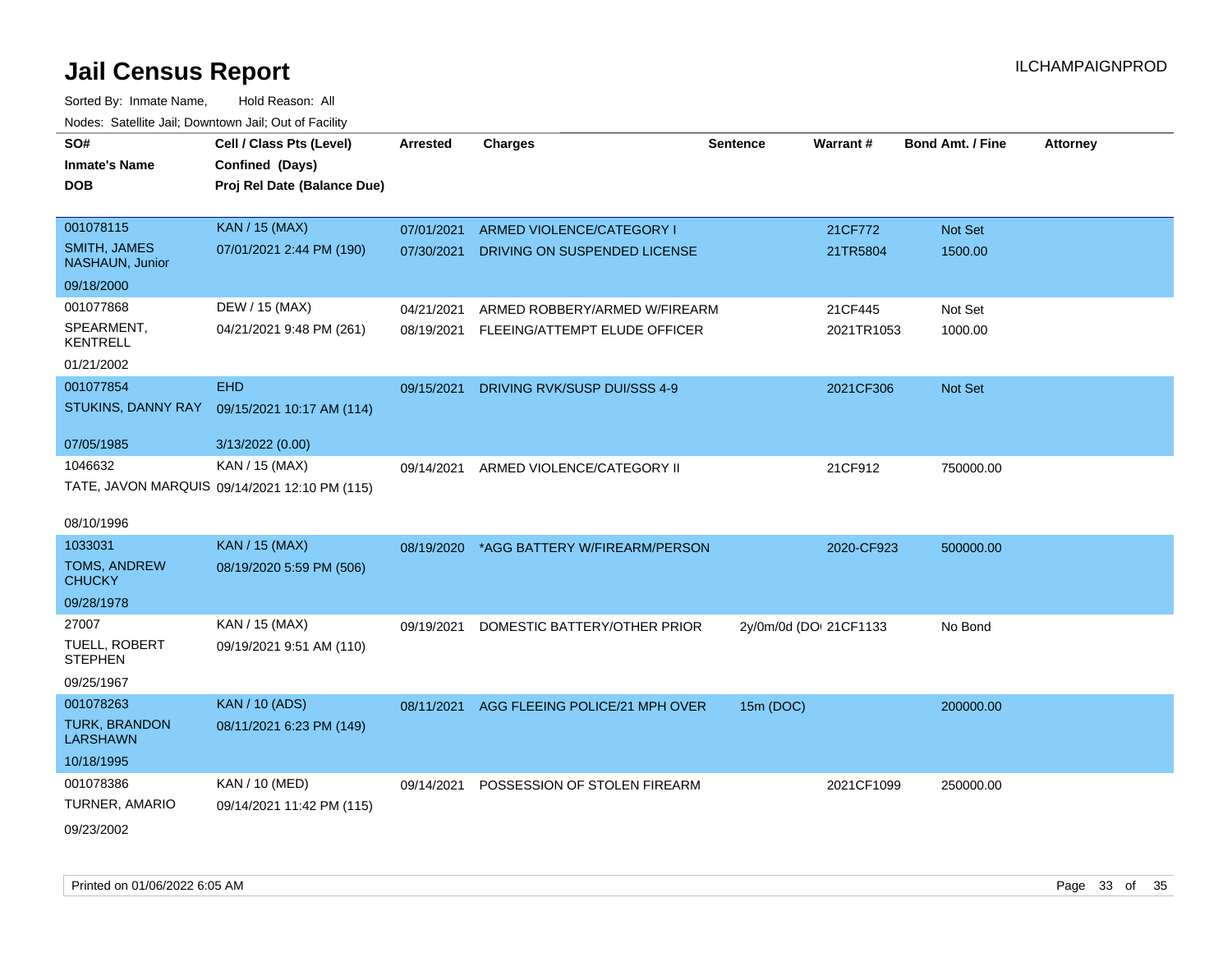Sorted By: Inmate Name, Hold Reason: All

| Nodes: Satellite Jail; Downtown Jail; Out of Facility |                             |                 |                                           |                 |               |                  |                 |
|-------------------------------------------------------|-----------------------------|-----------------|-------------------------------------------|-----------------|---------------|------------------|-----------------|
| SO#                                                   | Cell / Class Pts (Level)    | <b>Arrested</b> | <b>Charges</b>                            | <b>Sentence</b> | Warrant#      | Bond Amt. / Fine | <b>Attorney</b> |
| <b>Inmate's Name</b>                                  | Confined (Days)             |                 |                                           |                 |               |                  |                 |
| <b>DOB</b>                                            | Proj Rel Date (Balance Due) |                 |                                           |                 |               |                  |                 |
|                                                       |                             |                 |                                           |                 |               |                  |                 |
| 1040925                                               | <b>KAN / 10 (MED)</b>       | 10/05/2021      | AGG BATTERY/DISCHARGE FIREARM             |                 | 2021CF1105    | 1000000.00       |                 |
| <b>WEATHERALL,</b><br><b>JOHNNY EARL JAMES</b>        | 10/05/2021 4:17 PM (94)     |                 |                                           |                 |               |                  |                 |
| 04/29/1994                                            |                             |                 |                                           |                 |               |                  |                 |
| 1062558                                               | DEW / 10 (MED)              | 10/02/2021      | FELON POSS/USE WEAPON/FIREARM             |                 | 21CF1185      | Not Set          |                 |
| <b>WELLS, JIAMANTE</b><br><b>AMORE</b>                | 10/02/2021 8:29 PM (97)     |                 |                                           |                 |               |                  |                 |
| 09/02/1995                                            |                             |                 |                                           |                 |               |                  |                 |
| 1002033                                               | <b>KAN / 15 (MAX)</b>       | 09/08/2021      | DRIVING ON SUSPENDED LICENSE              |                 | 2019-TR-11944 | 5000.00          |                 |
| <b>WEST, ANTONIO</b>                                  | 09/08/2021 11:01 PM (121)   | 09/08/2021      | ARMED ROBBERY/ARMED W/FIREARM             |                 | 2020-CF-1406  | 500000.00        |                 |
| <b>DEONTA</b>                                         |                             | 09/08/2021      | AGG UNLAWFUL USE OF WEAPON/VEH            |                 | 2021-CF-AWOW  | <b>Not Set</b>   |                 |
| 04/15/1992                                            |                             | 09/08/2021      | OBSTRCT JUSTICE/LEAVE STATE               |                 | 2021-CF-AWOW  | <b>Not Set</b>   |                 |
|                                                       |                             | 09/08/2021      | ARMED VIOLENCE/CATEGORY I                 |                 | 2021-CF-AWOW  | <b>Not Set</b>   |                 |
| 1022068                                               | DEW / 15 (ADS)              | 10/10/2021      | FELON POSS/USE WEAPON/FIREARM             |                 | 21CF1212      | Not Set          |                 |
| <b>WILKINS, MICHAEL</b><br>CARL                       | 10/10/2021 5:07 AM (89)     |                 |                                           |                 |               |                  |                 |
| 07/10/1992                                            |                             |                 |                                           |                 |               |                  |                 |
| 001077508                                             | <b>DEW / 15 (ADS)</b>       |                 | 12/10/2020 MURDER/STRONG PROB KILL/INJURE | 55y (DOC)       | 2020CF1293    | No Bond          |                 |
| <b>WILLIAMS, CALVIN</b><br><b>TIMOTHY</b>             | 12/10/2020 8:55 PM (393)    |                 |                                           |                 |               |                  |                 |
| 10/23/2002                                            |                             |                 |                                           |                 |               |                  |                 |
| 539662                                                | <b>KAN / 10 (MED)</b>       | 08/14/2021      | AGGRAVATED BATTERY                        |                 | 21CF979       | No Bond          |                 |
| WILLIAMS, JAVONTAE                                    | 08/14/2021 1:28 AM (146)    | 08/14/2021      | AGGRAVATED DOMESTIC BATTERY               |                 | 2020CF1098    | 25000.00         |                 |
| <b>DEMAR</b>                                          |                             | 08/14/2021      | DOM BTRY/CONTACT/1-2 PRECONV              |                 | 2021CF770     | 250000.00        |                 |
| 07/28/1991                                            |                             | 08/14/2021      | <b>CITY OV ARREST</b>                     |                 | 2017OV893     | 1000.00          |                 |
| 1037579                                               | <b>KAN / 10 (MED)</b>       | 08/17/2021      | FELON POSS/USE WEAPON/FIREARM             |                 | 2019CF73      | No Bond          |                 |
| <b>WILLIAMS, STEVEN</b><br>PATRICK, Second            | 08/17/2021 8:16 PM (143)    |                 |                                           |                 |               |                  |                 |
| 11/25/1994                                            |                             |                 |                                           |                 |               |                  |                 |